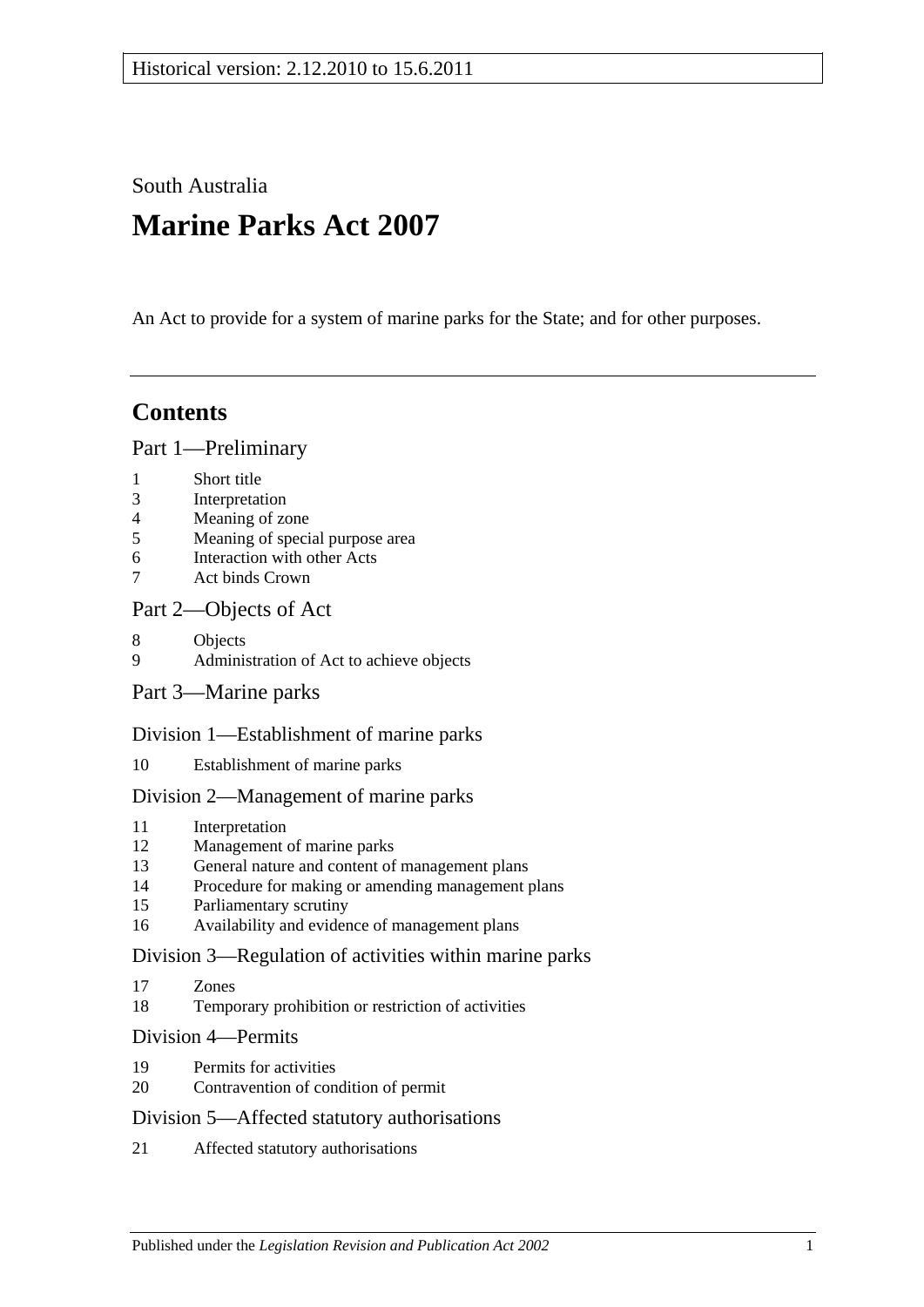## [Part 4—Administration](#page-15-2)

#### [Division 1—Minister](#page-15-3)

- [Functions and powers of Minister](#page-15-4)
- [Delegation](#page-16-0)

## [Division 2—Marine Parks Council of South Australia](#page-16-1)

- [Establishment of Council](#page-16-2)
- [Presiding member and deputy presiding member](#page-17-0)
- [Terms and conditions of membership](#page-17-1)
- [Vacancies or defects in appointment of members](#page-18-0)
- [Remuneration](#page-18-1)
- [Functions of Council](#page-18-2)
- [Council's procedures](#page-19-0)

## [Division 3—Authorised officers](#page-19-1)

- [Appointment of authorised officers](#page-19-2)
- [Identification of authorised officers](#page-20-0)
- [Powers of authorised officers](#page-20-1)
- [Hindering etc persons engaged in administration of Act](#page-22-0)
- [Protection from self-incrimination](#page-22-1)

## [Part 5—General duty of care](#page-23-0)

[General duty of care](#page-23-1)

## [Part 6—Protection and other orders](#page-23-2)

## [Division 1—Orders](#page-23-3)

- [Protection orders](#page-23-4)
- [Action on non-compliance with protection order](#page-24-0)
- [Reparation orders](#page-25-0)
- [Action on non-compliance with a reparation order](#page-26-0)<br>42 Reparation authorisations
- [Reparation authorisations](#page-27-0)
- [Related matters](#page-28-0)

## [Division 2—Registration of orders and effect of charges](#page-28-1)

- [Registration](#page-28-2)<br>45 Effect of cha
- [Effect of charge](#page-29-0)
- [Part 7—Appeals to ERD Court](#page-29-1)
- [Appeals to ERD Court](#page-29-2)
- [Part 8—Civil remedies](#page-31-0)
- [Civil remedies](#page-31-1)

## [Part 9—Provisions relating to official insignia](#page-34-0)

- [Interpretation](#page-34-1)
- [Declaration of logo](#page-34-2)
- [Protection of official insignia](#page-34-3)
- [Seizure and forfeiture of goods](#page-35-0)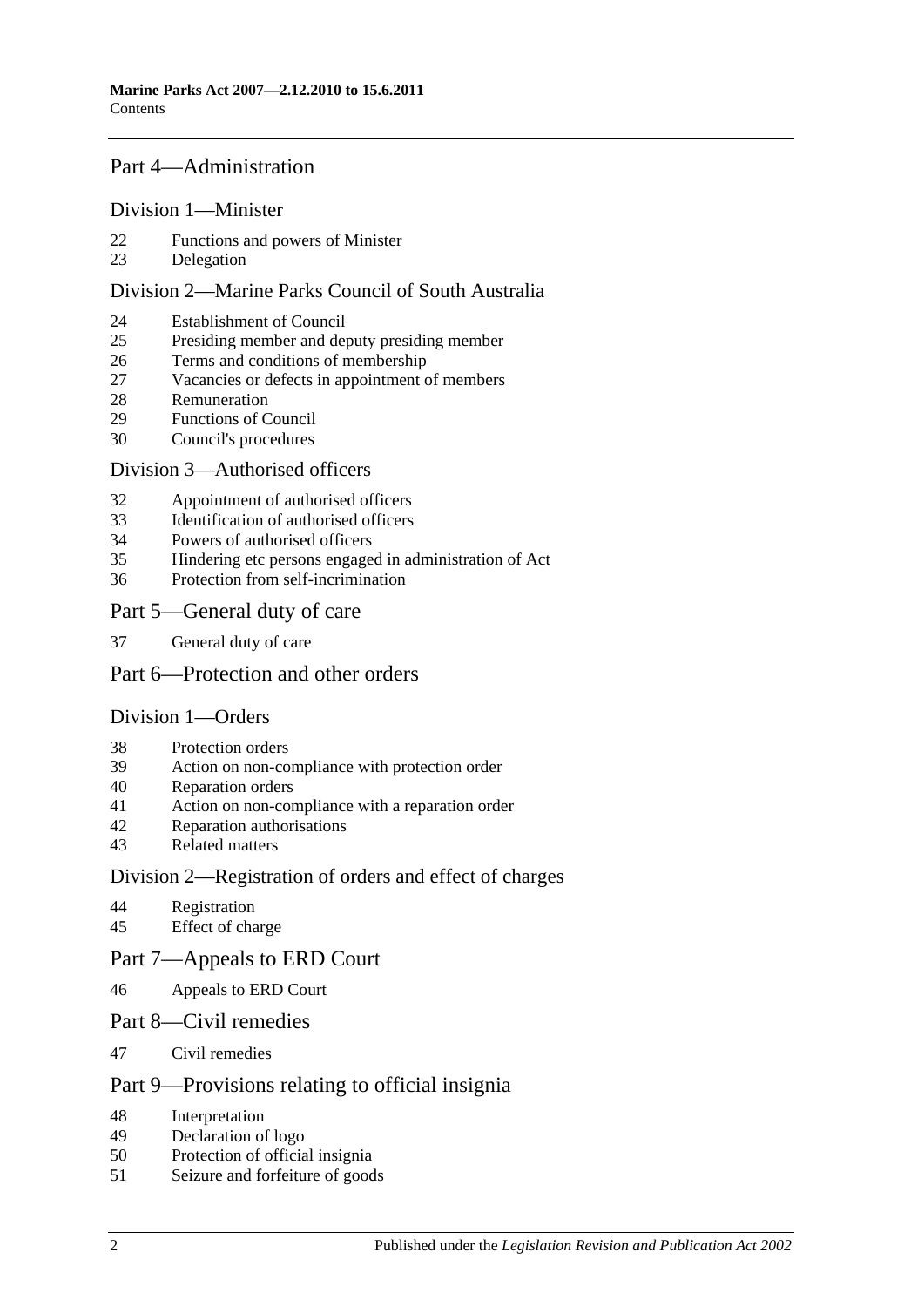### [Part 10—Miscellaneous](#page-36-0)

- 52 [Native title](#page-36-1)
- 54 [False or misleading information](#page-36-2)
- 55 [Continuing offence](#page-36-3)
- 56 [Offences by bodies corporate](#page-36-4)
- 57 [Additional orders on conviction](#page-37-0)
- 58 [General defence](#page-37-1)
- 59 [Criminal jurisdiction of ERD Court](#page-37-2)
- 60 [Confidentiality](#page-37-3)
- 61 [Service](#page-38-0)
- 62 [Evidentiary provisions](#page-38-1)
- 63 [Regulations](#page-39-0)

[Legislative history](#page-40-0)

#### <span id="page-2-0"></span>**The Parliament of South Australia enacts as follows:**

## **Part 1—Preliminary**

#### <span id="page-2-1"></span>**1—Short title**

This Act may be cited as the *Marine Parks Act 2007*.

### <span id="page-2-2"></span>**3—Interpretation**

(1) In this Act—

*activity* includes the storage or possession of anything (including something in liquid or gaseous form);

*associate*—see [subsection](#page-4-0) (2);

*authorised officer* means a person appointed under [Part 4 Division 3;](#page-19-1)

*business* includes a business not carried on for profit or gain;

*business day* means any day except a Saturday or a Sunday or other public holiday;

*Chief Executive* means the Chief Executive of the Department and includes a person for the time being acting in that position;

*coastal waters of the State* means any part of the sea that is from time to time included in the coastal waters of the State by virtue of the *Coastal Waters (State Powers) Act 1980* of the Commonwealth;

*condition* includes a limitation;

*contravene* includes fail to comply with;

*Council* means the Marine Parks Council of South Australia established under [section](#page-16-2) 24;

*council* means a council within the meaning of the *[Local Government Act](http://www.legislation.sa.gov.au/index.aspx?action=legref&type=act&legtitle=Local%20Government%20Act%201999) 1999*;

*Department* means the administrative unit of the Public Service that is, under the Minister, responsible for the administration of this Act;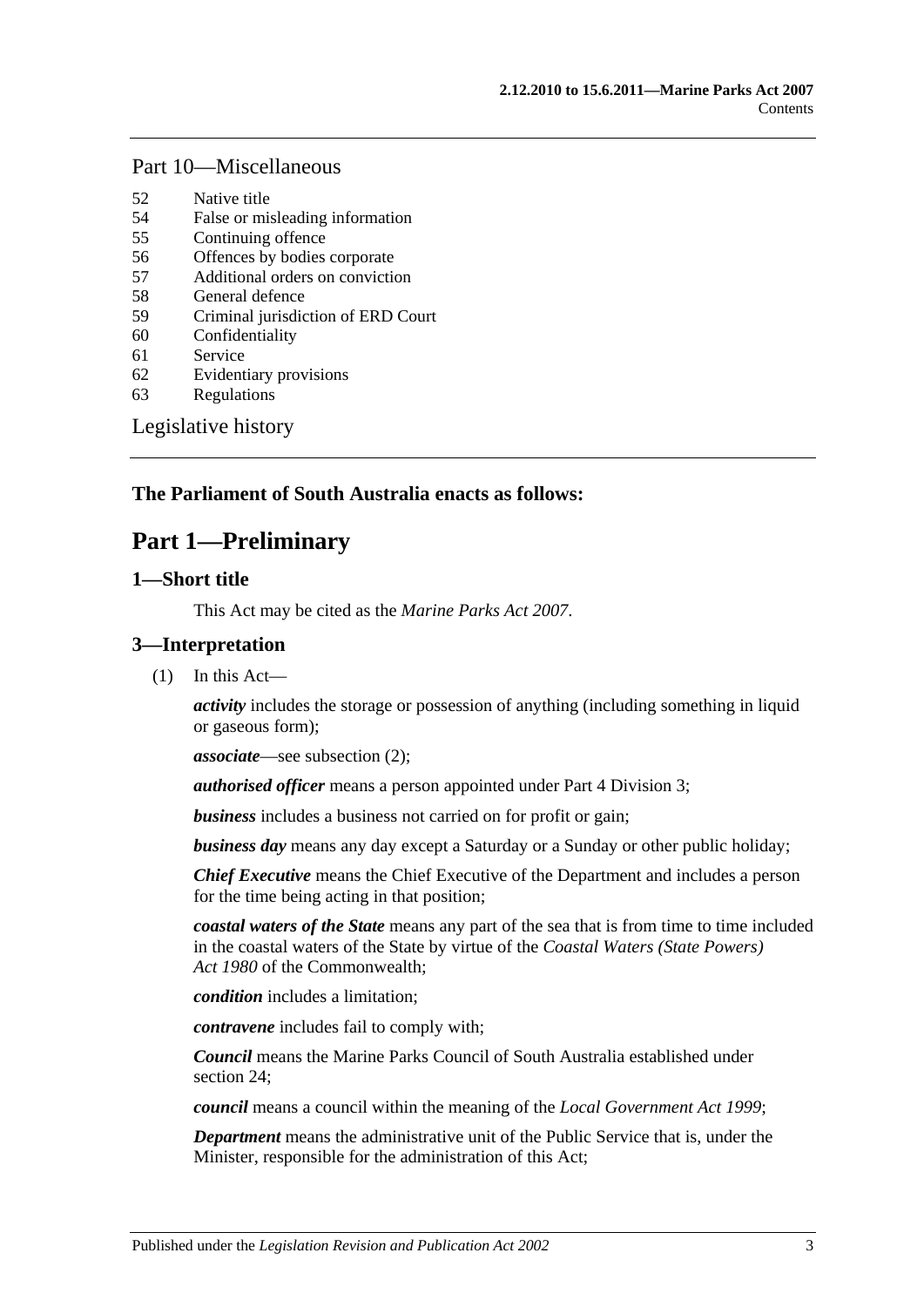*domestic partner* means a person who is a domestic partner within the meaning of the *[Family Relationships Act](http://www.legislation.sa.gov.au/index.aspx?action=legref&type=act&legtitle=Family%20Relationships%20Act%201975) 1975*, whether declared as such under that Act or not;

*ERD Court* means the Environment, Resources and Development Court established under the *[Environment, Resources and Development Court Act](http://www.legislation.sa.gov.au/index.aspx?action=legref&type=act&legtitle=Environment%20Resources%20and%20Development%20Court%20Act%201993) 1993*;

*general duty of care* means the duty under [Part 5;](#page-23-0)

*harm*—see [subsection](#page-4-1) (4);

*indigenous land use agreement* means an indigenous land use agreement registered under Part 2 Division 3 of the *Native Title Act 1993* of the Commonwealth;

*land* includes air above land;

*management plan* means a management plan under [Part 3 Division 2;](#page-9-0)

*marine park* means an area established as a marine park under [Part 3 Division 1;](#page-7-2)

*permit* means a permit under [Part 3 Division 4;](#page-13-1)

*place* includes any land, water, premises or structure;

*prohibiting or restricting an activity*—see [subsection](#page-4-2) (5);

*protection order* means a protection order unde[r Part 6 Division 1;](#page-23-3)

*public authority* includes a Minister, statutory authority or council;

*related operational Act* means an Act declared by the regulations to be a related operational Act;

*reparation order* means a reparation order under [Part 6 Division 1;](#page-23-3)

*restrict* includes regulate;

*sea* includes land beneath sea and air above sea;

*special purpose area*—see [section](#page-5-1) 5;

*spouse*—a person is the spouse of another if they are legally married;

*statutory authorisation* means an approval, consent, licence, permit or other authorisation or entitlement granted, arising or required under an Act;

*statutory instrument* means—

- (a) a plan, program or policy; or
- (b) any other instrument of a prescribed kind,

made under an Act;

*taking action to make good harm*—see [subsection](#page-4-3) (6);

*vehicle* includes aircraft;

*vessel* means—

- (a) a ship, boat or vessel; or
- (b) an air-cushion vehicle, or other similar craft, used on water; or
- (c) a surf board, wind surf board, motorised jet ski, water skis or other similar device on which a person rides through water; or
- (d) a structure that is designed to float in water;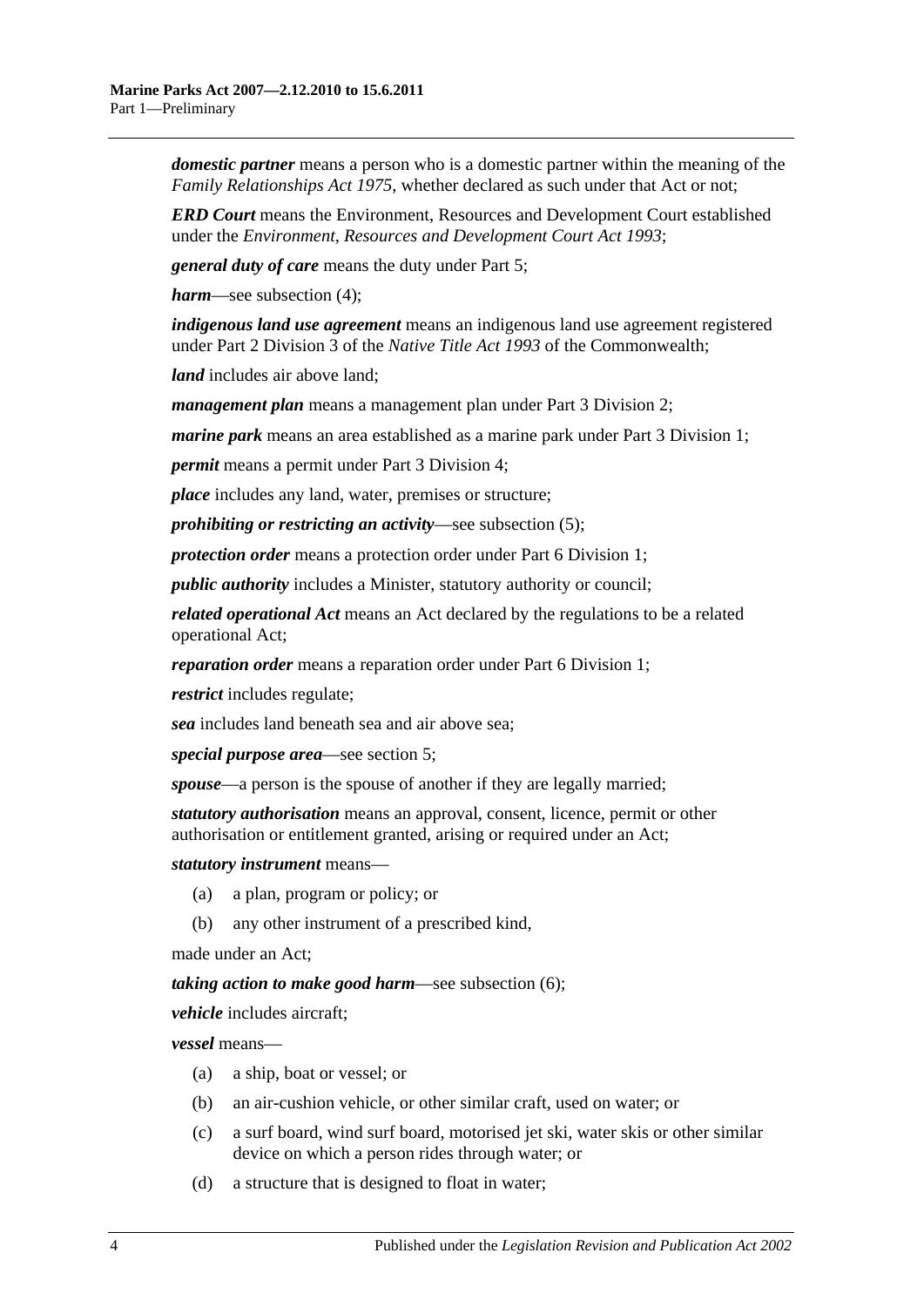*waters* includes land beneath waters and air above waters;

*zone*—see [section](#page-5-0) 4.

- <span id="page-4-0"></span>(2) For the purposes of this Act, a person is an *associate* of another if—
	- (a) they are partners; or
	- (b) 1 is a spouse, domestic partner, parent or child of another; or
	- (c) they are both trustees or beneficiaries of the same trust, or 1 is a trustee and the other is a beneficiary of the same trust; or
	- (d) 1 is a body corporate or other entity (whether inside or outside Australia) and the other is a director or member of the governing body of the body corporate or other entity; or
	- (e) 1 is a body corporate or other entity (whether inside or outside Australia) and the other is a person who has a legal or equitable interest in 5 per cent or more of the share capital of the body corporate or other entity; or
	- (f) they are related bodies corporate within the meaning of the *Corporations Act 2001* of the Commonwealth; or
	- (g) a chain of relationships can be traced between them under any 1 or more of the above paragraphs.
- (3) For the purposes of [subsection](#page-4-0) (2), a *beneficiary* of a trust includes an object of a discretionary trust.
- <span id="page-4-1"></span>(4) For the purposes of this Act—
	- (a) *harm* includes—
		- (i) a risk of harm, and future harm; and
		- (ii) anything declared by regulation to be harm to a marine park; and
	- (b) harm need not be permanent but must be more than transient or tenuous in nature.
- <span id="page-4-2"></span>(5) For the purposes of this Act, a reference to *prohibiting or restricting an activity* within a marine park, or a zone or other area of a marine park, includes a reference to prohibiting or restricting access (including access by aircraft) to the marine park or zone or area.
- <span id="page-4-3"></span>(6) For the purposes of this Act, *taking action to make good harm* to a marine park includes taking the following action:
	- (a) minimising, managing or containing the harm;
	- (b) remedying the harm;
	- (c) addressing the consequences resulting from the harm;
	- (d) compensating for any loss or adverse impacts arising from the harm.
- (7) For the purposes of this Act, the Minister may, in assessing the costs of taking action to make good harm to a marine park, apply any assumptions determined by the Minister to be reasonable in the circumstances.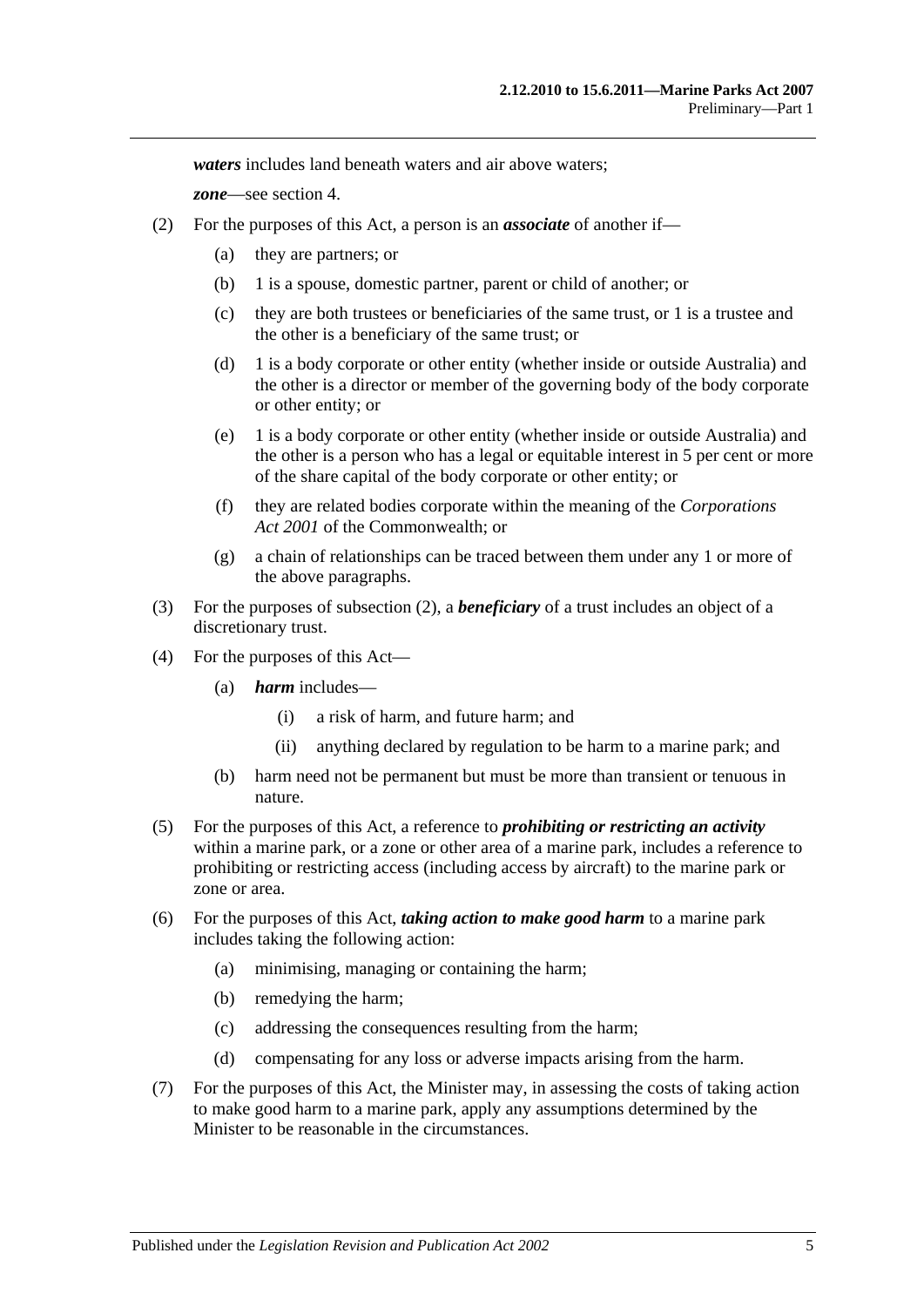### <span id="page-5-0"></span>**4—Meaning of zone**

- (1) For the purposes of this Act, a *zone* is an area within a marine park that
	- has boundaries defined by the management plan for the marine park; and
	- (b) is identified by the management plan as a particular type of zone depending on the degree of protection required within the area.
- (2) It is intended that the regulations will make provision for the following types of zones:
	- (a) a *general managed use zone*—being a zone primarily established so that an area may be managed to provide protection for habitats and biodiversity within a marine park, while allowing ecologically sustainable development and use;
	- (b) a *habitat protection zone*—being a zone primarily established so that an area may be managed to provide protection for habitats and biodiversity within a marine park, while allowing activities and uses that do not harm habitats or the functioning of ecosystems;
	- (c) a *sanctuary zone*—being a zone primarily established so that an area may be managed to provide protection and conservation for habitats and biodiversity within a marine park, especially by prohibiting the removal or harm of plants, animals or marine products;
	- (d) a *restricted access zone*—being a zone primarily established so that an area may be managed by limiting access to the area.
- (3) The regulations may, for the purposes of a zone, apply various prohibitions or restrictions to the different types of zones.
- (4) The regulations may provide for other matters associated with the establishment or management of a zone (including by regulating other activities or circumstances that may arise by virtue of the creation or existence of a zone).

#### <span id="page-5-1"></span>**5—Meaning of special purpose area**

For the purposes of this Act, a *special purpose area* is an area within a marine park, identified as a special purpose area and with boundaries defined by the management plan for the marine park, in which specified activities, that would otherwise be prohibited or restricted as a consequence of the zoning of the area, will be permitted under the terms of the management plan.

#### <span id="page-5-2"></span>**6—Interaction with other Acts**

- (1) Subject to [subsection](#page-5-4) (2), this Act is in addition to the provisions of any other Act.
- <span id="page-5-4"></span>(2) The prohibitions or restrictions applying within a marine park under this Act will, to the extent prescribed by the regulations, have effect despite the provisions of any other Act.

#### <span id="page-5-3"></span>**7—Act binds Crown**

This Act binds the Crown in right of this State and also, so far as the legislative power of the State extends, the Crown in all its other capacities, but not so as to impose any criminal liability on the Crown.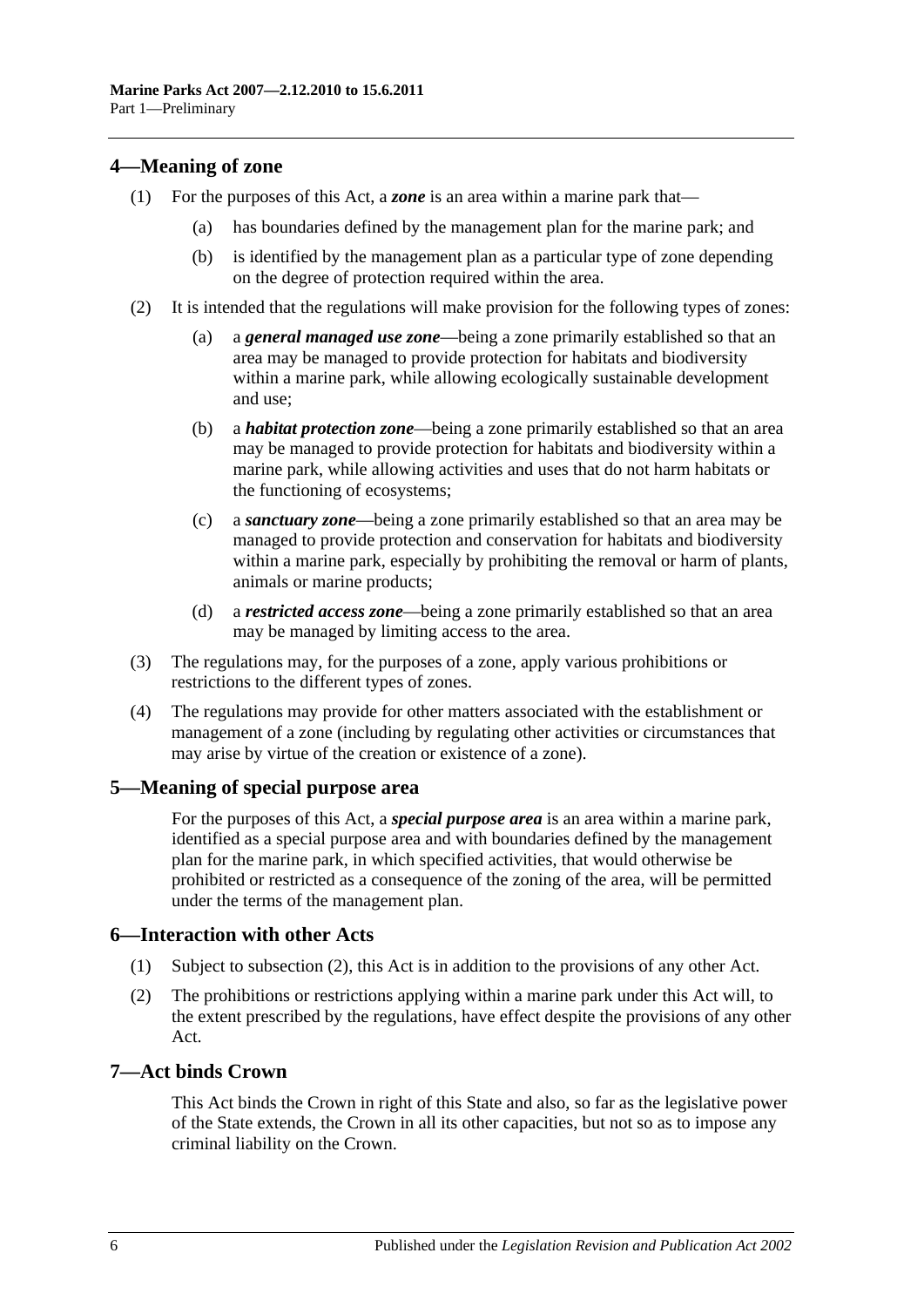## <span id="page-6-0"></span>**Part 2—Objects of Act**

## <span id="page-6-1"></span>**8—Objects**

- (1) The objects of this Act are—
	- (a) to protect and conserve marine biological diversity and marine habitats by declaring and providing for the management of a comprehensive, adequate and representative system of marine parks; and
	- (b) to assist in—
		- (i) the maintenance of ecological processes in the marine environment; and
		- (ii) the adaptation to the impacts of climate change in the marine environment; and
		- (iii) protecting and conserving features of natural or cultural heritage significance; and
		- (iv) allowing ecologically sustainable development and use of marine environments; and
		- (v) providing opportunities for public appreciation, education, understanding and enjoyment of marine environments.
- (2) For the purposes of this Act, ecologically sustainable development comprises the use, protection, conservation, development and enhancement of the marine environment in a way, and at a rate, that will enable people and communities to provide for their economic, social and physical well-being and for their health and safety while—
	- (a) sustaining the potential of the marine environment to meet the reasonably foreseeable needs of future generations; and
	- (b) safeguarding the life-supporting capacities and processes of the marine environment; and
	- (c) avoiding, remedying or mitigating any adverse effects of activities on the marine environment.
- (3) The following principles should be taken into account in connection with achieving ecologically sustainable development for the purposes of this Act:
	- (a) decision-making processes should effectively integrate both long term and short term economic, environmental, social and equity considerations;
	- (b) if there are threats of serious or irreversible harm to the marine environment, lack of full scientific certainty should not be used as a reason for postponing measures to prevent harm;
	- (c) decision-making processes should be guided by the need to evaluate carefully the risks of any situation or proposal that may adversely affect the marine environment and to avoid, wherever practicable, causing any serious or irreversible harm to the marine environment;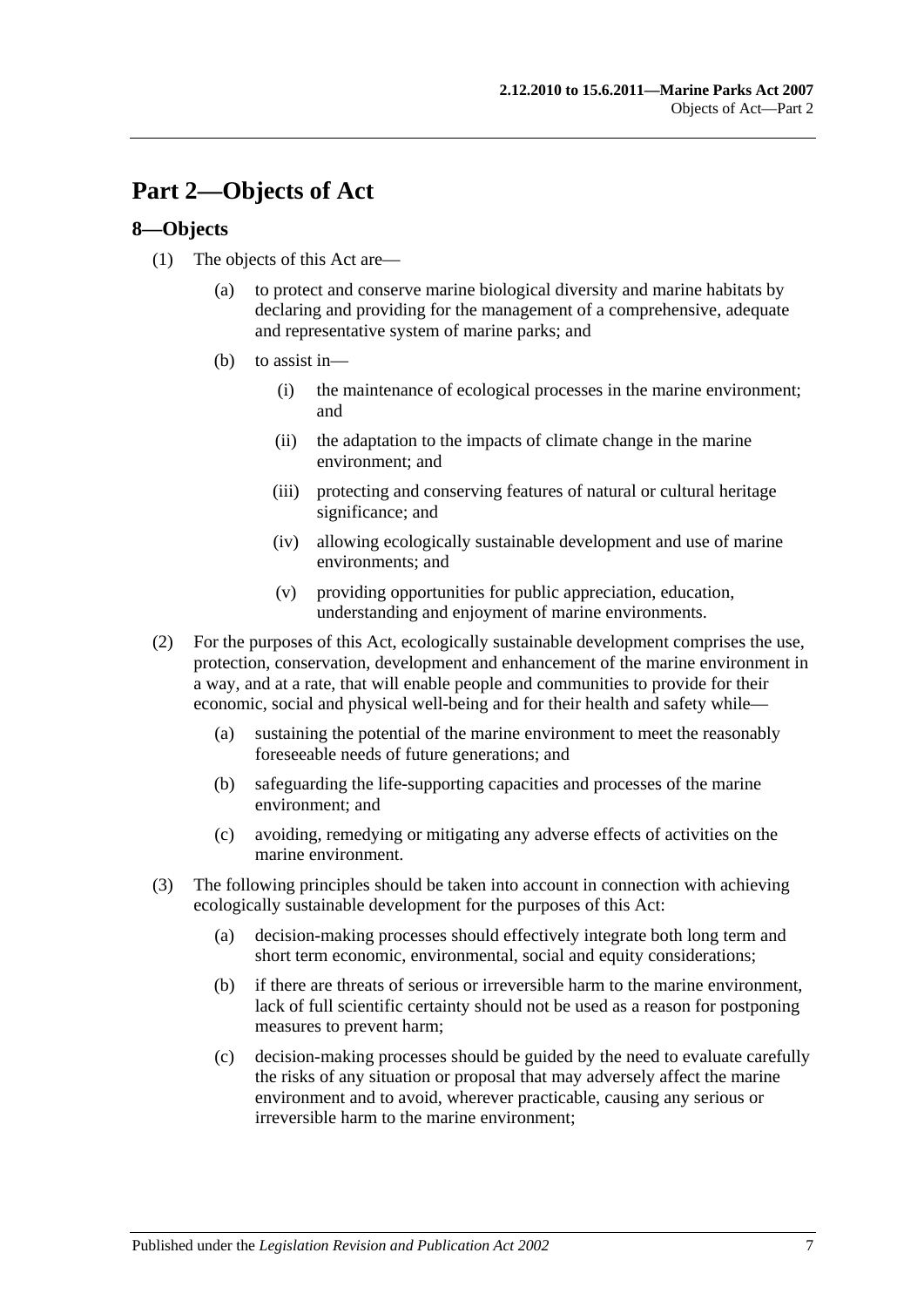- (d) the present generation should ensure that the health, diversity and productivity of the marine environment is maintained or enhanced for the benefit of future generations;
- (e) a fundamental consideration should be the conservation of biological diversity and ecological integrity;
- (f) environmental factors should be taken into account when valuing or assessing assets or services, costs associated with protecting or restoring the marine environment should be allocated or shared equitably and in a manner that encourages the responsible use of the marine environment, and people who obtain benefits from the marine environment, or who adversely affect or consume natural resources, should bear an appropriate share of the costs that flow from their activities;
- $(g)$  if the management of the marine environment requires the taking of remedial action, the first step should, insofar as is reasonably practicable and appropriate, be to encourage those responsible to take such action before resorting to more formal processes and procedures;
- (h) consideration should be given to Aboriginal heritage, and to the interests of the traditional owners of any land or other natural resources;
- (i) consideration should be given to other heritage issues, and to the interests of the community in relation to conserving heritage items and places;
- (j) the involvement of the public in providing information and contributing to processes that improve decision-making should be encouraged;
- (k) the responsibility to achieve ecologically sustainable development should be seen as a shared responsibility between the State government, the local government sector, the private sector, and the community more generally.

## <span id="page-7-0"></span>**9—Administration of Act to achieve objects**

The Minister, the ERD Court and other persons or bodies involved in the administration of this Act, and any other person or body required to consider the operation or application of this Act (whether acting under this Act or another Act), must act consistently with, and seek to further, the objects of this Act.

## <span id="page-7-1"></span>**Part 3—Marine parks**

## <span id="page-7-2"></span>**Division 1—Establishment of marine parks**

## <span id="page-7-4"></span><span id="page-7-3"></span>**10—Establishment of marine parks**

- (1) The Governor may, by proclamation made on the recommendation of the Minister—
	- (a) establish a specified area as a marine park; and
	- (b) assign a name to the marine park so established.
- (2) The Minister must, in formulating a recommendation for the purposes of [subsection](#page-7-4) (1), seek, and have regard to, the advice of the Council.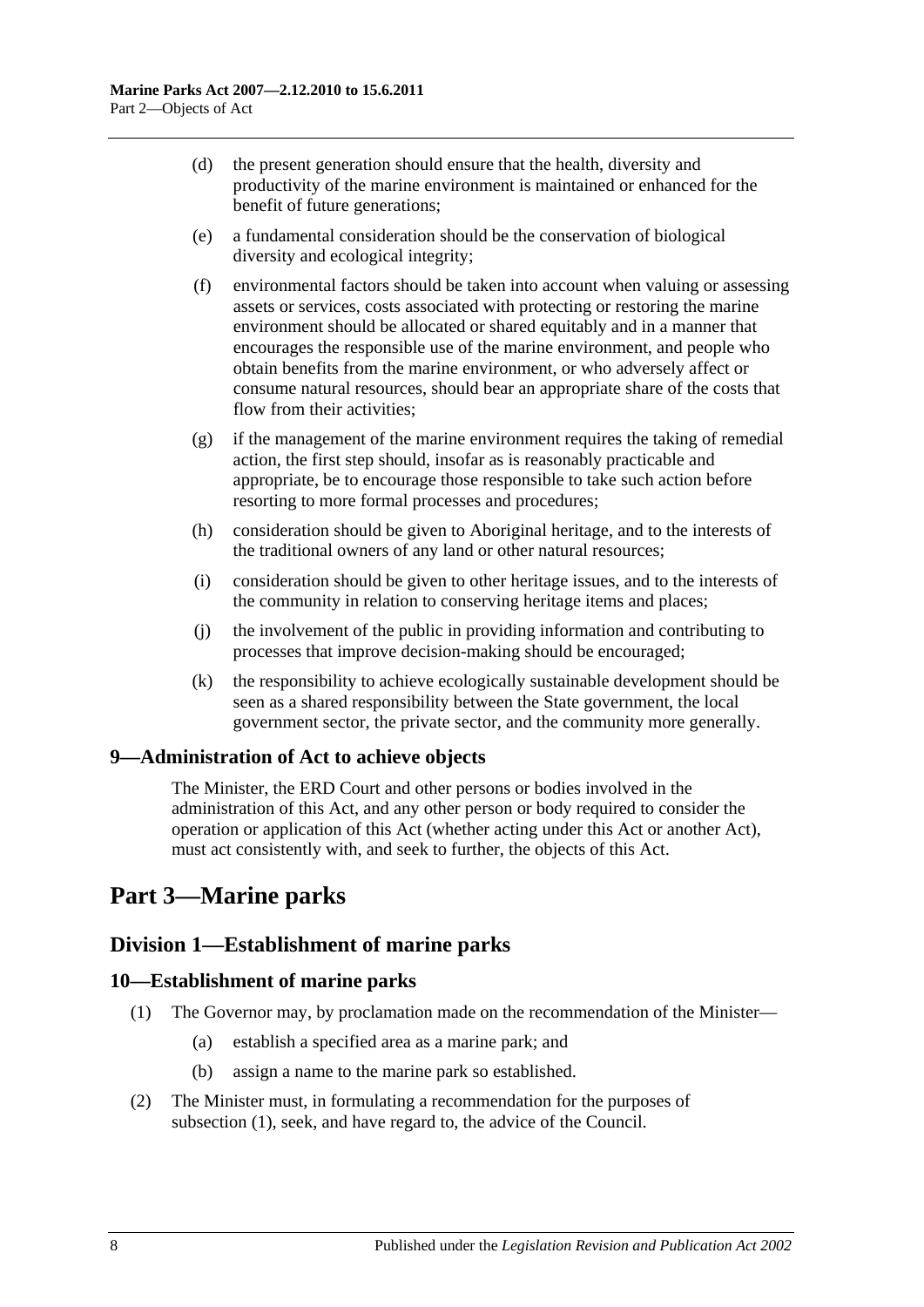- (3) The area to be specified by proclamation as a marine park is to consist of a part of the sea that is within the limits of the State or the coastal waters of the State, and may include land or waters held by, or on behalf of, the Crown within or adjacent to the specified part of the sea.
- <span id="page-8-0"></span>(4) A proclamation under this section—
	- (a) must define the boundaries of the marine park; and
	- (b) may, on the recommendation of the Minister, contain provisions (*interim protection orders*) that prohibit or restrict activities within the marine park with a view to ensuring that areas in a marine park are not adversely affected prior to the adoption by the Minister of a management plan for the marine park.
- (5) The Minister must take into account the following matters before making a recommendation under [subsection](#page-8-0) (4)(b)—
	- (a) any management arrangements that are already applying in relation to the area; and
	- (b) any development authorisations that have been given under the *[Development](http://www.legislation.sa.gov.au/index.aspx?action=legref&type=act&legtitle=Development%20Act%201993)  Act [1993](http://www.legislation.sa.gov.au/index.aspx?action=legref&type=act&legtitle=Development%20Act%201993)* in relation to the area; and
	- (c) any advice received from the Council,

and may take into account such other matters as the Minister thinks fit.

(6) A person must not contravene an interim protection order contained in a proclamation under this section.

Maximum penalty: \$100 000 or imprisonment for 2 years.

- <span id="page-8-2"></span>(7) The Minister must, after the Governor has established a marine park under this section, in the manner prescribed by the regulations, give public notice of the making of the relevant proclamation and, in so doing—
	- (a) specify a place or places where copies of the proclamation may be inspected or purchased; and
	- (b) invite submissions from interested persons within a period (of at least 6 weeks) specified by the Minister on the boundaries of the marine park.
- <span id="page-8-3"></span><span id="page-8-1"></span>(8) The Minister must consider any submissions received under [subsection](#page-8-1) (7)(b) and may, after taking into account any matters or advice determined by the Minister to be relevant in the circumstances, recommend to the Governor that the boundaries of the marine park be altered.
- <span id="page-8-7"></span><span id="page-8-6"></span><span id="page-8-5"></span><span id="page-8-4"></span>(9) The Governor may, by subsequent proclamation (whether or not a process under [subsection](#page-8-2) (7) or [\(8\)](#page-8-3) has been completed)—
	- (a) abolish a marine park established under this section; or
	- (b) on the recommendation of the Minister, alter the boundaries of a marine park established under this section; or
	- (c) alter the name of a marine park established under this section; or
	- (d) on the recommendation of the Minister, vary or revoke an interim protection order contained in a proclamation under this section.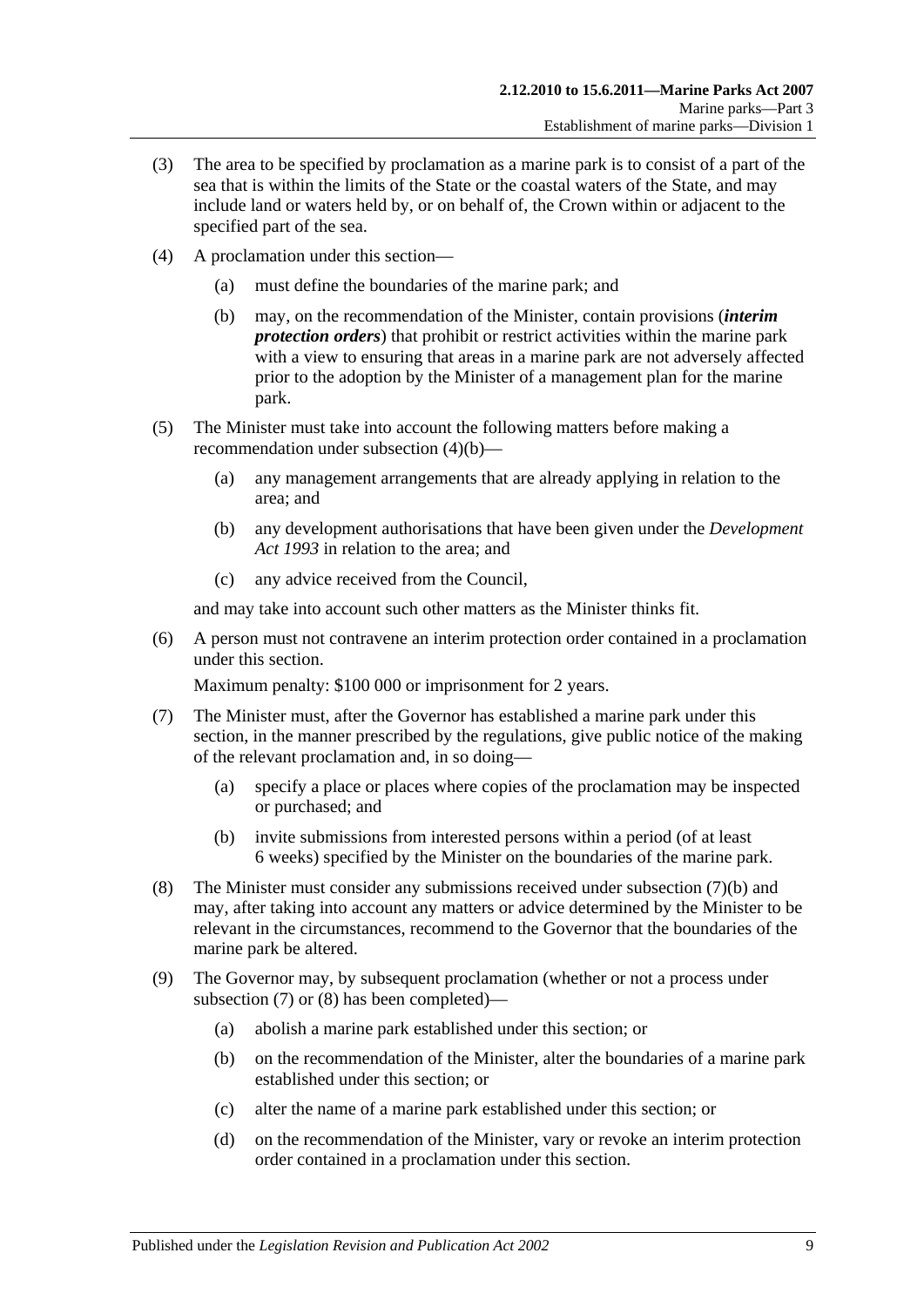- (10) The Minister must, in formulating a recommendation for the purposes of [paragraphs](#page-8-4) (b) and [\(d\)](#page-8-5) of [subsection](#page-8-6) (9), seek, and have regard to, the advice of the Council.
- <span id="page-9-5"></span>(11) Subject to [subsection](#page-9-4) (13), a proclamation must not be made under [subsection](#page-8-7) (9)(a) or [\(b\),](#page-8-4) by virtue of which an area ceases to be, or ceases to be included in, a marine park, except in accordance with a resolution passed by both Houses of Parliament.
- (12) Notice of a motion for a resolution under [subsection](#page-9-5) (11) must be given at least 14 sitting days before the motion is passed.
- <span id="page-9-4"></span>(13) [Subsection](#page-9-5) (11) does not apply to a proclamation made on the recommendation of the Minister under [subsection](#page-8-3) (8) within 6 months of the publication of a notice under [subsection](#page-8-2) (7).

## <span id="page-9-0"></span>**Division 2—Management of marine parks**

## <span id="page-9-1"></span>**11—Interpretation**

In this Division—

- (a) a reference to a *draft management plan* includes a reference to a draft amendment to, or a draft revocation of, a management plan previously made under this Part; and
- (b) a reference to a *management plan* includes a reference to an amendment to, or a revocation of, a management plan previously made under this Part; and
- (c) a reference to an *initial management plan* for a marine park means the management plan first declared by the Governor to be an authorised management plan for the marine park after the establishment of the marine park.

## <span id="page-9-2"></span>**12—Management of marine parks**

The Minister must manage a marine park in accordance with a management plan for the park.

## <span id="page-9-3"></span>**13—General nature and content of management plans**

- (1) A management plan for a marine park—
	- (a) must be consistent with the objects of this Act and set out strategies for achieving those objects in relation to the park; and
	- (b) must establish the various types of zones within the park and define their boundaries; and
	- (c) may identify and define the boundaries of special purpose areas within the park and set out the activities that will be permitted in the areas; and
	- (d) may direct the management of day-to-day issues associated with any aspect of the park, or the use or protection of the park (including scientific monitoring or research); and
	- (e) may provide guidelines with respect to the granting of permits for various activities that might be allowed within the park.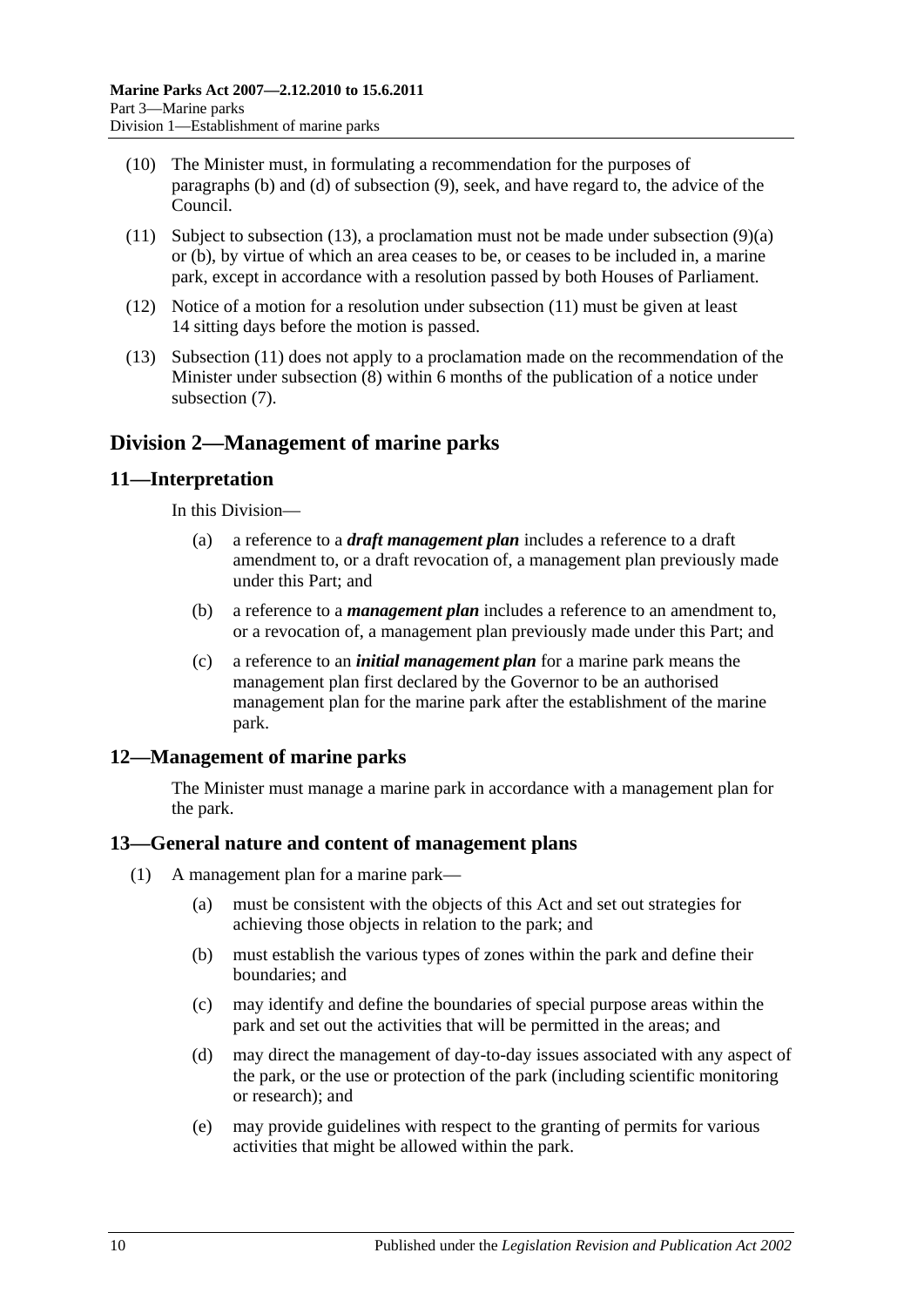- (2) A management plan must take into account—
	- (a) the provisions of a document identified by the Minister, by notice in the Gazette, as the State's general strategic plan; and
	- (b) the provisions of the Planning Strategy and any relevant Development Plan under the *[Development Act](http://www.legislation.sa.gov.au/index.aspx?action=legref&type=act&legtitle=Development%20Act%201993) 1993*; and
	- (c) the provisions of the State NRM Plan and any relevant regional NRM plan under the *[Natural Resources Management Act](http://www.legislation.sa.gov.au/index.aspx?action=legref&type=act&legtitle=Natural%20Resources%20Management%20Act%202004) 2004*; and
	- (d) the provisions of any relevant environment protection policy under the *[Environment Protection Act](http://www.legislation.sa.gov.au/index.aspx?action=legref&type=act&legtitle=Environment%20Protection%20Act%201993) 1993*; and
	- (e) the provisions of any indigenous land use agreement; and
	- (f) the provisions of any statutory instrument under a related operational Act (insofar as is relevant to the operation of this Act and reasonably practicable).

#### <span id="page-10-0"></span>**14—Procedure for making or amending management plans**

- (1) The Minister must, as soon as practicable after the establishment of a marine park, commence the process for the making of a management plan in relation to the park (with the view of completing the management plan within 3 years of the date of the relevant proclamation).
- (2) The Minister must review a management plan at least once in every 10 years.
- (3) The Minister may propose the amendment of a management plan at any time.
- (4) The Minister must, in relation to a proposal to make or amend a management plan—
	- (a) by notice published in the Gazette, in a newspaper circulating generally within the State and on a website determined by the Minister, give notice of the intention to make or amend a management plan; and
	- (b) publish on a website, determined by the Minister, a statement of the environmental, economic and social values of the area concerned; and
	- (c) prepare a draft of the management plan or amendment and a statement (an *impact statement*) of the expected environmental, economic and social impacts of the management plan or amendment; and
	- (d) seek the views of—
		- (i) all relevant Ministers; and
		- (ii) the Council; and
		- (iii) a representative of all signatories to any indigenous land use agreement that is in force in relation to any of the area comprising the marine park; and
		- (iv) a representative of any native title holders or claimants that have a native title determination or registered native title claim; and
		- (v) such persons or bodies as the Minister determines to be leading representatives of—
			- (A) the environment and conservation sector; and
			- (B) local government; and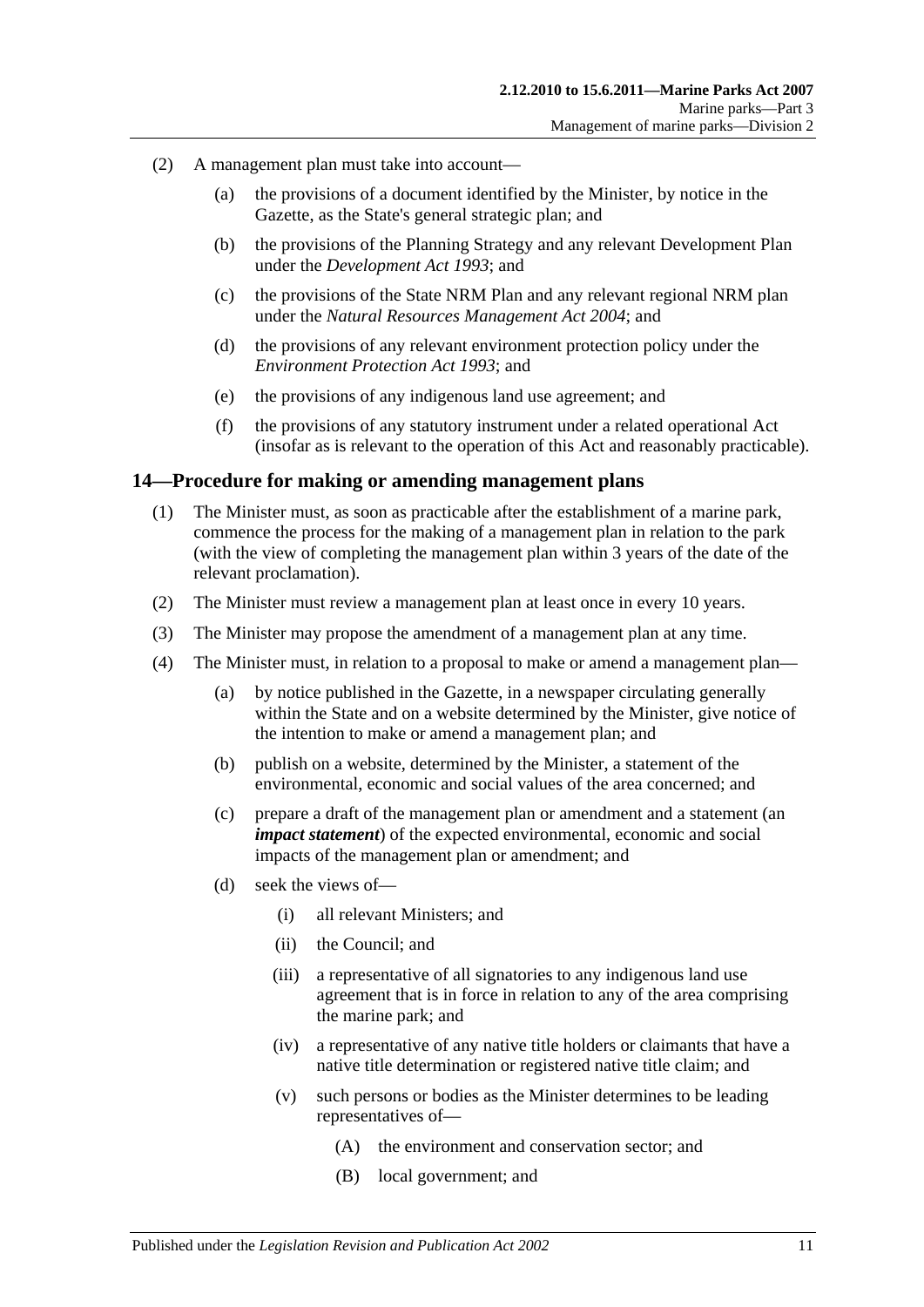- (C) the commercial fishing industry; and
- (D) the aquaculture industry; and
- (E) the recreational fishing sector; and
- (F) the mining and petroleum industries; and
- (G) the tourism sector; and
- (H) the general business sector,

in relation to the draft; and

- (e) publish the draft management plan and impact statement on a website determined by the Minister (so as to be accessible and capable of being printed without a charge imposed by the Minister), and make copies of the plan and impact statement available for inspection (without charge) or purchase at a place or places determined by the Minister; and
- <span id="page-11-0"></span>(f) by notice published in the Gazette, in a newspaper circulating generally within the State and on a website determined by the Minister, give notice of the place or places at which copies of the draft plan and impact statement are available for inspection (without charge) or purchase and specify an address to which interested persons may send written representations in relation to the draft within the period specified in the notice (being not less than 6 weeks from the date of publication of the notice).
- (5) The Minister may, in relation to the preparation of a draft to make or amend a management plan, seek the views of any person as he or she sees fit.
- (6) If the Minister is of the opinion that a draft amendment of a management plan is not substantive in nature—
	- (a) the Minister need not prepare a statement of environmental, economic and social values or an impact statement; and
	- (b) the Minister may dispense with the requirements of [subsection](#page-11-0)  $(4)(f)$ .
- (7) At the end of the period referred to in the notice under [subsection](#page-11-0)  $(4)(f)$  and, in any event, before adopting a draft management plan, the Minister—
	- (a) must consider any views expressed to the Minister under this section in relation to the draft and any representations made by members of the public in response to the notice; and
	- (b) may make such alterations to the draft as the Minister thinks necessary or desirable.
- (8) On adopting a draft management plan, the Minister may refer the plan to the Governor and the Governor may, by notice in the Gazette—
	- (a) declare the draft to be an authorised management plan; and
	- (b) fix a day on which the plan will come into operation.
- (9) The Minister must, within 6 sitting days after the declaration of a management plan for a marine park, cause copies of the plan to be laid before both Houses of Parliament.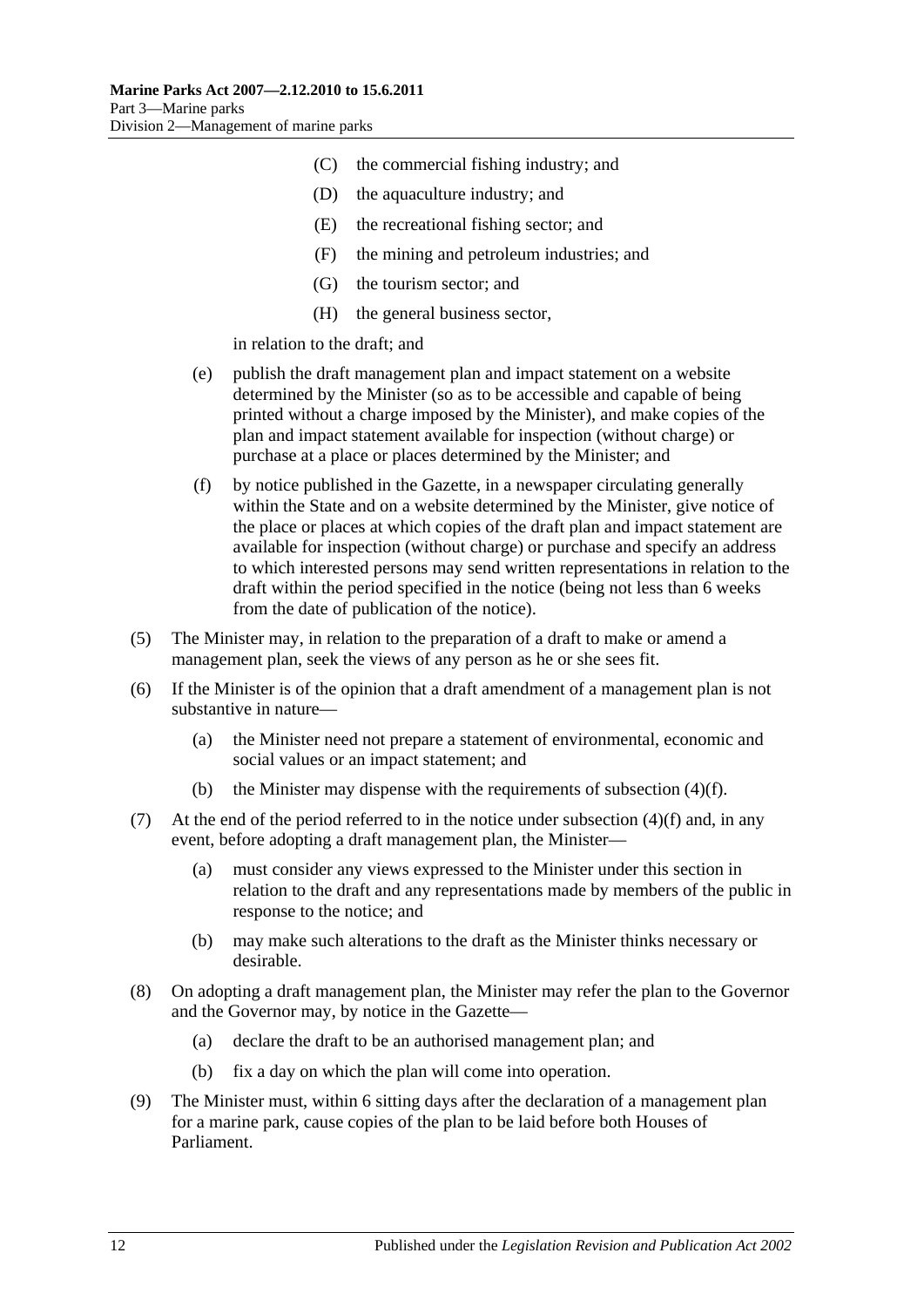- (10) A failure of the Minister to comply with a requirement of this section does not affect the validity of a management plan.
- (11) In this section—

*relevant Minister* means a Minister responsible for the administration of a related operational Act.

### <span id="page-12-0"></span>**15—Parliamentary scrutiny**

Sections 10 and 10A of the *[Subordinate Legislation Act](http://www.legislation.sa.gov.au/index.aspx?action=legref&type=act&legtitle=Subordinate%20Legislation%20Act%201978) 1978* apply to an authorised management plan for a marine park (other than an initial management plan) as if it were a regulation within the meaning of that Act.

#### <span id="page-12-1"></span>**16—Availability and evidence of management plans**

- (1) Copies of each management plan and of any other document referred to in a management plan must be kept available for inspection (without charge) by the public during ordinary office hours at a place or places determined by the Minister.
- (2) Each management plan must also be published on a website determined by the **Minister**
- (3) In legal proceedings, evidence of the contents of a management plan or of a document referred to in a management plan may be given by production of a document certified by the Minister as a true copy of the plan or other document.
- (4) An apparently genuine document purporting to be a certificate of the Minister will be accepted as such in the absence of proof to the contrary.

## <span id="page-12-2"></span>**Division 3—Regulation of activities within marine parks**

## <span id="page-12-4"></span><span id="page-12-3"></span>**17—Zones**

(1) Subject to this Act, a person must not contravene a provision of the regulations prohibiting or restricting activities within a zone of a marine park.

Maximum penalty: \$100 000 or imprisonment for 2 years.

- <span id="page-12-5"></span>(2) If the circumstances of an alleged offence against [subsection](#page-12-4) (1) are constituted by a person undertaking recreational fishing by use of a hand line or rod and line, a prosecution cannot be commenced against the person unless the person had previously been given a warning in the prescribed manner and form by an authorised officer and, in allegedly committing the offence, acted in contravention of that warning.
- (3) For the purposes of [subsection](#page-12-5) (2), a certificate executed by an authorised officer certifying as to the giving of a warning specified in the certificate constitutes proof of the matters so certified in the absence of proof to the contrary.
- (4) [Subsection](#page-12-5) (2) does not apply if it is alleged that the offence was committed in a restricted access zone.
- (5) In this section, *hand line*, *recreational fishing* and *rod and line* have the same respective meanings as in the *[Fisheries Management Act](http://www.legislation.sa.gov.au/index.aspx?action=legref&type=act&legtitle=Fisheries%20Management%20Act%202007) 2007*.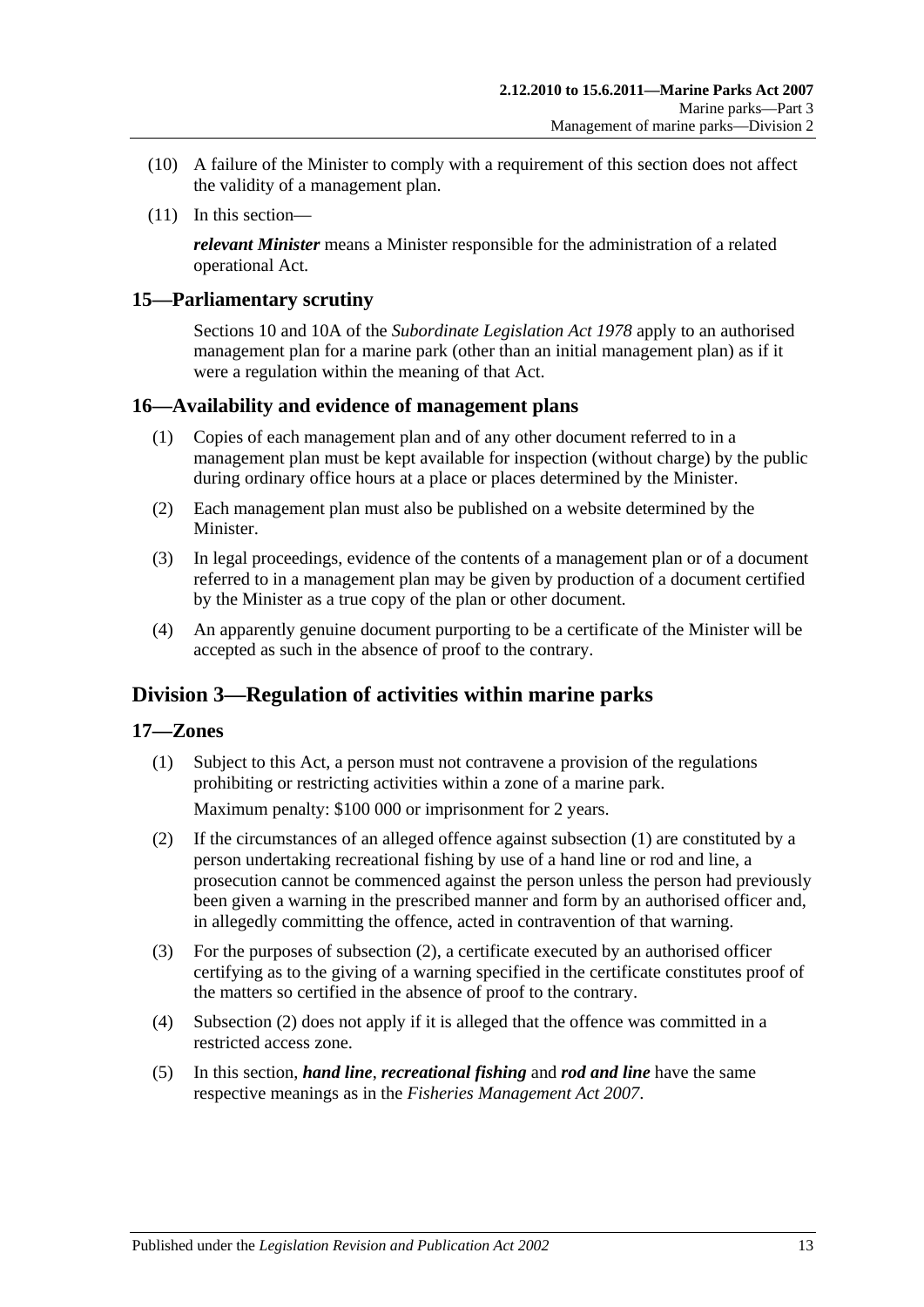## <span id="page-13-3"></span><span id="page-13-0"></span>**18—Temporary prohibition or restriction of activities**

- (1) The Minister may, by notice published in the Gazette, in a newspaper circulating generally within the State and on a website determined by the Minister, prohibit or restrict specified activities within a marine park, or a zone or other area of a marine park, for a maximum period of 90 days.
- (2) The Minister may prohibit or restrict specified activities under [subsection](#page-13-3) (1) if, in the Minister's opinion, such a prohibition or restriction is necessary in circumstances of urgency—
	- (a) to protect a species of plant or animal; or
	- (b) to protect a feature of natural or cultural heritage significance; or
	- (c) to protect public safety.
- (3) The Minister may, by notice published in the Gazette, in a newspaper circulating generally within the State and on a website determined by the Minister, amend, extend or revoke a prohibition or restriction under [subsection](#page-13-3) (1).
- (4) The maximum period for which a prohibition or restriction may operate under this section is 180 days.
- (5) A person must not contravene a prohibition or restriction under this section. Maximum penalty: \$100 000 or imprisonment for 2 years.

## <span id="page-13-1"></span>**Division 4—Permits**

## <span id="page-13-2"></span>**19—Permits for activities**

- (1) The Minister may grant a permit to a person to engage in an activity within a marine park, or a zone or other area of a marine park, that would otherwise be prohibited or restricted under [Division 3.](#page-12-2)
- (2) The regulations may limit the activities for which a permit may be granted under this section.
- (3) An applicant for a permit under this section must make the application in a manner and form determined by the Minister.
- (4) The Minister must refuse to grant a permit if the granting of the permit is precluded by the regulations, and may refuse to grant a permit if, in the Minister's opinion, the application should be refused—
	- (a) because the applicant is not a fit and proper person to hold the permit; or
	- (b) because to grant the permit would be prejudicial to the interests of conservation; or
	- (c) for any other sufficient reason, having regard to any applicable guidelines in the management plan for the marine park or the objects of this Act.
- (5) A permit—
	- (a) must specify the purpose or purposes for which it is issued; and
	- (b) is subject to such conditions as the Minister thinks fit; and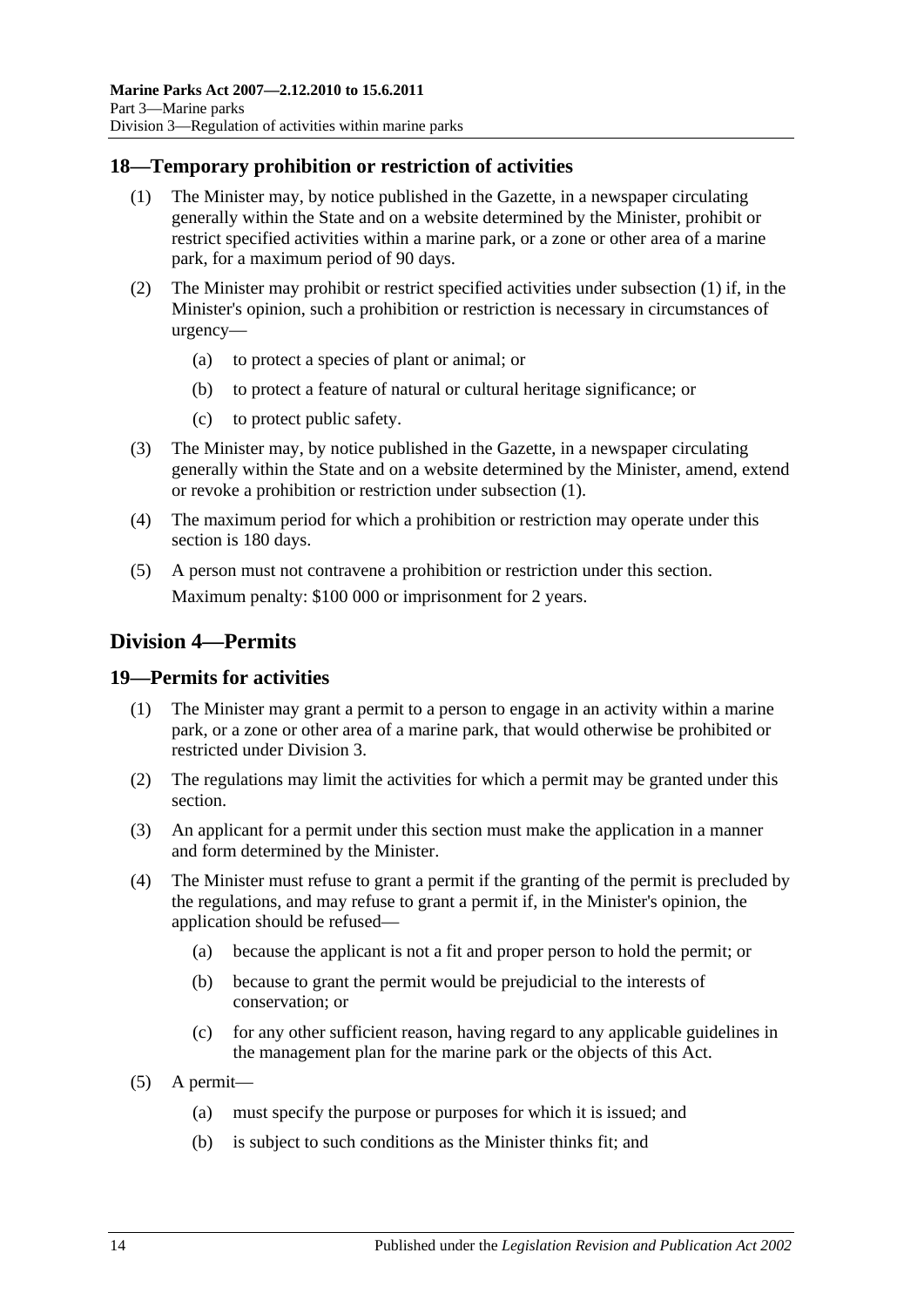- (c) may, if the holder of the permit has, in the opinion of the Minister, contravened this Act, be revoked by the Minister by notice in writing given to the person; and
- (d) may be revoked by the Minister by instrument in writing given to the holder of the permit if, in the opinion of the Minister, it is in the interests of conservation to do so.
- (6) A condition of a permit may require compliance with a specified code of practice, standard or other document as in force at a specified time or as in force from time to time.
- (7) A permit—
	- (a) comes into operation on the day fixed in the permit for its commencement or if no such day is fixed, on the day on which it is granted; and
	- (b) expires on the day fixed in the permit for its expiry or, if no such day is fixed, on the expiration of 12 months from the day on which it came into operation.
- (8) The conditions of a permit may be varied—
	- (a) if a permit is issued for a period of more than 12 months, on the expiration of 12 months from the day on which it came into operation; or
	- (b) at the discretion of the Minister if—
		- (i) the holder of the permit contravenes this Act; or
		- (ii) in the opinion of the Minister, there is significant risk of harm to a marine park occurring; or
		- (iii) a management plan for a marine park is amended resulting in an alteration of the zones, or the boundaries of the zones, of the marine park; or
	- (c) at any time—
		- (i) with the consent of the applicant; or
		- (ii) as provided for by the regulations or a condition of the permit.

## <span id="page-14-0"></span>**20—Contravention of condition of permit**

If the holder of a permit, or a person acting in the employment or with the authority of the holder of a permit, contravenes a condition of the permit, the holder of the permit is guilty of an offence.

Maximum penalty: \$100 000 or imprisonment for 2 years.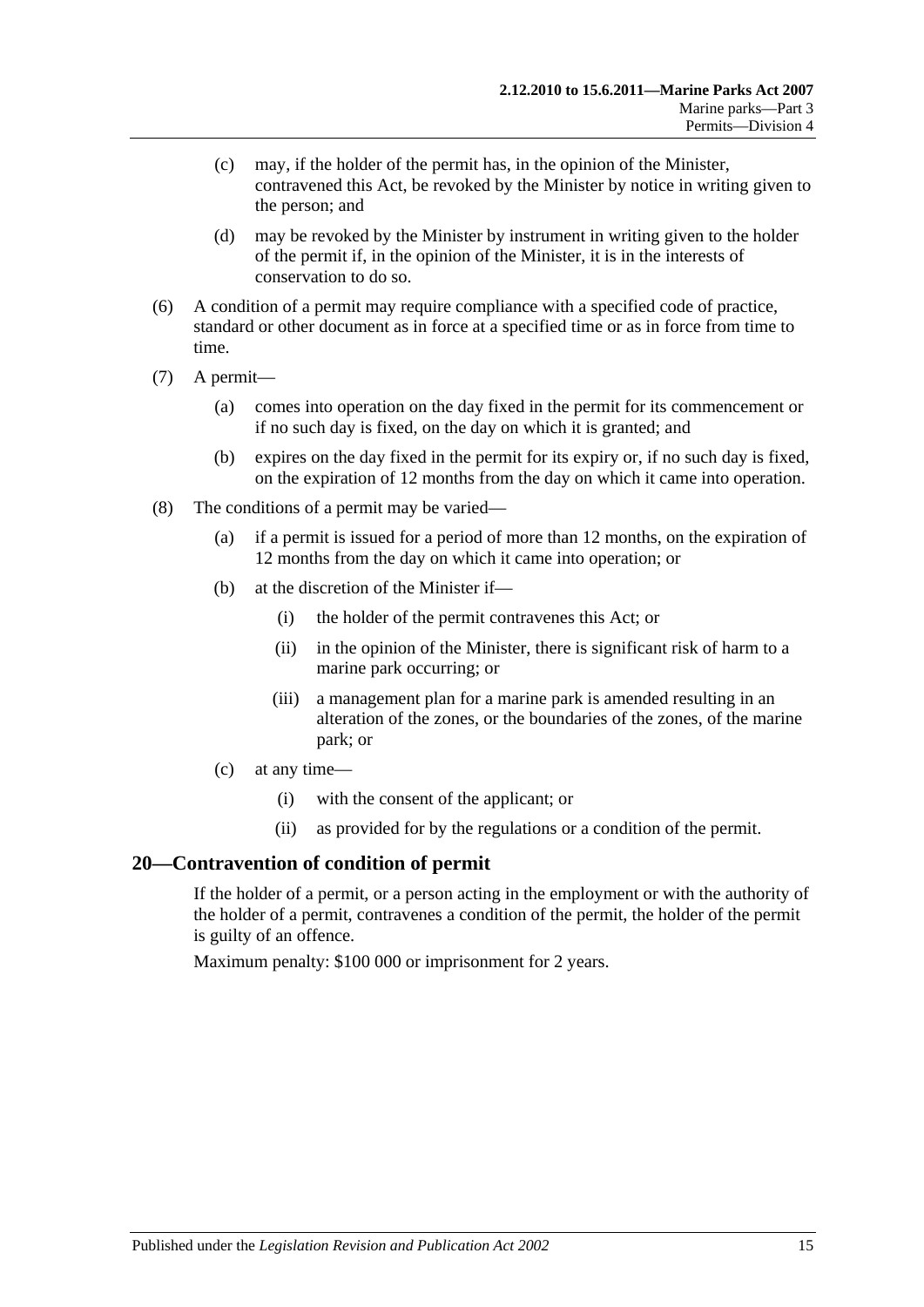## <span id="page-15-0"></span>**Division 5—Affected statutory authorisations**

## <span id="page-15-1"></span>**21—Affected statutory authorisations**

- (1) If the rights conferred by a statutory authorisation under another Act are affected by the creation of a zone or the imposition of a temporary prohibition or restriction of activities within a marine park, the Minister must pay fair and reasonable compensation to the holder of the statutory authorisation or, if the Minister considers it appropriate to do so, compulsorily acquire, and pay fair and reasonable compensation for, the statutory authorisation, or any interest (or part of any interest) under a statutory authorisation.
- (2) The regulations may, for the purposes of this section
	- provide for a scheme for the payment of compensation to the holders of statutory authorisations whose rights are affected by the creation of a zone or the imposition of a temporary prohibition or restriction of activities within a marine park;
	- (b) provide for a scheme of compulsory acquisition and the payment of compensation to persons whose statutory authorisations, or any interests under a statutory authorisation, are compulsorily acquired;
	- (c) prescribe the method of calculation of amounts payable as compensation under this section;
	- (d) provide for a process of objection and appeal in relation to the payment of compensation under this section.
- (3) This section, and regulations made for the purposes of this section, will have effect in relation to a statutory authorisation under another Act, despite the provisions of the other Act.

## <span id="page-15-2"></span>**Part 4—Administration**

## <span id="page-15-3"></span>**Division 1—Minister**

#### <span id="page-15-4"></span>**22—Functions and powers of Minister**

- (1) The Minister has the following functions under this Act:
	- (a) to examine and keep under review the need for areas to be constituted as marine parks;
	- (b) to seek and assess community nominations for marine parks after taking into account the objects of this Act;
	- (c) to prepare and keep under review marine park management plans;
	- (d) to ensure necessary protections are in place through the prohibition or restriction of activities within marine parks under this Act;
	- (e) to issue permits for activities that may be allowed within marine parks under this Act;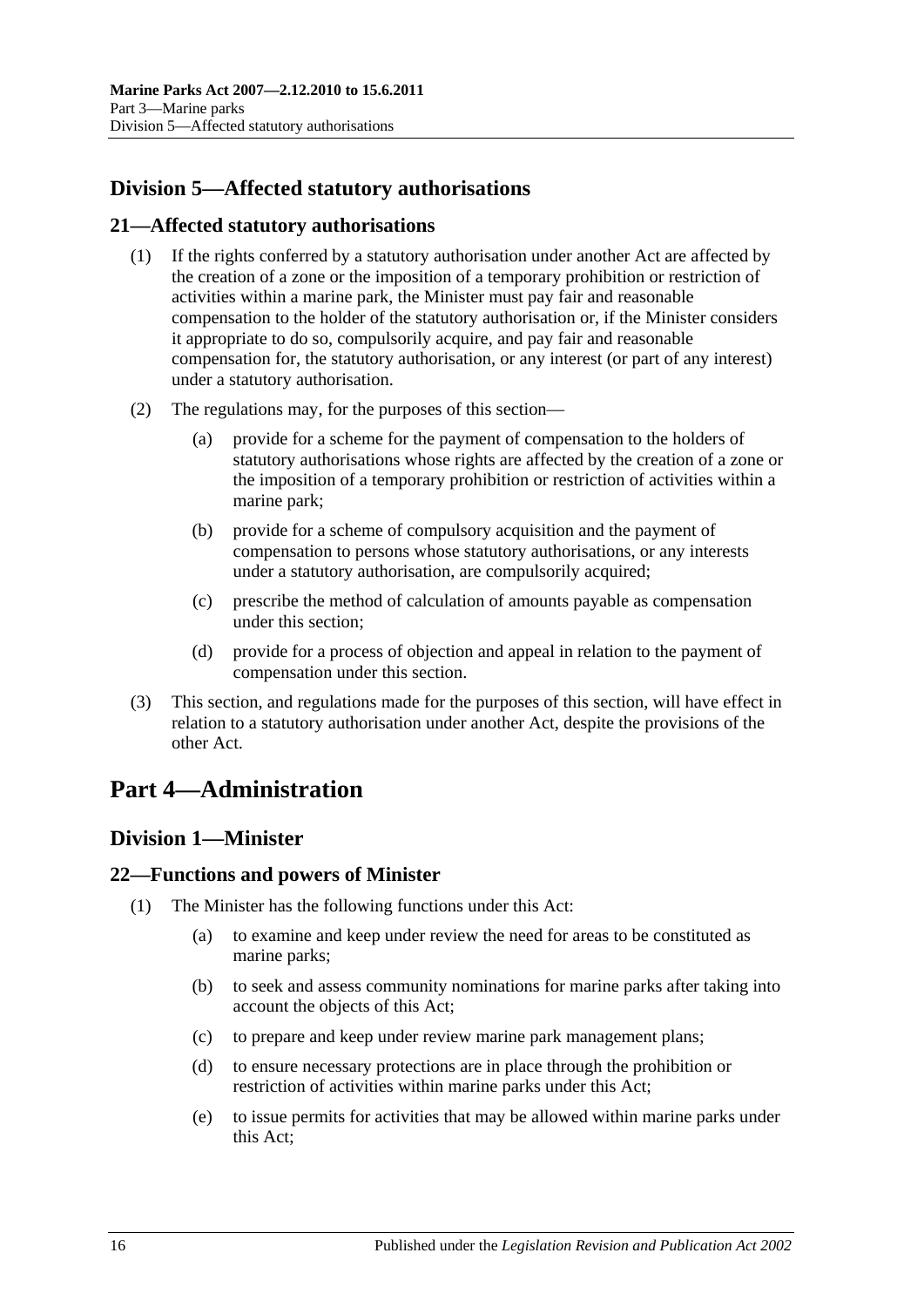- (f) to consult with relevant persons, bodies or authorities, including indigenous peoples with an association with a marine park, about the measures that should be taken to further the objects of this Act;
- (g) as far as reasonably practicable and appropriate, to act to integrate the administration of this Act with the administration of other legislation that may affect a marine park;
- (h) to institute, supervise or promote programs to protect, maintain or improve marine parks;
- (i) to conduct or promote public education in relation to the protection, improvement or enhancement of marine parks;
- (j) to keep the state of marine parks under review;
- (k) to enforce the general duty of care;
- (l) such other functions as are assigned to the Minister by or under this or any other Act.
- <span id="page-16-3"></span>(2) The Minister has the power to do anything necessary, expedient or incidental to—
	- (a) performing the functions of the Minister under this Act; or
	- (b) administering this Act; or
	- (c) furthering the objects of this Act.
- (3) Without limiting [subsection](#page-16-3) (2), the Minister may, subject to and in accordance with, the *[Land Acquisition Act](http://www.legislation.sa.gov.au/index.aspx?action=legref&type=act&legtitle=Land%20Acquisition%20Act%201969) 1969*, acquire land for the purposes of this Act.

#### <span id="page-16-0"></span>**23—Delegation**

- (1) The Minister may delegate to a person or body (including a person for the time being holding or acting in a specified office or position) a function or power of the Minister under this Act.
- (2) A delegation under this section—
	- (a) must be by instrument in writing; and
	- (b) may be absolute or conditional; and
	- (c) does not derogate from the power of the Minister to act in any matter; and
	- (d) is revocable at will.
- (3) A function or power delegated under this section may, if the instrument of delegation so provides, be further delegated.

## <span id="page-16-1"></span>**Division 2—Marine Parks Council of South Australia**

## <span id="page-16-2"></span>**24—Establishment of Council**

- (1) The *Marine Parks Council of South Australia* is established.
- (2) The Council consists of—
	- (a) 10 members appointed by the Governor on the nomination of the Minister; and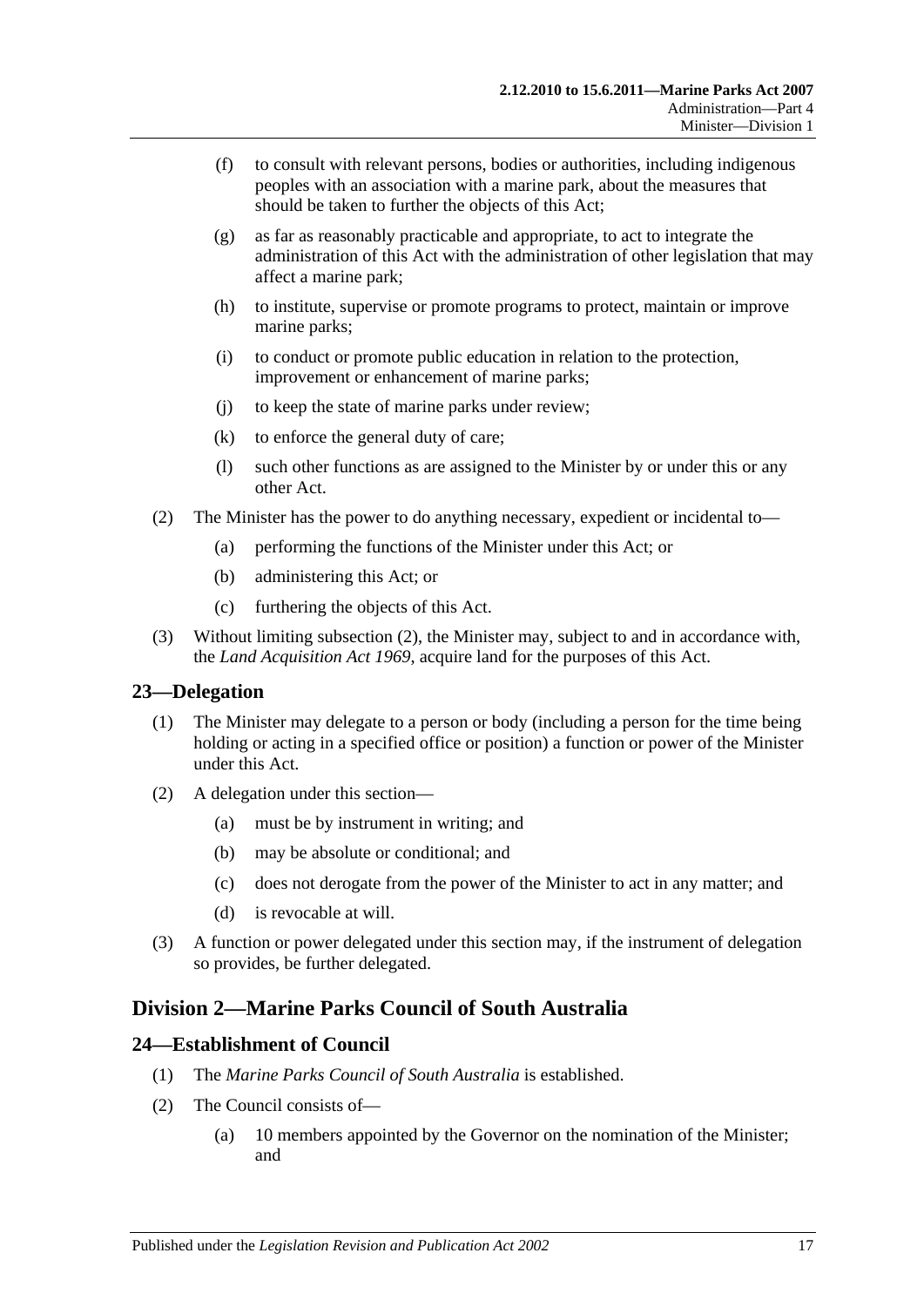- (b) the Chief Executive (*ex officio*), or a person for the time being nominated by the Chief Executive to be a member of the Council.
- <span id="page-17-3"></span>(3) Of the members appointed on the recommendation of the Minister—
	- (a) 1 must be a person who has knowledge of, or experience in, the field of commercial fishing;
	- (b) 1 must be a person who has knowledge of, or experience in, the field of aquaculture;
	- (c) 1 must be a person who has knowledge of, or experience in, the field of recreational fishing;
	- (d) 3 must be persons who have knowledge of, or experience in, the field of marine conservation;
	- (e) 2 must be persons who have qualifications or experience in a field of science that is relevant to the marine environment;
	- (f) 1 must be a person who has extensive involvement in community affairs;
	- (g) 1 must be a person who has extensive knowledge of indigenous culture, especially in connection with the marine environment.
- (4) Each person appointed to the Council must be a person who can demonstrate knowledge of, or an interest in, the requirements necessary to manage the marine environment in a responsible manner.
- (5) Before nominating a person or persons for appointment to the Council, the Minister must—
	- (a) by notice published in a newspaper circulating generally throughout the State, invite expressions of interest for appointment to the Council within a period specified in the notice; and
	- (b) take reasonable steps to consult with a body or bodies that, in the Minister's opinion, represent the interests reflected by the relevant appointment.

## <span id="page-17-0"></span>**25—Presiding member and deputy presiding member**

- (1) The Minister must appoint 1 of the members of the Council (the *presiding member*) to preside at meetings of the Council.
- (2) The Minister may appoint another member of the Council to be the deputy of the presiding member (the *deputy presiding member*) to preside at meetings of the Council in the absence of the presiding member.

#### <span id="page-17-1"></span>**26—Terms and conditions of membership**

- (1) An appointed member of the Council will be appointed on conditions determined by the Governor and for a term, not exceeding 3 years, specified in the instrument of appointment and, at the expiration of a term of appointment, is eligible for reappointment.
- (2) However, an appointed member of the Council may not hold office for consecutive terms that exceed 6 years in total.
- <span id="page-17-2"></span>(3) The Governor may remove an appointed member of the Council from office—
	- (a) for breach of, or non-compliance with, a condition of appointment; or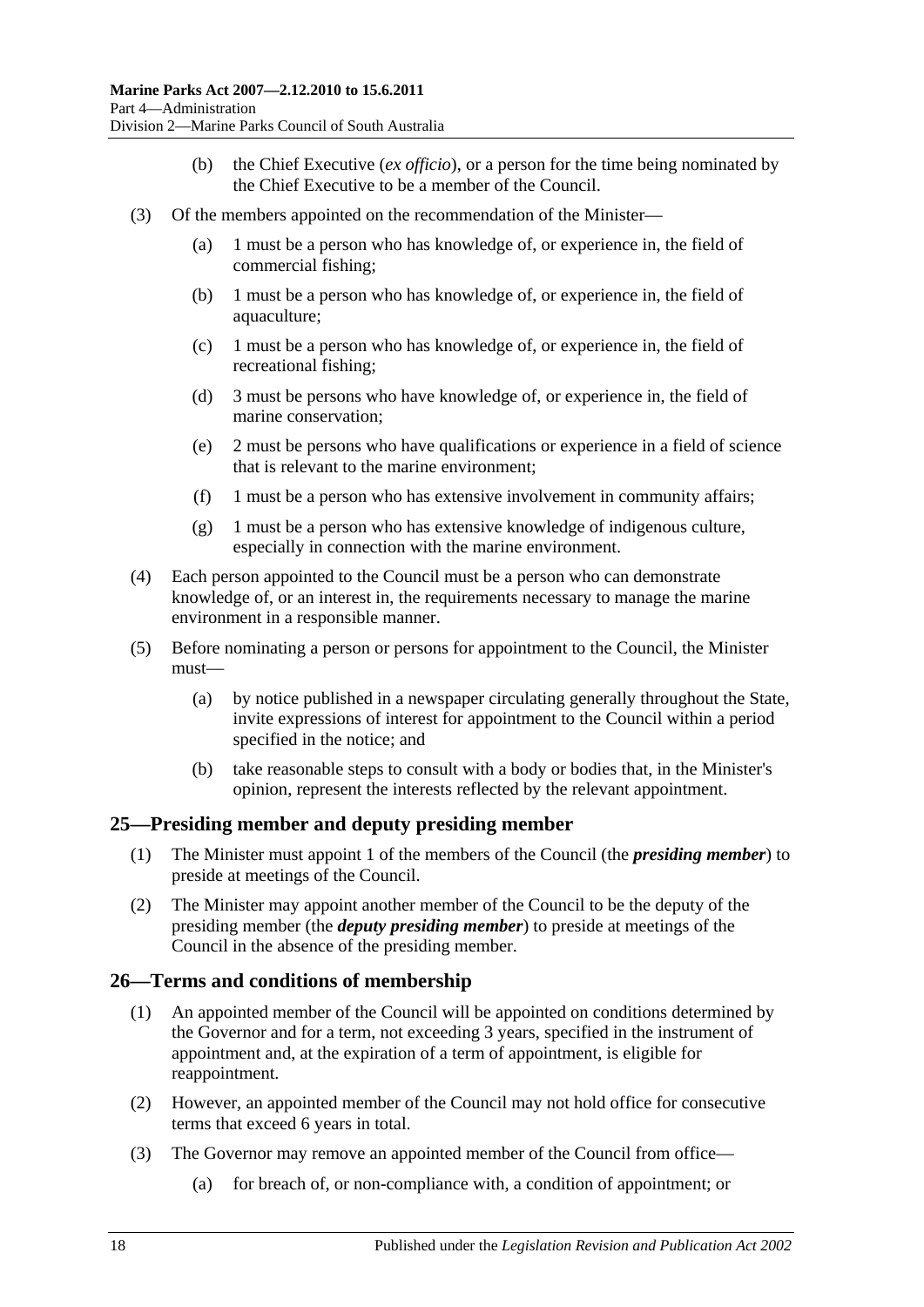- (b) for misconduct; or
- (c) for failure or incapacity to carry out official duties satisfactorily.
- (4) The office of an appointed member of the Council becomes vacant if the member—
	- (a) dies; or
	- (b) completes a term of office and is not reappointed; or
	- (c) resigns by written notice to the Minister; or
	- (d) ceases to satisfy the qualification by virtue of which the member was eligible for appointment to the Council; or
	- (e) is absent without leave of the presiding member of the Council from 3 consecutive meetings of the Council; or
	- (f) is removed from office under [subsection](#page-17-2) (3).

#### <span id="page-18-0"></span>**27—Vacancies or defects in appointment of members**

An act or proceeding of the Council is not invalid by reason only of a vacancy in its membership or a defect in the appointment of a member.

#### <span id="page-18-1"></span>**28—Remuneration**

An appointed member of the Council is entitled to remuneration, allowances and expenses determined by the Minister.

#### <span id="page-18-2"></span>**29—Functions of Council**

- (1) The Council has the following functions:
	- (a) to provide advice to the Minister on the establishment of marine parks, including—
		- (i) advice on any community nominations for marine parks; and
		- (ii) advice on the areas to be specified as marine parks;
	- (b) to provide advice to the Minister in relation to the introduction, variation or revocation of interim protection orders;
	- (c) to provide advice to the Minister in relation to a proposal to alter the boundaries of a marine park;
	- (d) to provide advice to the Minister in relation to a proposal to establish or alter a zone within a marine park;
	- (e) to provide advice to the Minister in relation to the management of marine parks, the formulation and operation of management plans under this Act, and the extent to which the objects of the Act are being achieved through the implementation of management plans under this Act;
	- (f) to provide advice to the Minister on ways to promote community participation in the management of marine parks and the conservation of relevant marine environments;
	- (g) to carry out such other functions as may be assigned to the Council by or under this Act or by the Minister.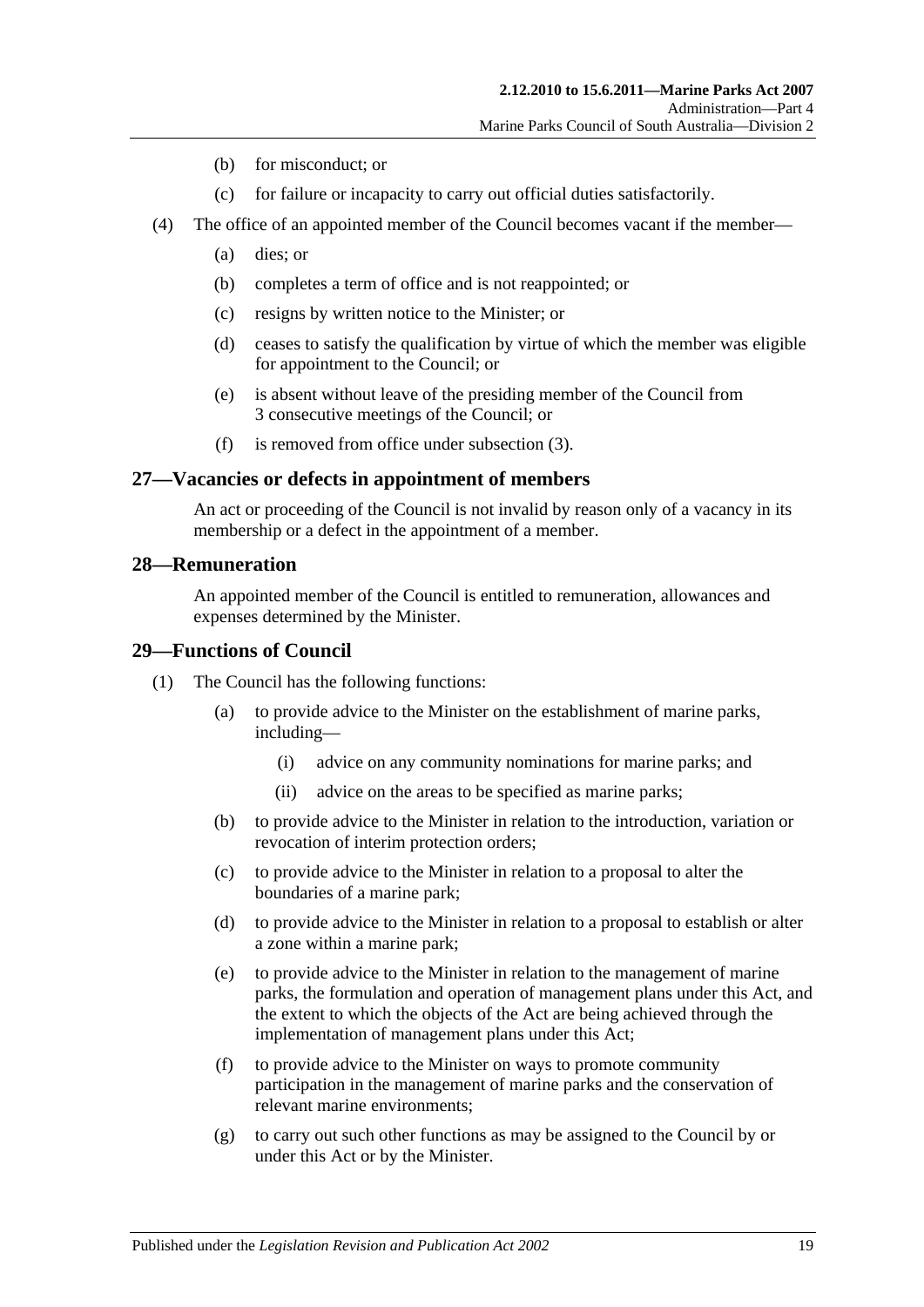(2) The Council must, in providing advice to the Minister, take into account the objects of this Act.

## <span id="page-19-0"></span>**30—Council's procedures**

- (1) A majority of the appointed members of the Council constitutes a quorum of the Council.
- (2) If the presiding member and the deputy presiding member of the Council are both absent from a meeting of the Council, a member chosen by the appointed members present at the meeting will preside.
- (3) A decision carried by a majority of the votes cast by the appointed members of the Council at a meeting is a decision of the Council.
- (4) When a matter arises for decision at a meeting of the Council—
	- (a) each appointed member present at the meeting (other than the member presiding at the meeting) has a deliberative vote; and
	- (b) if the deliberative votes are equal, the member presiding at the meeting may exercise a casting vote,

(and the person appointed under section [24\(2\)\(b\)](#page-17-3) does not have a vote).

- (5) A conference by telephone or other electronic means between the members of the Council will, for the purposes of this section, be taken to be a meeting of the Council at which the participating members are present if—
	- (a) notice of the conference is given to all members in the manner determined by the Council for the purpose; and
	- (b) each participating member is capable of communicating with every other participating member during the conference.
- (6) A proposed resolution of the Council becomes a valid decision of the Council despite the fact that it is not voted on at a meeting of the Council if—
	- (a) notice of the proposed resolution is given to all members of the Council in accordance with procedures determined by the Council; and
	- (b) a majority of the appointed members express concurrence in the proposed resolution by letter, telegram, telex, fax, e-mail or other written communication setting out the terms of the resolution.
- (7) The Council must have accurate minutes kept of its meetings.
- (8) Subject to this Act and any direction of the Minister, the Council may determine its own procedures.

## <span id="page-19-1"></span>**Division 3—Authorised officers**

## <span id="page-19-2"></span>**32—Appointment of authorised officers**

- (1) The following persons are authorised officers under this Act:
	- (a) fisheries officers under the *[Fisheries Management Act](http://www.legislation.sa.gov.au/index.aspx?action=legref&type=act&legtitle=Fisheries%20Management%20Act%202007) 2007*;
	- (b) wardens under the *[National Parks and Wildlife Act](http://www.legislation.sa.gov.au/index.aspx?action=legref&type=act&legtitle=National%20Parks%20and%20Wildlife%20Act%201972) 1972*;
	- (c) police officers;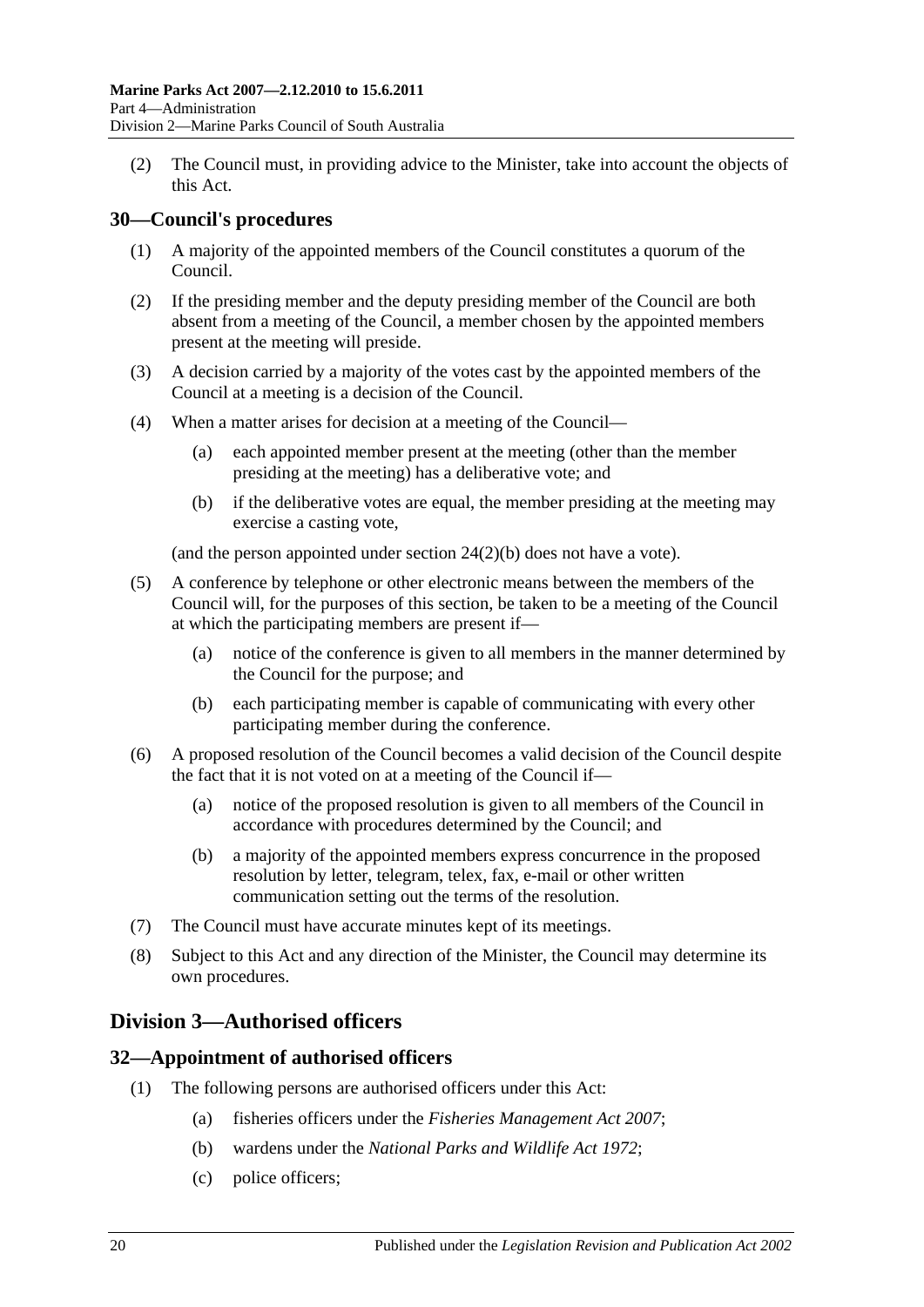- (d) persons of a class prescribed by regulation or persons appointed by the Minister, being persons who must, in either case, be employed in the public service of the State.
- (2) If the area of a marine park includes land within the area of a council, the Minister may appoint persons, nominated by the council, to be authorised officers under this Act.
- (3) The Minister may, at any time—
	- (a) revoke the appointment of an authorised officer appointed by the Minister; or
	- (b) limit the powers of an authorised officer appointed by the Minister.
- (4) The Minister may, by notice in the Gazette, limit the powers of a class of persons constituted as authorised officers.

## <span id="page-20-0"></span>**33—Identification of authorised officers**

- (1) A person appointed by the Minister as an authorised officer under this Act must be issued with an identity card—
	- (a) containing the person's name and a photograph of the person; and
	- (b) stating that the person is an authorised officer under this Act; and
	- (c) stating any limitations on the authorised officer's powers.
- (2) If the powers of an authorised officer appointed by the Minister have been limited, the identity card issued to the authorised officer must contain a statement of those limitations.
- (3) An authorised officer (other than a police officer in uniform) must, at the request of another person in relation to whom the authorised officer intends to exercise powers under this Part, produce for the other person's inspection—
	- (a) if the officer was appointed by the Minister—the identity card issued to the officer under this section; or
	- (b) if the officer is an authorised officer because the person holds an office under another Act—the identity card issued to the officer under that Act.
- (4) If a person in possession of an identity card issued to the person under this section ceases to be an authorised officer, the person must immediately return the identity card to the Minister.

Maximum penalty: \$250.

## <span id="page-20-2"></span><span id="page-20-1"></span>**34—Powers of authorised officers**

- (1) An authorised officer may, as may reasonably be required in connection with the administration, operation or enforcement of this Act—
	- (a) enter any place; or
	- (b) inspect any place, works, plant or equipment; or
	- (c) enter and inspect any vessel or vehicle, and for that purpose require a vessel or vehicle to stop, or to be presented for inspection at a place and time specified by the authorised officer; or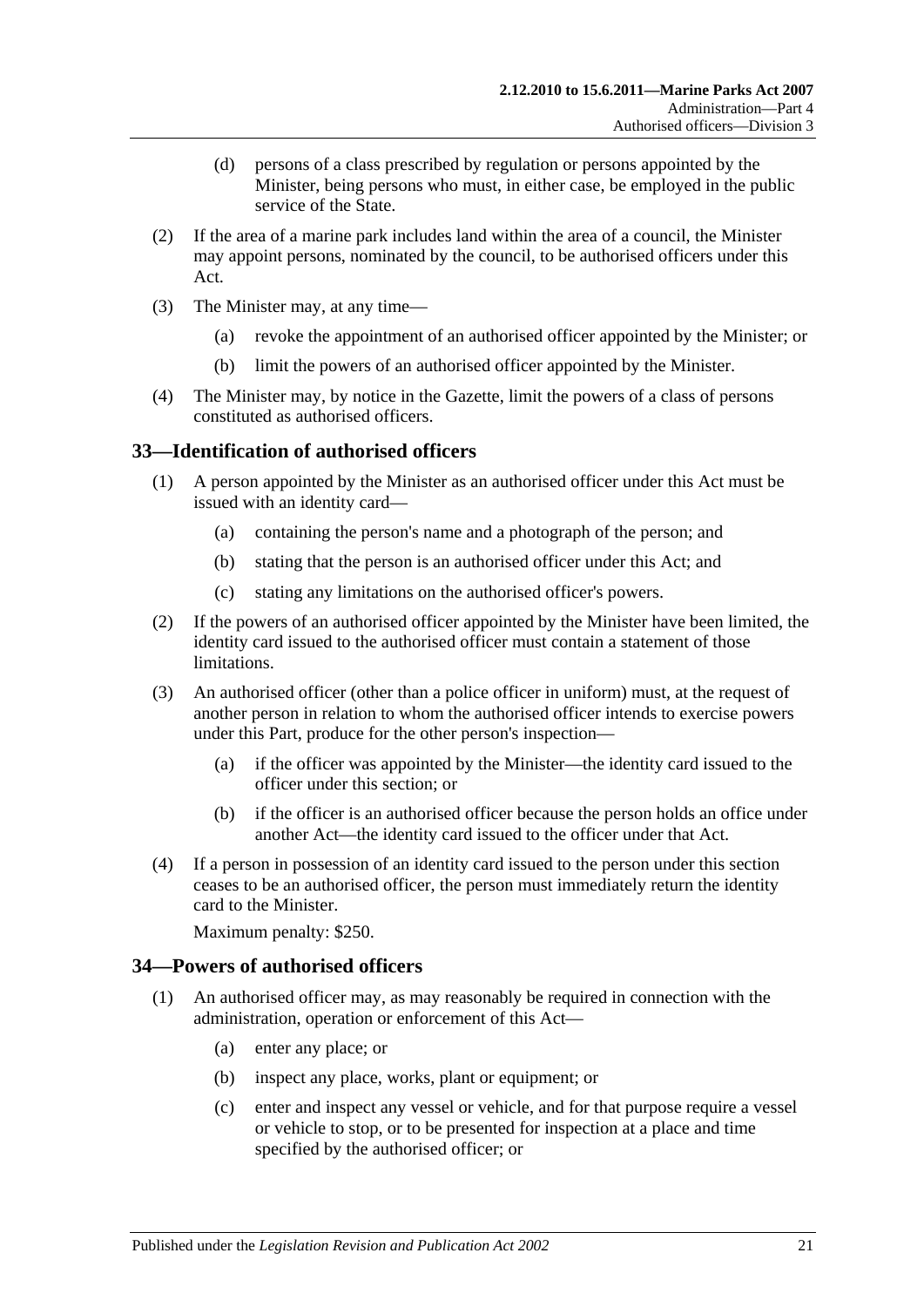- (d) give directions with respect to the stopping or movement of a vessel, vehicle, plant, equipment or other thing; or
- (e) require a person apparently in charge of a vessel or vehicle to facilitate entry and inspection of the vessel or vehicle; or
- (f) seize and retain anything that the authorised officer reasonably suspects has been used in, or may constitute evidence of, a contravention of this Act; or
- <span id="page-21-2"></span>(g) place any buoys, markers or other items or equipment in order to assist in environmental testing or monitoring; or
- (h) require a person who the authorised officer reasonably suspects has committed, is committing or is about to commit, a contravention of this Act to state the person's full name and usual place of residence and to produce evidence of the person's identity; or
- (i) require a person who the authorised officer reasonably suspects has knowledge of matters in respect of which information is reasonably required for the administration, operation or enforcement of this Act to answer questions in relation to those matters; or
- (j) with the authority of a warrant issued by a magistrate, require a person to produce specified documents or documents of a specified kind, including a written record that reproduces in an understandable form information stored by computer, microfilm or other process; or
- (k) examine, copy or take extracts from a document or information so produced or require a person to provide a copy of such a document or information; or
- (l) take photographs, films, audio, video or other recordings; or
- (m) examine or test a vessel, vehicle, plant, equipment, fitting or other thing, or cause or require it to be so examined or tested, or seize it or require its production for such examination or testing; or
- (n) require a person holding a statutory authorisation or required to hold a statutory authorisation to produce the statutory authorisation for inspection; or
- (o) give directions reasonably required in connection with the exercise of a power conferred by any of the above paragraphs or otherwise in connection with the administration, operation or enforcement of this Act; or
- (p) exercise other prescribed powers.
- <span id="page-21-0"></span>(2) An authorised officer must not exercise a power conferred by [subsection](#page-20-2) (1) in respect of a place of residence except on the authority of a warrant issued by a magistrate (but such a power may be exercised in respect of a vessel or vehicle).
- (3) An authorised officer, in exercising powers under this section, may be accompanied by such assistants as are reasonably required in the circumstances.
- <span id="page-21-1"></span>(4) An authorised officer may, on the authority of a warrant issued by a magistrate, use force to enter a place, vessel or vehicle.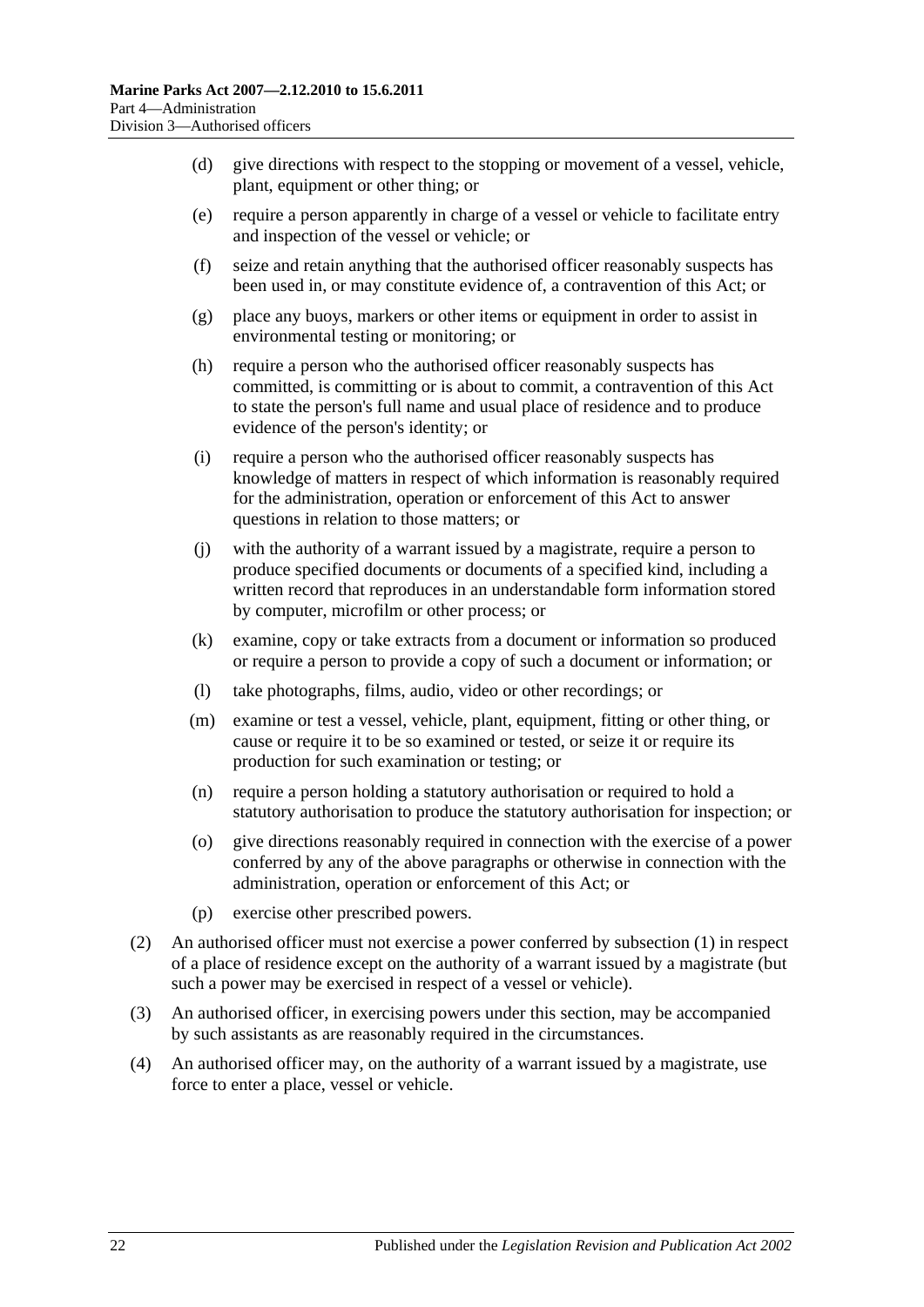- (5) A magistrate must not issue a warrant under [subsection](#page-21-0) (2) or [subsection](#page-21-1) (4) in relation to a place, vessel or vehicle unless satisfied that there are reasonable grounds to believe—
	- (a) that a contravention of this Act has been, is being, or is about to be, committed in or on the place, vessel or vehicle; or
	- (b) that something may be found in or on the place, vessel or vehicle that has been used in, or constitutes evidence of, a contravention of this Act; or
	- (c) that the circumstances require immediate action.
- (6) An application for the issue of a warrant under this section—
	- (a) may be made either personally or by telephone; and
	- (b) must be made in accordance with any procedures prescribed by the regulations.

#### <span id="page-22-0"></span>**35—Hindering etc persons engaged in administration of Act**

- (1) A person who—
	- (a) without reasonable excuse hinders or obstructs an authorised officer or other person engaged in the administration of this Act; or
	- (b) fails to answer a question put by an authorised officer to the best of his or her knowledge, information or belief; or
	- (c) produces a document or record that he or she knows, or ought to know, is false or misleading in a material particular; or
	- (d) fails without reasonable excuse to comply with a requirement or direction of an authorised officer under this Act; or
	- (e) uses abusive, threatening or insulting language to an authorised officer, or a person assisting an authorised officer; or
	- (f) falsely represents, by words or conduct, that he or she is an authorised officer,

is guilty of an offence.

Maximum penalty: \$10 000.

(2) A person (other than an authorised officer) who, without the permission of the Minister, removes, destroys or interferes with any marker, peg or other item or equipment placed under section  $34(1)(g)$  is guilty of an offence.

Maximum penalty: \$10 000.

#### <span id="page-22-1"></span>**36—Protection from self-incrimination**

A person is not obliged to answer a question or to produce a document or record as required under this Part if to do so might tend to incriminate the person or make the person liable to a penalty.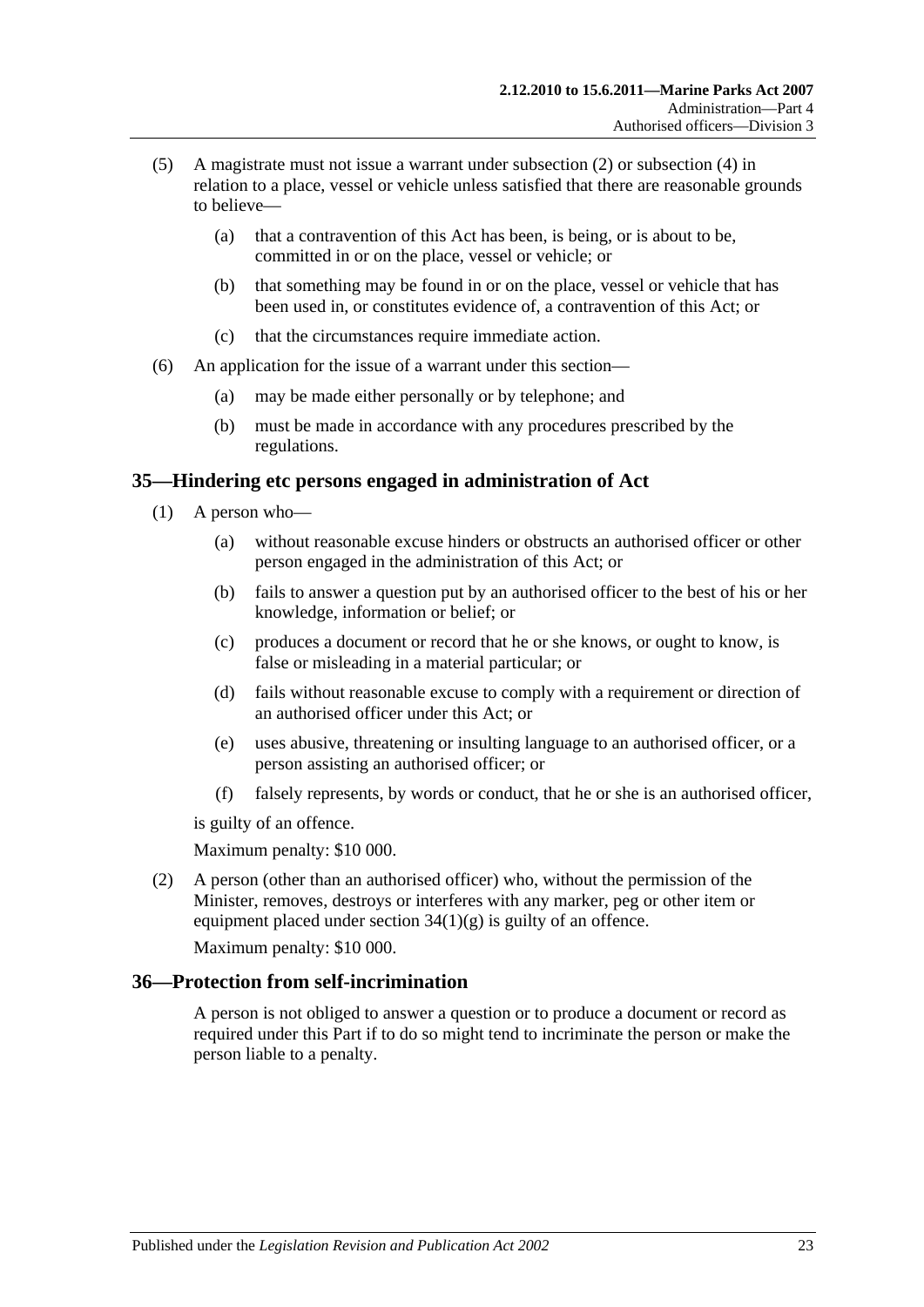## <span id="page-23-0"></span>**Part 5—General duty of care**

## <span id="page-23-5"></span><span id="page-23-1"></span>**37—General duty of care**

- (1) A person must take all reasonable measures to prevent or minimise harm to a marine park through his or her actions or activities.
- (2) In determining what measures are required to be taken, regard must be had, amongst other things, to—
	- (a) the nature of the harm; and
	- (b) the sensitivity of the environment that may be affected and the potential impact of the harm; and
	- (c) the practicality and financial implications of any alternative action, and the current state of technical and scientific knowledge; and
	- (d) any degrees of risk that may be involved; and
	- (e) the significance of the marine park to the State and to the environment and economy of the State; and
	- (f) the extent to which an act or activity may have a cumulative effect on a marine park; and
	- (g) if a statutory authorisation has been granted in respect of the action or activity, any assessment made in connection with the granting of the authorisation of potential harm to the marine park as a result of the action or activity and the extent to which any such harm was intended to be prevented or minimised through the attachment of conditions to the authorisation.
- (3) A person will be taken not to be in contravention of [subsection](#page-23-5) (1) if the person is acting in circumstances prescribed by the regulations.
- (4) A person who contravenes [subsection](#page-23-5) (1) is not, on account of the contravention alone, guilty of an offence but—
	- (a) compliance with the duty may be enforced by the issuing of a protection order under [Part 6;](#page-23-2) and
	- (b) a reparation order or reparation authorisation may be issued under that Part in respect of the contravention.

## <span id="page-23-3"></span><span id="page-23-2"></span>**Part 6—Protection and other orders**

## **Division 1—Orders**

#### <span id="page-23-4"></span>**38—Protection orders**

- (1) The Minister may issue a protection order under this Division for the purpose of securing compliance with this Act.
- (2) A protection order—
	- (a) must be in the form of a written notice served on the person to whom the notice is issued; and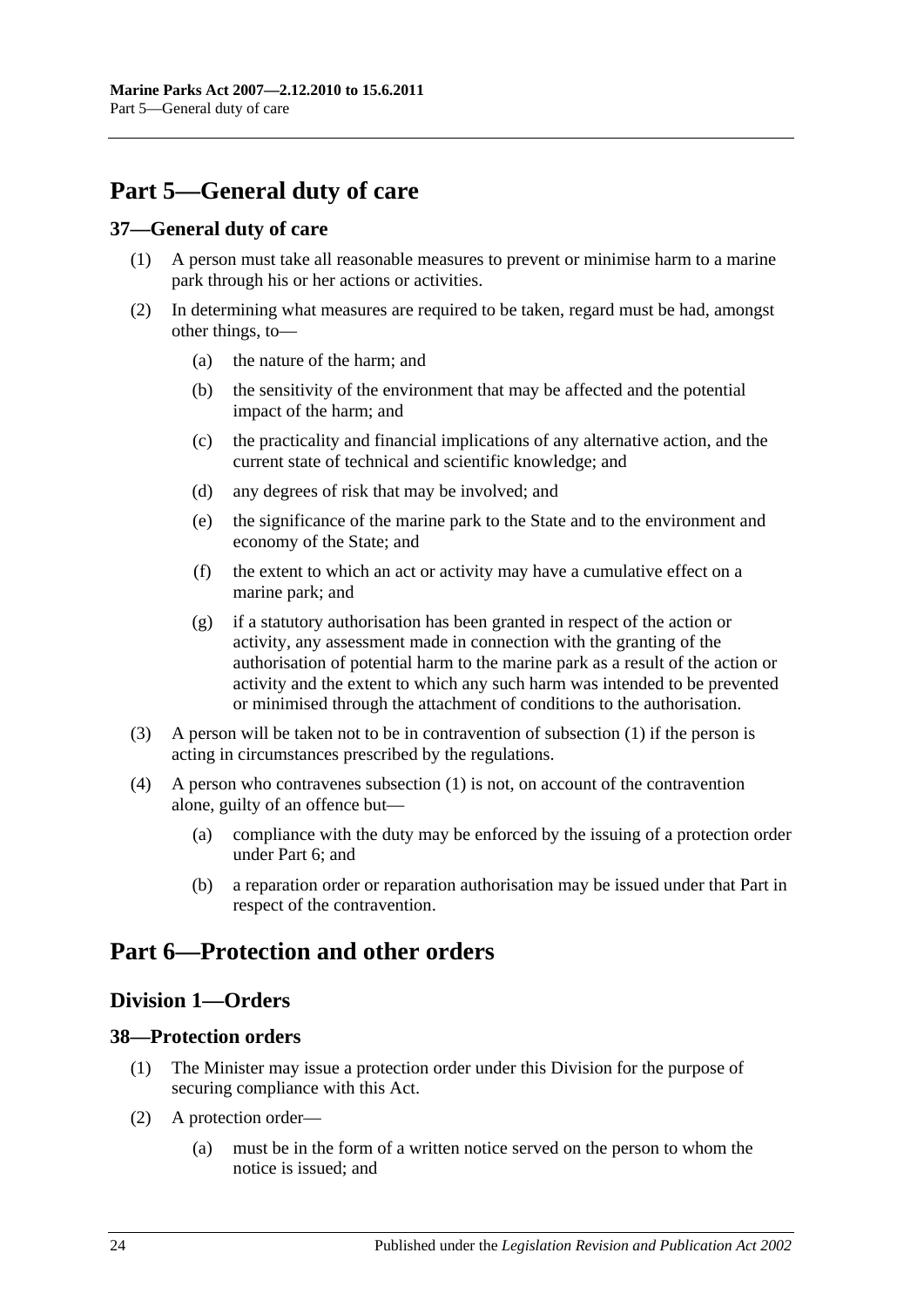- (b) must specify the person to whom it is issued (whether by name or a description sufficient to identify the person); and
- (c) must state the grounds on which it is made with reasonable particularity; and
- <span id="page-24-1"></span>(d) may impose any requirement reasonably required for the purpose for which the order is issued including 1 or more of the following:
	- (i) a requirement that the person discontinue, or not commence, a specified activity indefinitely or for a specified period or until further notice from the Minister;
	- (ii) a requirement that the person not carry on a specified activity except at specified times or subject to specified conditions;
	- (iii) a requirement that the person take specified action in a specified way, and within a specified period; and
- (e) must state that the person may, within 14 days, appeal to the ERD Court against the order.
- (3) An authorised officer may, if of the opinion that urgent action is required for the protection of a marine park, issue an emergency protection order imposing requirements of a kind referred to in [subsection](#page-24-1) (2)(d) as reasonably required for the protection of the marine park.
- (4) An emergency protection order may be issued orally but, in that event, the person to whom the order is issued must be advised immediately of the person's right to appeal to the ERD Court against the order.
- (5) If an emergency protection order is issued orally, the authorised officer who issued it must confirm it in writing at the earliest opportunity (and in any event within 2 business days) by written notice given to the person to whom it applies.
- (6) If an emergency protection order is issued, the order will cease to have effect on the expiration of 72 hours from the time of its issuing unless confirmed by a written protection order issued by the Minister and served on the relevant person.
- (7) The Minister may, by written notice served on a person to whom a protection order has been issued, vary or revoke the order.
- (8) A person to whom a protection order is issued must comply with the order. Maximum penalty: \$10 000.
- (9) A person must not hinder or obstruct a person complying with a protection order. Maximum penalty: \$10 000.

#### <span id="page-24-2"></span><span id="page-24-0"></span>**39—Action on non-compliance with protection order**

- (1) If the requirements of a protection order are not complied with, the Minister may take any action required by the order.
- (2) Action to be taken by the Minister under [subsection](#page-24-2) (1) may be taken on the Minister's behalf by an authorised officer or another person authorised by the Minister for the purpose.
- (3) A person taking action under this section may enter any relevant place, vessel or vehicle at any reasonable time.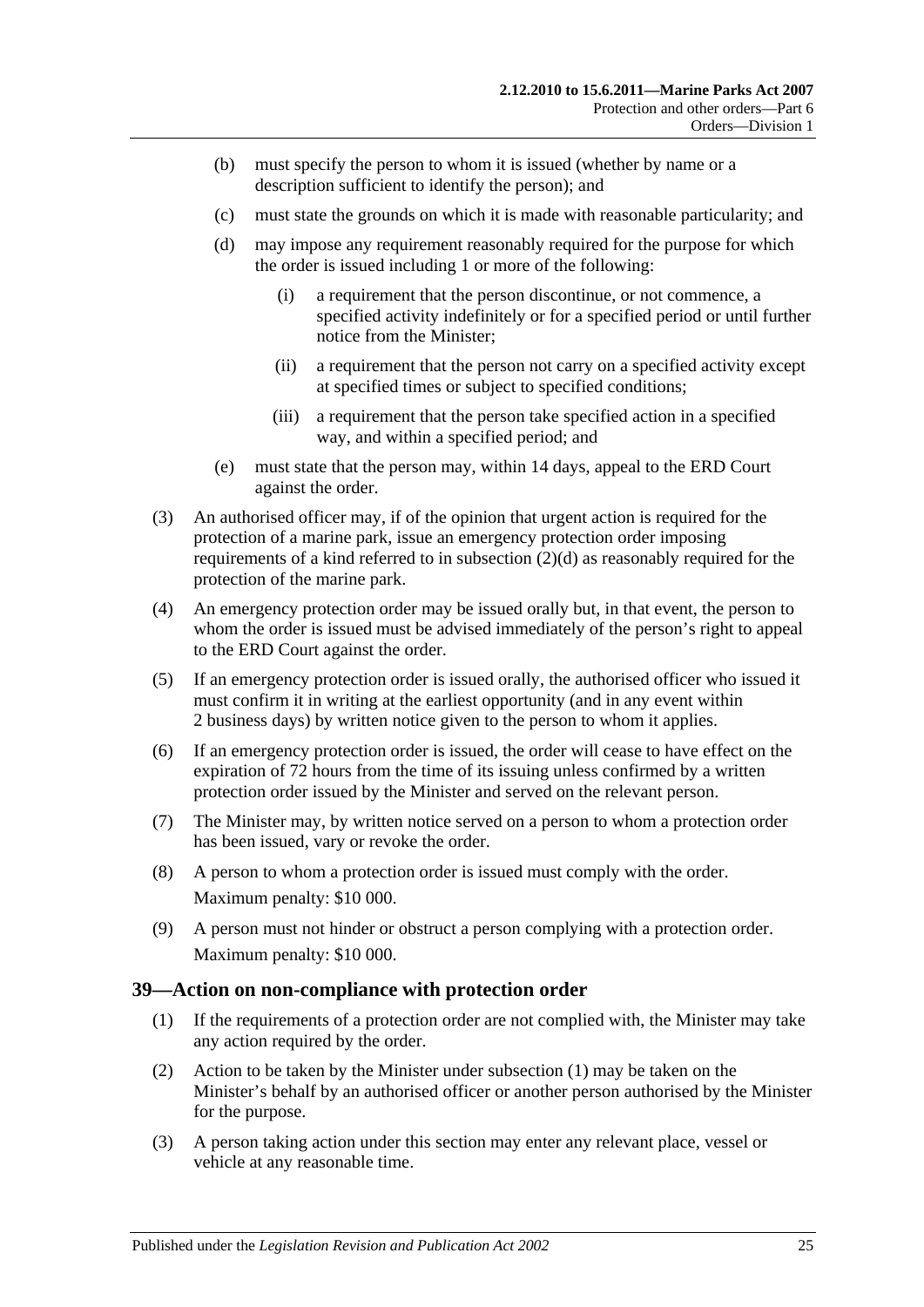- (4) The reasonable costs incurred by the Minister in taking action under this section may be recovered by the Minister as a debt from the person who failed to comply with the requirements of the protection order.
- (5) If an amount is recoverable from a person by the Minister under this section
	- the Minister may, by notice in writing to the person, fix a period, being not less than 28 days from the date of the notice, within which the amount must be paid by the person, and, if the amount is not paid by the person within that period, the person is liable to pay interest charged at the prescribed rate per annum on the amount unpaid; and
	- (b) the amount together with any interest charge so payable is until paid a charge in favour of the Minister on any land owned by the person in relation to which the protection order is registered under [Division 2.](#page-28-1)

#### <span id="page-25-0"></span>**40—Reparation orders**

- (1) If the Minister is satisfied that a person has caused harm to a marine park by contravention of this Act, the Minister may issue a reparation order requiring the person—
	- (a) to take specified action within a specified period to make good any resulting harm to the marine park; or
	- (b) to make a payment or payments into an approved account for the reasonable costs incurred, or to be incurred, in taking action to make good any resulting harm to the marine park,

or both.

- <span id="page-25-1"></span>(2) A reparation order—
	- (a) must be in the form of a written notice served on the person to whom it is issued; and
	- (b) must specify the person to whom it is issued (whether by name or a description sufficient to identify the person); and
	- (c) must state the grounds on which it is made with reasonable particularity; and
	- (d) may include requirements for action to be taken to prevent or mitigate further harm to the marine park, or for a plan of action to be prepared to the satisfaction of the Minister; and
	- (e) may include requirements for specified tests or monitoring; and
	- (f) may include requirements for furnishing to the Minister specified results or reports; and
	- (g) may include requirements that the person to whom it is issued appoint or engage a person with specified qualifications to prepare a plan or report or to undertake tests or monitoring required by the order; and
	- (h) in the case of an order requiring payment into an approved account, may provide that payments must occur in accordance with a scheme specified by the Minister (either at the time of the making of the order or at a later time when the extent or impact of any action has been assessed or finally determined); and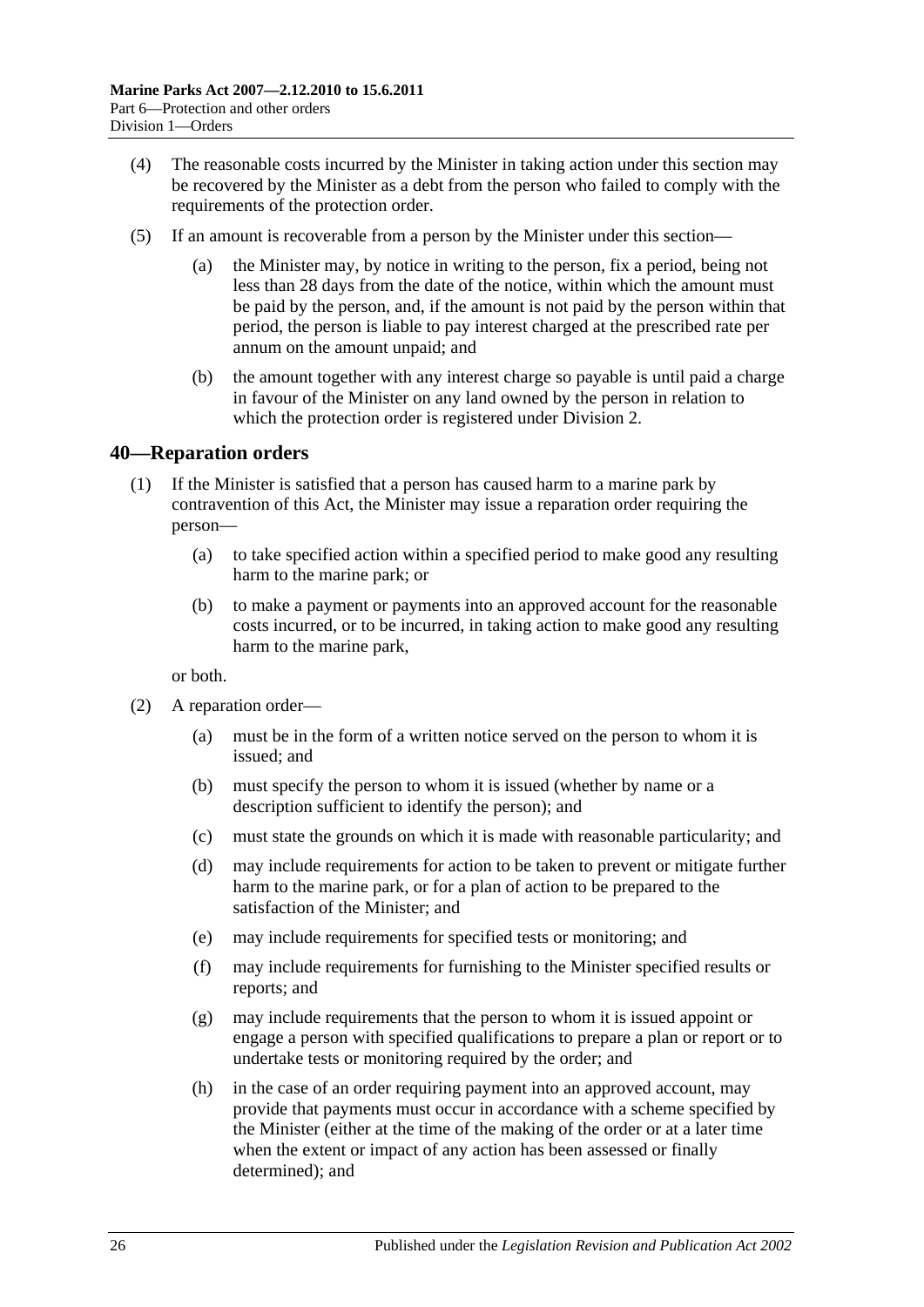- (i) must state that the person may, within 14 days, appeal to the ERD Court against the order.
- (3) An authorised officer may, if of the opinion that urgent action is required to prevent or mitigate further harm, issue an emergency reparation order containing requirements of a kind referred to in [subsection](#page-25-1) (2), other than a requirement for payment into an approved account.
- (4) An emergency reparation order may be issued orally, but, in that event, the person to whom it is issued must be advised immediately of the person's right to appeal to the ERD Court against the order.
- (5) If an emergency reparation order is issued orally, the authorised officer who issued it must confirm it in writing at the earliest opportunity (and in any event within 2 business days) by written notice given to the person to whom it applies.
- (6) If an emergency reparation order is issued, the order will cease to have effect on the expiration of 72 hours from the time of its issuing unless confirmed by a written reparation order issued by the Minister and served on the relevant person.
- (7) The Minister or an authorised officer may, if of the opinion that it is reasonably necessary to do so in the circumstances, include in an emergency or other reparation order a requirement for an act or omission that might otherwise constitute a contravention of this Act and, in that event, a person incurs no criminal liability under this Act for compliance with the requirement.
- (8) The Minister may, by written notice served on a person to whom a reparation order has been issued, vary or revoke the order.
- (9) A person to whom a reparation order is issued must comply with the order. Maximum penalty: \$10 000.

## <span id="page-26-1"></span><span id="page-26-0"></span>**41—Action on non-compliance with a reparation order**

- (1) If the requirements of a reparation order are not complied with, the Minister may take any action required by the order.
- (2) Action taken by the Minister under [subsection](#page-26-1) (1) may be taken on the Minister's behalf by an authorised officer or another person authorised by the Minister for the purpose.
- (3) A person taking action under this section may enter any relevant place, vessel or vehicle at any reasonable time.
- (4) The reasonable costs incurred by the Minister in taking action under this section to make good harm to the marine park may be recovered by the Minister as a debt from the person who failed to comply with the requirements of the reparation order.
- (5) If an amount is recoverable from a person by the Minister under this section—
	- (a) the Minister may, by notice in writing to the person, fix a period, being not less than 28 days from the date of the notice, within which the amount must be paid by the person, and, if the amount is not paid by the person within that period, the person is liable to pay interest charged at the prescribed rate per annum on the amount unpaid; and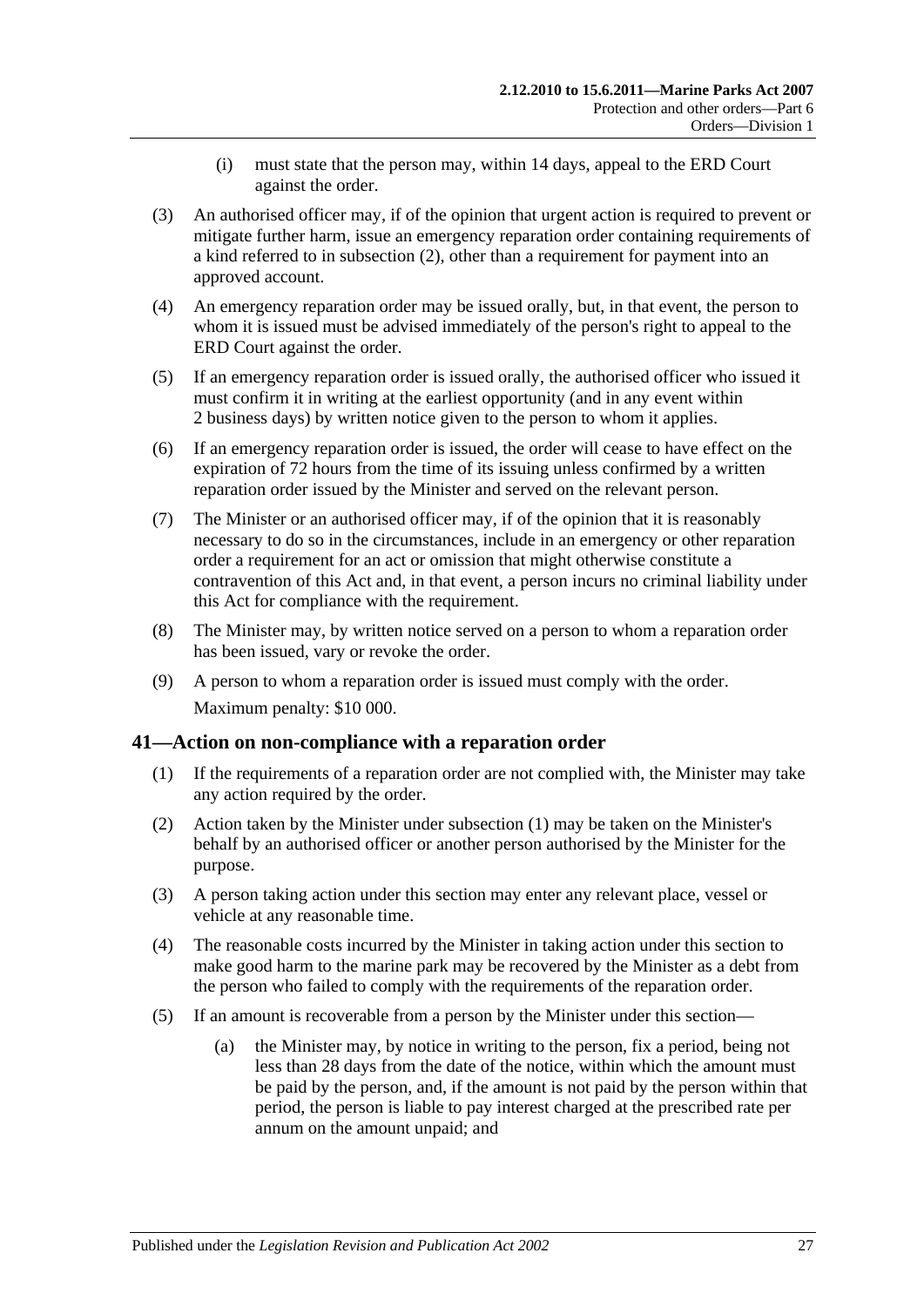(b) the amount together with any interest charge so payable is until paid a charge in favour of the Minister on any land owned by the person in relation to which the reparation order is registered under [Division 2.](#page-28-1)

## <span id="page-27-1"></span><span id="page-27-0"></span>**42—Reparation authorisations**

- (1) If the Minister is satisfied that a person has caused harm to a marine park by a contravention of this Act, the Minister may (whether or not a reparation order has been issued to the person) issue a reparation authorisation under which authorised officers or other persons authorised by the Minister for the purpose may take specified action on the Minister's behalf to make good any resulting harm to the marine park.
- (2) A reparation authorisation—
	- (a) must be in the form of a written notice; and
	- (b) must specify the person alleged to have caused the harm (whether by name or a description sufficient to identify the person); and
	- (c) must state the grounds on which it is made with reasonable particularity; and
	- (d) may include authorisation for action to be taken to prevent or mitigate further harm to the marine park.
- (3) The Minister must, as soon as practicable after issuing a reparation authorisation, serve a copy of the authorisation on the person alleged to have caused the harm.
- (4) The Minister may, by notice in writing, vary or revoke a reparation authorisation and must, as soon as practicable after doing so, serve a copy of the notice on the person alleged to have caused the harm.
- (5) If a person other than an authorised officer is authorised to take action under [subsection](#page-27-1) (1), the following provisions apply:
	- (a) the Minister must issue the person with an instrument of authority;
	- (b) the person may exercise such powers of an authorised officer as are reasonably required for the purpose of taking action under that subsection;
	- (c) the provisions of this Act apply in relation to the exercise of such powers by the person in the same way as in relation to an authorised officer;
	- (d) the person must produce the instrument of authority for the inspection of any person in relation to whom the person intends to exercise powers of an authorised officer.
- (6) A person taking action under a reparation authorisation may enter any relevant place, vessel or vehicle at any reasonable time.
- (7) The reasonable costs incurred by the Minister in taking action under a reparation authorisation to make good harm to the marine park may be recovered by the Minister as a debt from the person who caused the relevant harm.
- (8) If an amount is recoverable from a person by the Minister under this section—
	- (a) the Minister may, by notice in writing to the person, fix a period, being not less than 28 days from the date of the notice, within which the amount must be paid by the person, and, if the amount is not paid by the person within that period, the person is liable to pay interest charged at the prescribed rate per annum on the amount unpaid; and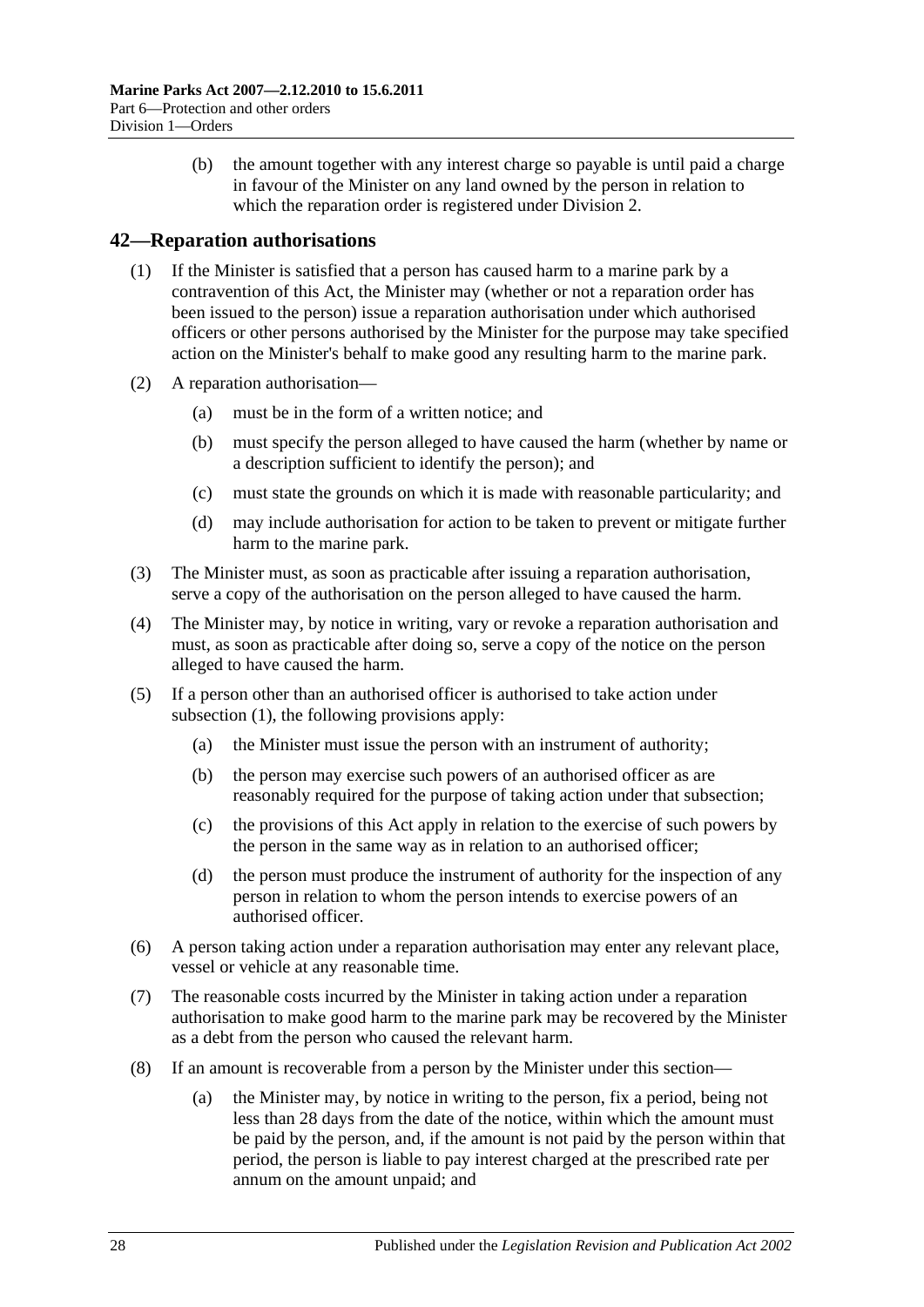(b) the amount together with any interest charge so payable is until paid a charge in favour of the Minister on any land owned by the person in relation to which the reparation authorisation is registered under [Division 2.](#page-28-1)

## <span id="page-28-3"></span><span id="page-28-0"></span>**43—Related matters**

- (1) The Minister should, so far as is reasonably practicable, consult with any public authority that may also have power to act with respect to the particular matter before the Minister issues an order or authorisation under this Division.
- (2) [Subsection](#page-28-3) (1) does not apply—
	- (a) where action is being taken under this Act as a matter of urgency; or
	- (b) in any other circumstance of a prescribed kind.
- (3) A person cannot claim compensation from—
	- (a) the Minister or the Crown; or
	- (b) an authorised officer; or
	- (c) a person acting under the authority of the Minister or an authorised officer,

in respect of a requirement imposed under this Division, or on account of an act or omission done or made in the exercise (or purported exercise) of a power under this Division.

## <span id="page-28-1"></span>**Division 2—Registration of orders and effect of charges**

## <span id="page-28-2"></span>**44—Registration**

- $(1)$  If—
	- (a) the Minister issues an order or authorisation under [Division 1;](#page-23-3) and
	- (b) the order or authorisation is issued in relation to an activity carried out on land, or requires a person to take action on or in relation to land,

the Minister may apply to the Registrar-General for the registration of the order or authorisation in relation to that land.

- <span id="page-28-4"></span>(2) An application under this section must—
	- (a) define the land to which it relates; and
	- (b) comply with any requirement imposed by the Registrar-General for the purposes of this section.
- (3) The Registrar-General must on—
	- (a) due application under [subsection](#page-28-4) (2); and
	- (b) lodgement of a copy of the relevant order or authorisation,

register the order or authorisation in relation to the land by making such entries in any register book, memorial or other book or record in the Lands Titles Registration Office or in the General Registry Office as the Registrar-General thinks fit.

(4) An order or authorisation registered under this section is binding on each owner and occupier from time to time of the land.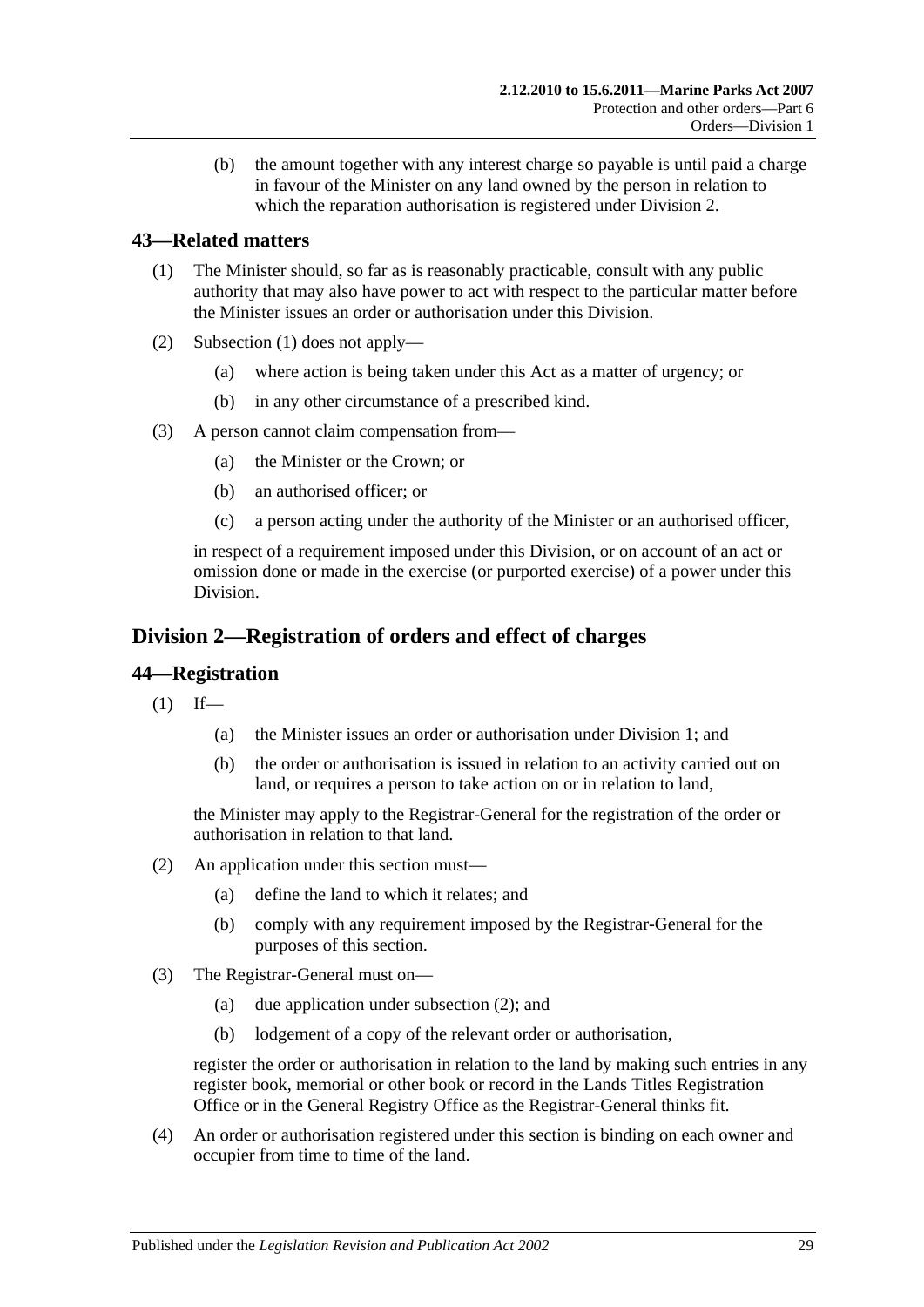- (5) The Registrar-General must, on application by the Minister, cancel the registration of an order or authorisation in relation to land and make such endorsements to that effect in the appropriate register book, memorial or other book or record in respect of the land as the Registrar-General thinks fit.
- (6) The Minister may, if the Minister thinks fit, apply to the Registrar-General for cancellation of the registration of an order or authorisation under this section in relation to land, and must do so—
	- (a) on revocation of the order or authorisation; or
	- (b) in relation to—
		- (i) an order—
			- (A) on full compliance with the requirements of the order;
			- (B) if the Minister has taken action under [Division 1](#page-23-3) to carry out the requirements of the order—on payment to the Minister of any amount recoverable by the Minister under that Division in relation to the action so taken; or
		- (ii) an authorisation—on payment to the Minister of any amount recoverable by the Minister under [Division 1](#page-23-3) in relation to the action taken in pursuance of the authorisation.

## <span id="page-29-0"></span>**45—Effect of charge**

A charge imposed on land under [Division 1](#page-23-3) has priority over—

- (a) any prior charge on the land (whether or not registered) that operates in favour of a person who is an associate of the owner of the land; and
- (b) any other charge on the land other than a charge registered prior to registration under this Division of the relevant order or authorisation in relation to the land.

## <span id="page-29-1"></span>**Part 7—Appeals to ERD Court**

## <span id="page-29-2"></span>**46—Appeals to ERD Court**

- <span id="page-29-4"></span><span id="page-29-3"></span>(1) The following appeals may be made to the ERD Court:
	- (a) a person who is refused a permit may appeal to the Court against the decision of the Minister to refuse the permit;
	- (b) a person who has been granted a permit may appeal to the Court against a decision of the Minister revoking the permit or imposing or varying a condition of the permit;
	- (c) a person to whom a protection order or reparation order has been issued may appeal to the ERD Court against the order or a variation of the order.
- <span id="page-29-5"></span>(2) An appeal must be made in a manner and form determined by the Court, setting out the grounds of the appeal.
- (3) Subject to this section, an appeal by a person against a decision referred to in [subsection](#page-29-3)  $(1)(a)$  or  $(b)$  must be made within 21 days after the person receives notice in writing of the decision.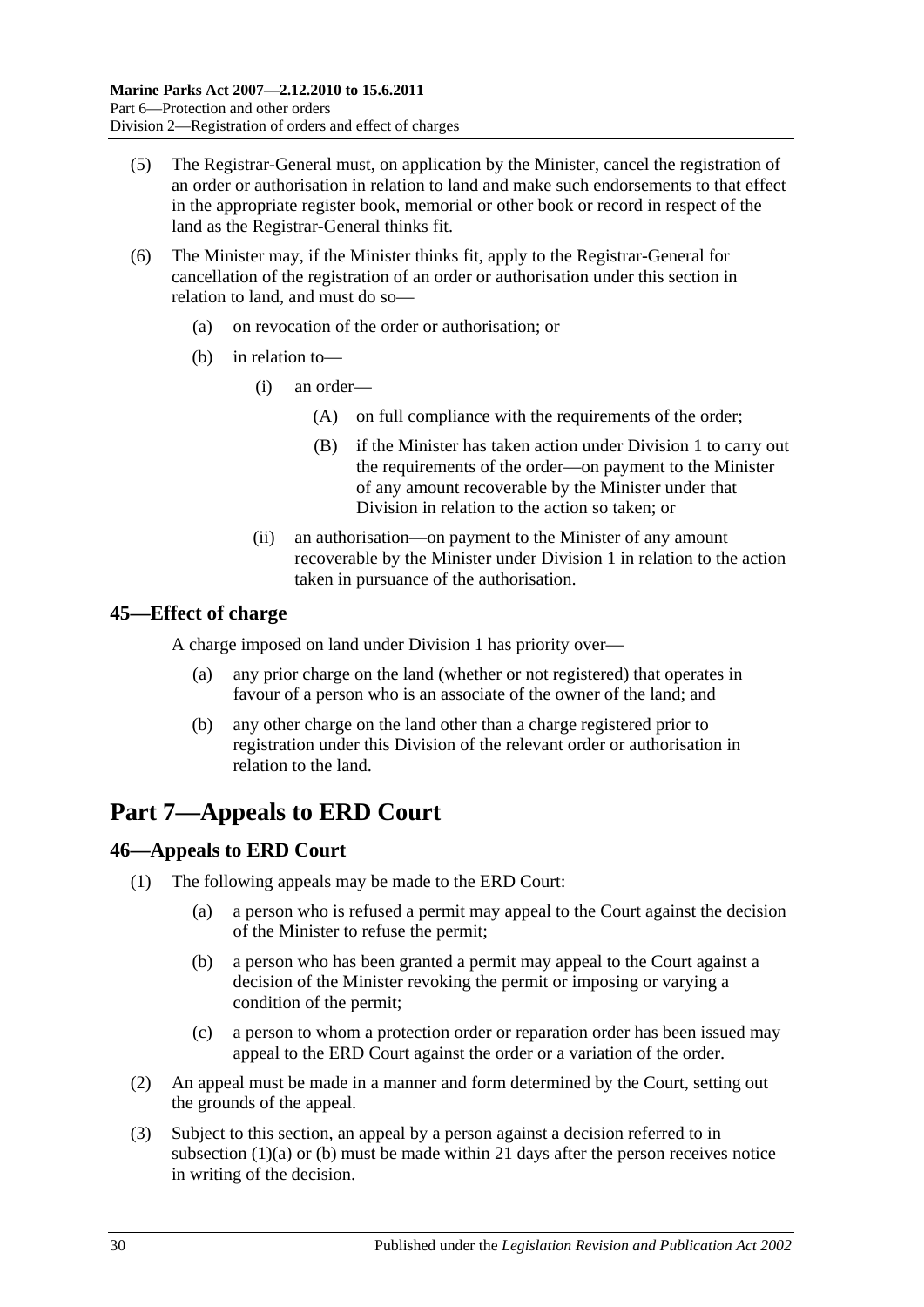- (4) Subject to this section, an appeal by a person against an order or a variation of an order referred to in [subsection](#page-29-5)  $(1)(c)$  must be made within 21 days after the person receives notice in writing of the order or variation.
- (5) The Court may, if it is satisfied that it is just and reasonable in the circumstances to do so, dispense with the requirement that an appeal be made within the period fixed by this section.
- (6) Unless otherwise determined by the Court, an appeal must be referred in the first instance to a conference under section 16 of the *[Environment, Resources and](http://www.legislation.sa.gov.au/index.aspx?action=legref&type=act&legtitle=Environment%20Resources%20and%20Development%20Court%20Act%201993)  [Development Court Act](http://www.legislation.sa.gov.au/index.aspx?action=legref&type=act&legtitle=Environment%20Resources%20and%20Development%20Court%20Act%201993) 1993* (and the provisions of that Act will then apply in relation to that appeal).
- (7) Subject to [subsection](#page-30-0) (8), the institution of an appeal does not affect the operation of the decision or order to which the appeal relates.
- <span id="page-30-0"></span>(8) The Court may, on application by a party to an appeal, make an order staying or otherwise affecting the operation or implementation of the whole or a part of a decision or order if the Court is satisfied that it is appropriate to do so having regard to—
	- (a) the possible consequences to the marine park and the interests of any persons who may be affected by the appeal; and
	- (b) the need to secure the effectiveness of the hearing and determination of the appeal.
- (9) An order under [subsection](#page-30-0) (8)—
	- (a) may be varied or revoked by the Court by further order; and
	- (b) is subject to such conditions as are specified in the order; and
	- (c) has effect until—
		- (i) the end of the period of operation (if any) specified in the order; or
		- (ii) the decision of the Court on the appeal comes into operation,

whichever is the earlier.

- (10) The Court must not make an order under [subsection](#page-30-0) (8) unless each party to the appeal has been given a reasonable opportunity to make submissions in relation to the matter.
- (11) The Court may, on hearing an appeal under this section—
	- (a) confirm, vary or revoke the decision or order appealed against;
	- (b) order or direct a person or body to take such action as the Court thinks fit, or to refrain (either temporarily or permanently) from such action or activity as the Court thinks fit;
	- (c) make any consequential or ancillary order or direction, or impose any condition, that it considers necessary or expedient.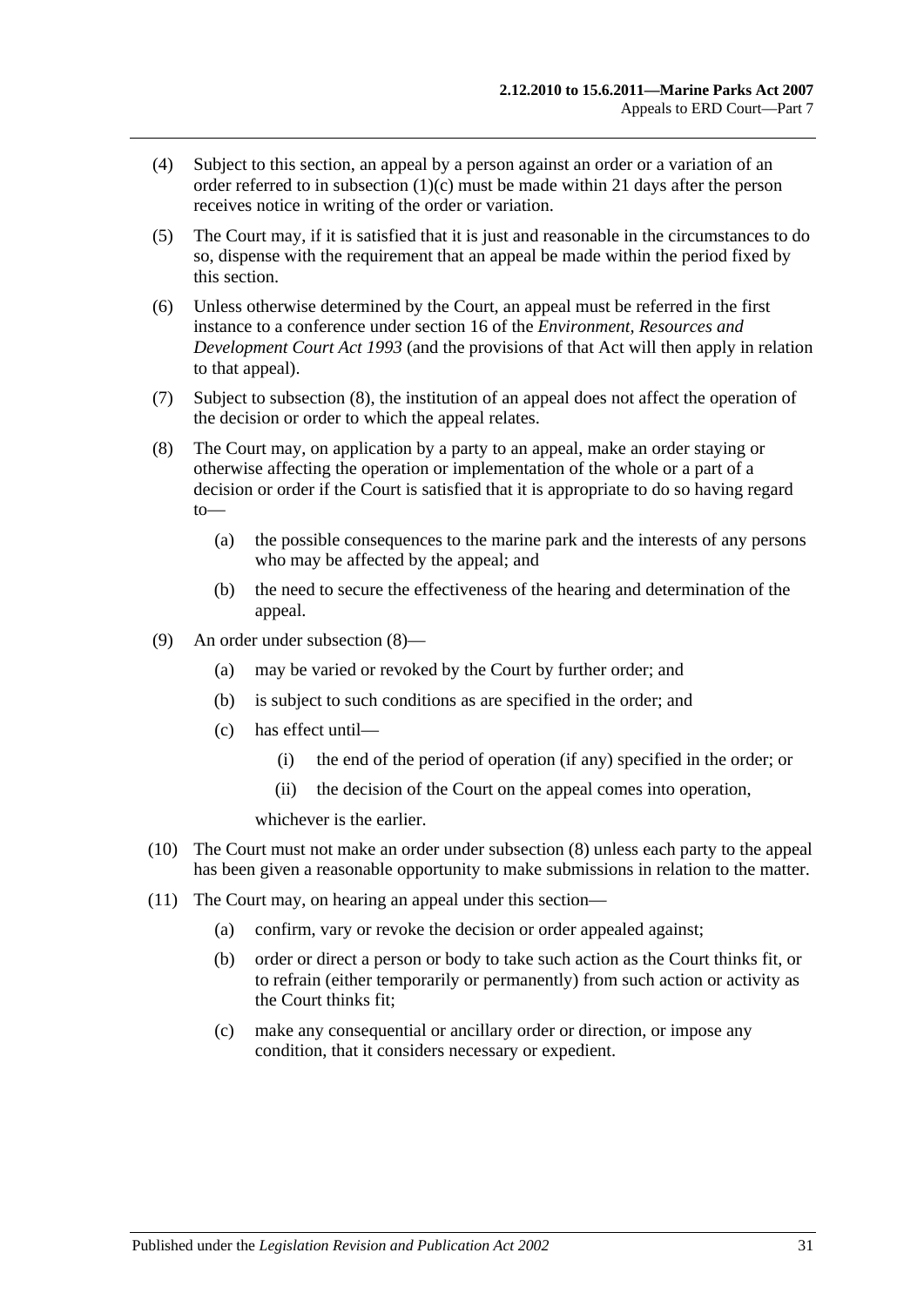## <span id="page-31-0"></span>**Part 8—Civil remedies**

## <span id="page-31-2"></span><span id="page-31-1"></span>**47—Civil remedies**

- (1) Applications may be made to the ERD Court for 1 or more of the following orders:
	- (a) if a person has engaged, is engaging or is proposing to engage in conduct in contravention of this Act—an order restraining the person from engaging in the conduct and, if the Court considers it appropriate to do so, requiring the person to take specified action;
	- (b) if a person has refused or failed, is refusing or failing or is proposing to refuse or fail to take action required by this Act—an order requiring the person to take that action;
	- (c) if a person has caused harm to a marine park by a contravention of this Act—an order requiring the person to take specified action to make good any resulting harm to the marine park and, if appropriate, to take specified action to prevent or mitigate further harm;
	- (d) if the Minister has incurred costs in taking action to prevent or make good harm to a marine park caused by a contravention of this Act—an order against the person who committed the contravention for payment of the reasonable costs and expenses incurred in taking that action;
	- (e) if the Court considers it appropriate to do so, an order against a person who has contravened this Act for payment (for the credit of the Consolidated Account) of an amount in the nature of exemplary damages determined by the Court;
	- (f) if the Court considers it appropriate to do so, an order against a person who has contravened this Act to take specified action to publicise—
		- (i) the contravention of this Act; and
		- (ii) the harm flowing from the contravention; and
		- (iii) the other requirements of the order made against the person.
- (2) The power of the Court to make an order restraining a person from engaging in conduct of a particular kind may be exercised—
	- (a) if the Court is satisfied that the person has engaged in conduct of that kind—whether or not it appears to the Court that the person intends to engage again, or to continue to engage, in conduct of that kind; or
	- (b) if it appears to the Court that, in the event that an order is not made, it is likely that the person will engage in conduct of that kind—whether or not the person has previously engaged in conduct of that kind and whether or not there is an imminent danger of substantial harm if the first-mentioned person engages in conduct of that kind.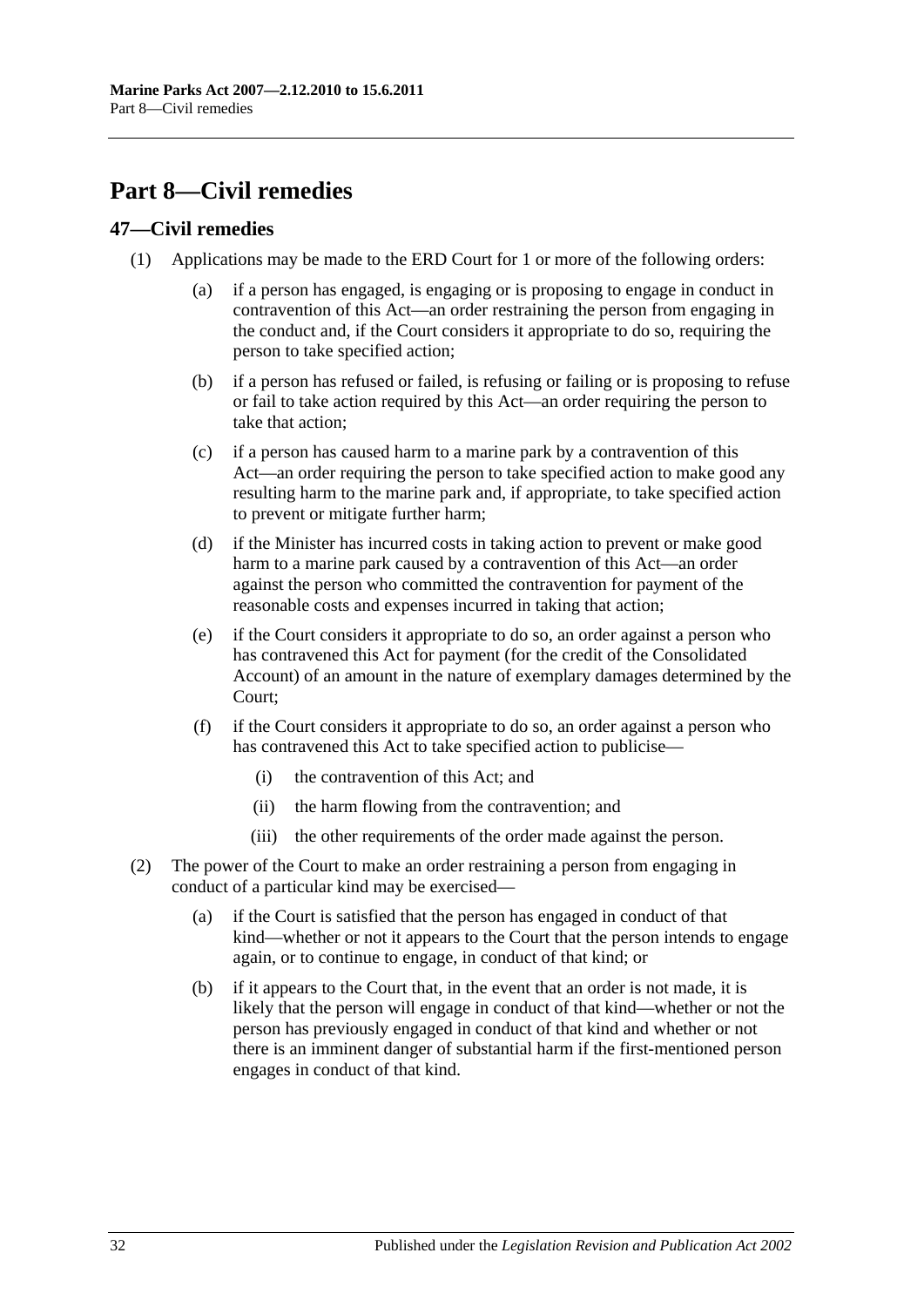- (3) The power of the Court to make an order requiring a person to take specified action may be exercised—
	- (a) if the Court is satisfied that the person has refused or failed to take that action—whether or not it appears to the Court that the person intends to refuse or fail again, or to continue to refuse or fail, to take that action; or
	- (b) if it appears to the Court that, in the event that an order is not made, it is likely that the person will refuse or fail to take that action—whether or not the person has previously refused or failed to take that action and whether or not there is an imminent danger of substantial harm if the first-mentioned person refuses or fails to take that action.
- (4) In assessing an amount to be ordered in the nature of exemplary damages, the Court must have regard to—
	- (a) any harm to a marine park or detriment to the public interest resulting from the contravention; and
	- (b) any financial saving or other benefit that the respondent stood to gain by committing the contravention; and
	- (c) any other matter it considers relevant.
- (5) The power to order payment of an amount in the nature of exemplary damages may only be exercised by a Judge of the Court.
- (6) An application under this section may be made—
	- (a) by the Minister; or
	- (b) by an authorised officer; or
	- (c) by any person whose interests are affected by the subject matter of the application; or
	- (d) by any other person with the leave of the Court.
- <span id="page-32-0"></span>(7) Before the Court may grant leave for the purposes of [subsection](#page-32-0)  $(6)(d)$ , the Court must be satisfied that—
	- (a) the proceedings on the application would not be an abuse of the process of the Court; and
	- (b) there is a real or significant likelihood that the requirements for the making of an order under [subsection](#page-31-2) (1) on the application would be satisfied; and
	- (c) it is in the public interest that the proceedings should be brought.
- (8) An application under this section may be made in a representative capacity (but, if so, the consent of all persons on whose behalf the application is made must be obtained).
- (9) An application may be made without notice to the other party and, if the Court is satisfied on the application that the respondent has a case to answer, it may grant leave to the applicant to serve a summons requiring the respondent to appear before the Court to show cause why an order should not be made under this section.
- (10) An application under this section must, in the first instance, be referred to a conference under section 16 of the *[Environment, Resources and Development Court](http://www.legislation.sa.gov.au/index.aspx?action=legref&type=act&legtitle=Environment%20Resources%20and%20Development%20Court%20Act%201993)  Act [1993](http://www.legislation.sa.gov.au/index.aspx?action=legref&type=act&legtitle=Environment%20Resources%20and%20Development%20Court%20Act%201993)* (and the provisions of that Act will then apply in relation to the application).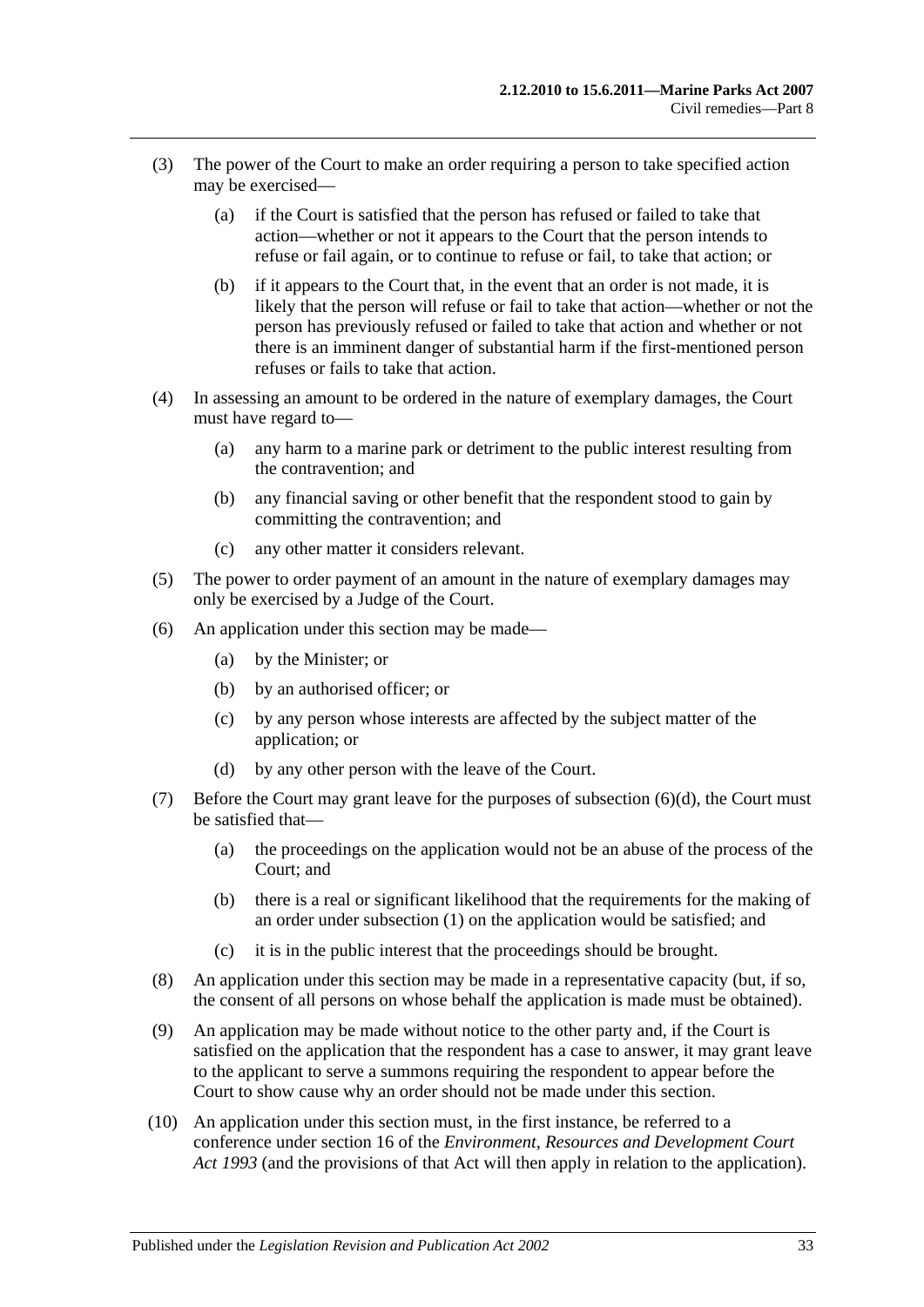- (11) If, on an application under this section or before the determination of the proceedings commenced by the application, the Court is satisfied that, in order to preserve the rights or interests of parties to the proceedings or for any other reason, it is desirable to make an interim order under this section, the Court may make such an order.
- (12) An interim order—
	- (a) may be made on an application made without notice to the other party; and
	- (b) may be made whether or not the proceedings have been referred to a conference; and
	- (c) will be made subject to such conditions as the Court thinks fit; and
	- (d) will not operate after the proceedings in which it is made are finally determined.
- (13) The Court may order an applicant in proceedings under this section—
	- (a) to provide security for the payment of costs that may be awarded against the applicant if the application is subsequently dismissed; and
	- (b) to give an undertaking as to the payment of any amount that may be awarded against the applicant under [subsection](#page-33-0) (14).
- <span id="page-33-0"></span>(14) If, on an application under this section alleging a contravention of this Act, the Court is satisfied—
	- (a) that the respondent has not contravened this Act; and
	- (b) that the respondent has suffered loss or damage as a result of the actions of the applicant; and
	- (c) that in the circumstances it is appropriate to make an order under this provision,

the Court may, on the application of the respondent (and in addition to any order as to costs), require the applicant to pay to the respondent an amount, determined by the Court, to compensate the respondent for the loss or damage suffered by the respondent.

- (15) The Court may, if it considers it appropriate to do so, either on its own initiative or on the application of a party, vary or revoke an order previously made under this section.
- (16) Proceedings under this section based on a contravention of this Act may be commenced at any time within 3 years after the date of the alleged contravention or, with the authorisation of the Attorney-General, at a later time.
- (17) An apparently genuine document purporting to be under the hand of the Attorney-General and to authorise the commencement of proceedings under this section will be accepted in any legal proceedings, in the absence of proof to the contrary, as proof of the authorisation.
- <span id="page-33-1"></span>(18) The Court may, in any proceedings under this section, make such orders in relation to the costs of the proceedings as it thinks just and reasonable.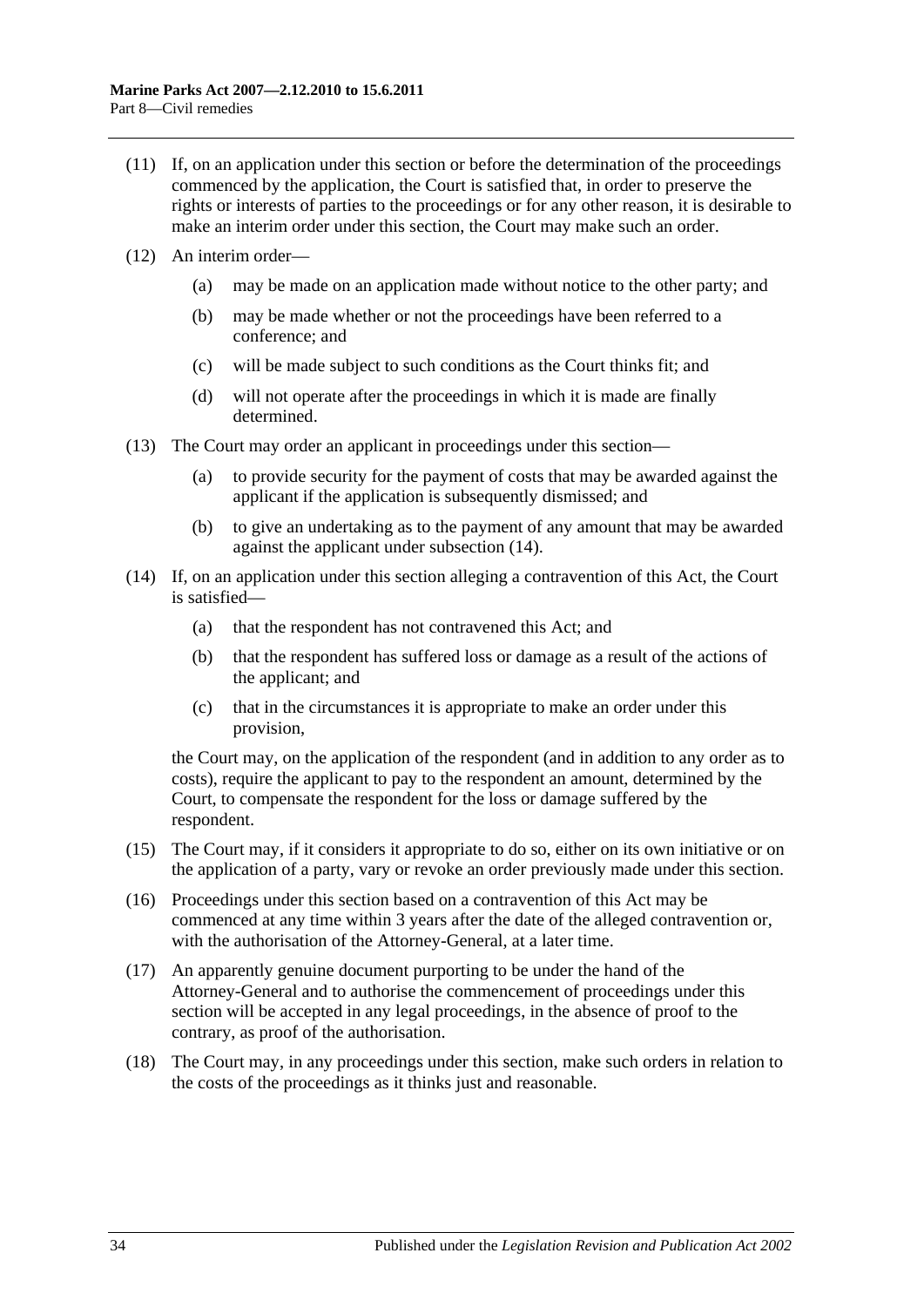- (19) Without limiting the generality of [subsection](#page-33-1) (18), in determining whether to make any order in relation to costs the Court may have regard to the following matters (so far as they are relevant):
	- (a) whether the applicant is pursuing a personal interest only in bringing the proceedings or is furthering a wider group interest or the public interest;
	- (b) whether or not the proceedings raise significant issues relating to the administration of this Act.

## <span id="page-34-0"></span>**Part 9—Provisions relating to official insignia**

## <span id="page-34-1"></span>**48—Interpretation**

<span id="page-34-4"></span>(1) In this Part—

#### *official insignia* means—

- (a) a design declared by the Minister to be a logo for the purposes of this Part; or
- (b) the name of a marine park proclaimed under this Act, whether appearing or used in full or in an abbreviated form; or
- (c) a combination of a logo under [paragraph](#page-34-4) (a) and a name.
- (2) For the purposes of this Part, goods will be taken to be marked with official insignia if the insignia is affixed or annexed to, marked on, or incorporated in or with—
	- (a) the goods; or
	- (b) any covering or container in which the goods are wholly or partly enclosed; or
	- (c) anything placed in or attached to any such covering or container; or
	- (d) anything that is attached to the goods or around which the goods are wrapped or wound.

## <span id="page-34-5"></span><span id="page-34-2"></span>**49—Declaration of logo**

The Minister may, by notice in the Gazette—

- (a) declare a design to be a logo for the purposes of this Part; or
- (b) vary or revoke a declaration under [paragraph](#page-34-5) (a).

## <span id="page-34-3"></span>**50—Protection of official insignia**

- (1) The Crown has a proprietary interest in all official insignia.
- <span id="page-34-6"></span>(2) A person must not, without the consent of the Minister, in the course of a trade or business—
	- (a) sell goods marked with official insignia; or
	- (b) use official insignia for the purpose of promoting the sale of goods or services or the provision of any benefits.

Maximum penalty: \$10 000.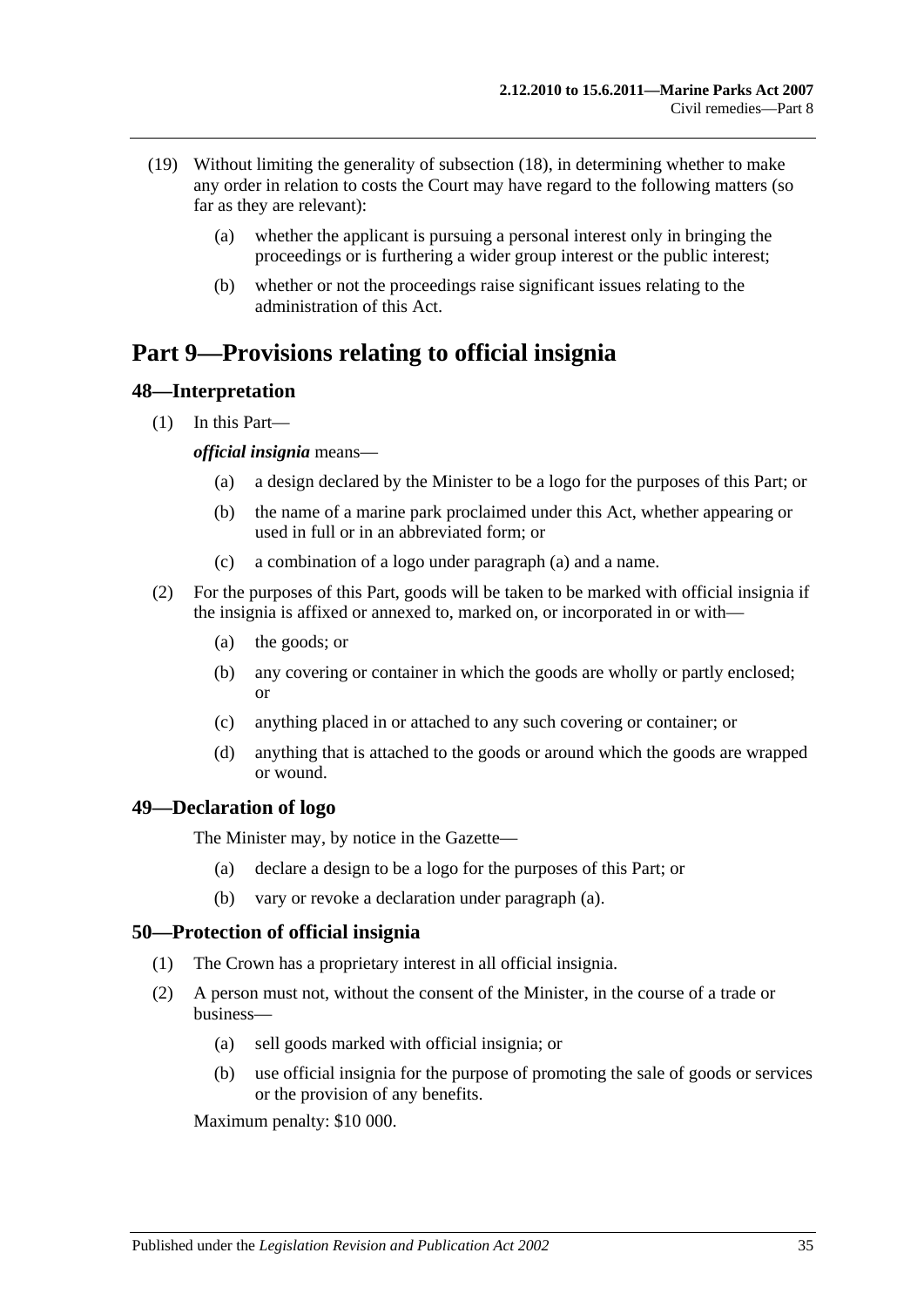(3) A person must not, without the consent of the Minister, assume a name or description that consists of, or includes, official insignia.

Maximum penalty: \$10 000.

- (4) A consent under this section—
	- (a) may be given with or without conditions (including conditions requiring payment to the Minister); and
	- (b) may be given generally by notice in the Gazette or by notice in writing addressed to an applicant for the consent; and
	- (c) may be revoked by the Minister for contravention of a condition by notice in writing given personally or by post to a person who has the benefit of the consent.
- <span id="page-35-1"></span>(5) The Supreme Court may, on the application of the Minister, grant an injunction to restrain a breach of this section.
- <span id="page-35-2"></span>(6) The court by which a person is convicted of an offence against this section may, on the application of the Minister, order the convicted person to pay compensation of an amount fixed by the court to the Minister.
- (7) [Subsections](#page-35-1) (5) and [\(6\)](#page-35-2) do not derogate from any civil remedy that may be available to the Minister apart from those subsections.

#### <span id="page-35-0"></span>**51—Seizure and forfeiture of goods**

- $(1)$  If—
	- (a) goods apparently intended for a commercial purpose are marked with official insignia; and
	- (b) an authorised officer suspects on reasonable grounds that the use of the insignia has not been authorised by the Minister,

the authorised officer may seize those goods.

- <span id="page-35-3"></span>(2) If goods have been seized under this section and—
	- (a) proceedings are not instituted for an offence against [section](#page-34-6) 50(2) in relation to the goods within 3 months of their seizure; or
	- (b) after proceedings have been instituted and completed, the defendant is not convicted,

the person from whom they were seized is entitled to recover—

- (c) the goods or, if they have been destroyed, compensation equal to the market value of the goods at the time of their seizure; and
- (d) compensation for any loss suffered by reason of the seizure of the goods.
- (3) An action for the payment of compensation under [subsection](#page-35-3) (2) may be brought against the Minister in any court of competent jurisdiction.
- (4) The court by which a person is convicted of an offence against [section](#page-34-6) 50(2) may order that goods to which the offence relates be forfeited to the Crown.
- (5) Any goods forfeited to the Crown may be sold or disposed of as the Minister thinks fit.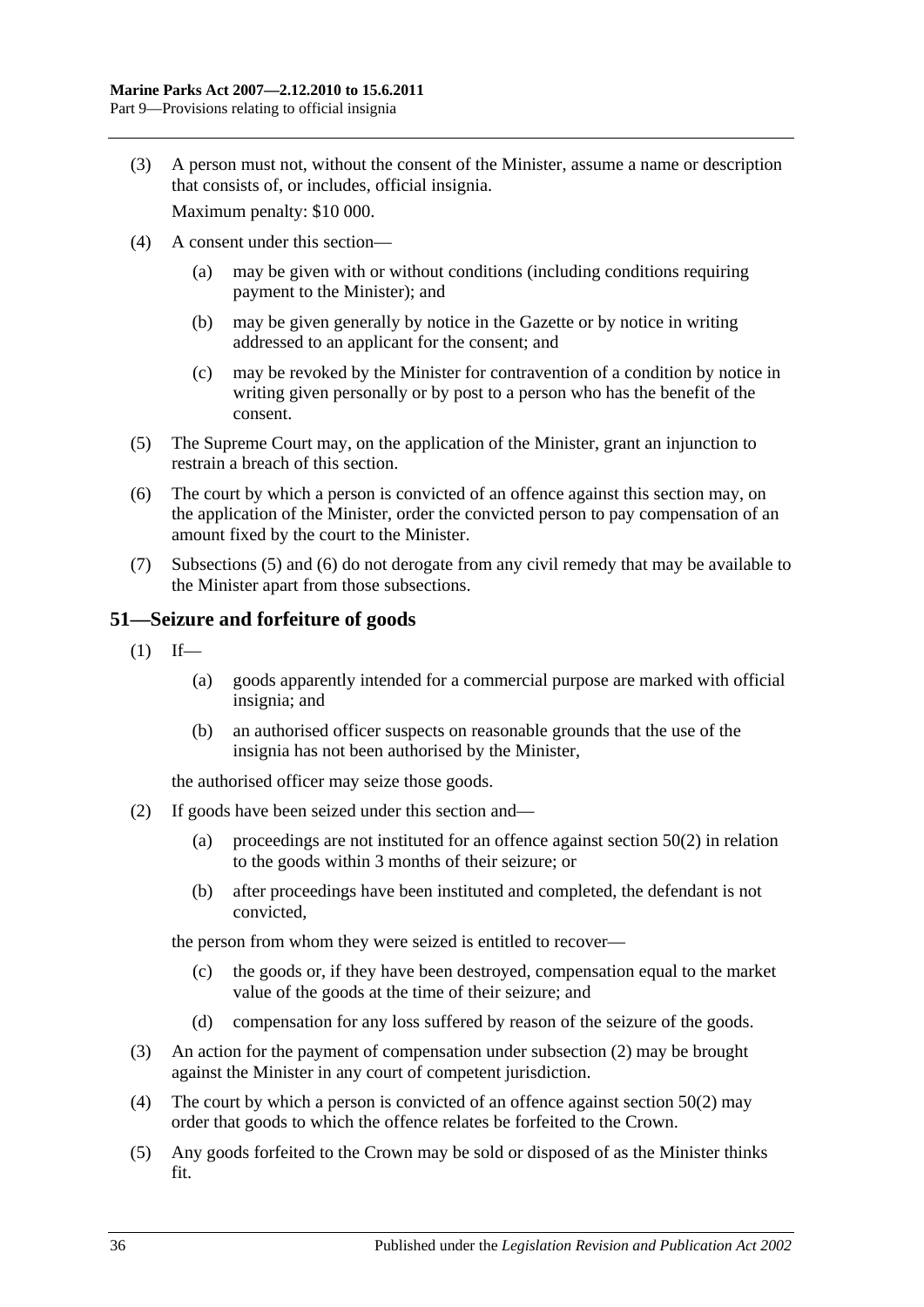## <span id="page-36-0"></span>**Part 10—Miscellaneous**

## <span id="page-36-1"></span>**52—Native title**

Any prohibitions or restrictions (including the general duty of care) applying within a marine park under this Act have effect subject to native title and native title rights and interests.

## <span id="page-36-2"></span>**54—False or misleading information**

A person must not make a statement that is false or misleading in a material particular (whether by reason of the inclusion or omission of any particular) in any information provided under this Act.

Maximum penalty:

- (a) if the person made the statement knowing that it was false or misleading—\$20 000 or imprisonment for 2 years;
- (b) in any other case—\$10 000.

## <span id="page-36-3"></span>**55—Continuing offence**

- (1) A person convicted of an offence against a provision of this Act in respect of a continuing act or omission—
	- (a) is liable, in addition to the penalty otherwise applicable to the offence, to a penalty for each day during which the act or omission continued of not more than one-tenth of the maximum penalty prescribed for that offence; and
	- (b) is, if the act or omission continues after the conviction, guilty of a further offence against the provision and liable, in addition to the penalty otherwise applicable to the further offence, to a penalty for each day during which the act or omission continued after the conviction of not more than one-tenth of the maximum penalty prescribed for the offence.
- (2) If an offence consists of an omission to do something that is required to be done, the omission will be taken to continue for as long as the thing required to be done remains undone after the end of the period for compliance with the requirement.

## <span id="page-36-4"></span>**56—Offences by bodies corporate**

- (1) If a body corporate commits an offence against this Act, each member of the governing body, and the manager of the body corporate, are guilty of an offence and liable to the same penalty as is prescribed for the principal offence where the offender is a natural person.
- (2) A person may be prosecuted and convicted of an offence under this section whether or not the body corporate has been prosecuted or convicted of the offence committed by the body corporate.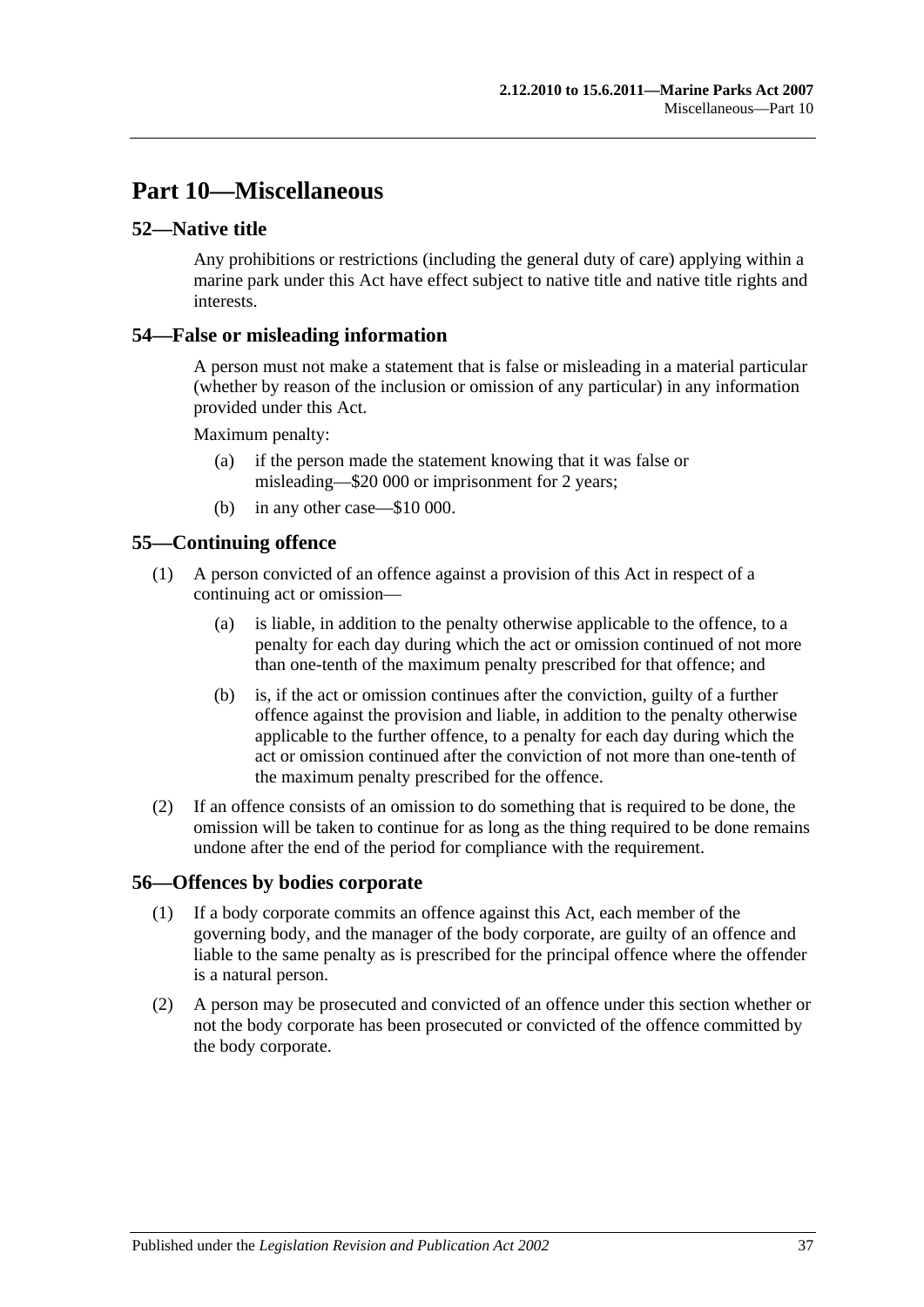### <span id="page-37-0"></span>**57—Additional orders on conviction**

If a person is convicted of an offence against this Act, the court by which the conviction is recorded may, in addition to any penalty that it may impose, make 1 or more of the following orders:

- (a) an order requiring the person to take any specified action (including an order to take action to make good harm to a marine park or to rectify any other consequences of a contravention of this Act, or to ensure that a further contravention does not occur);
- (b) an order that the person pay to the Crown an amount determined by the court to be equal to the costs of taking action to make good harm to a marine park or rectifying any other consequences of a contravention of this Act;
- (c) an order that the person pay to the Crown an amount determined by the court to be equal to a fair assessment or estimate of the financial benefit that the person, or an associate of the person, has gained, or can reasonably be expected to gain, as a result of the commission of an offence against this Act.

## <span id="page-37-1"></span>**58—General defence**

It is a defence to a charge of an offence against this Act if the defendant proves that the alleged offence was not committed intentionally and did not result from a failure on the part of the defendant to take reasonable care to avoid the commission of the offence.

### <span id="page-37-2"></span>**59—Criminal jurisdiction of ERD Court**

Offences constituted by this Act lie within the criminal jurisdiction of the ERD Court.

#### <span id="page-37-4"></span><span id="page-37-3"></span>**60—Confidentiality**

- (1) A person engaged or formerly engaged in the administration of this Act must not divulge or communicate personal information obtained (whether by that person or otherwise) in the course of official duties except—
	- (a) as required or authorised by or under this Act or any other Act or law; or
	- (b) with the consent of the person to whom the information relates; or
	- (c) in connection with the administration of this Act; or
	- (d) to an agency or instrumentality of this State, the Commonwealth or another State or Territory of the Commonwealth for the purposes of the proper performance of its functions.

Maximum penalty: \$10 000.

- (2) [Subsection](#page-37-4) (1) does not prevent disclosure of statistical or other data that could not reasonably be expected to lead to the identification of any person to whom it relates.
- (3) Information that has been disclosed under [subsection](#page-37-4) (1) for a particular purpose must not be used for any other purpose by—
	- (a) the person to whom the information was disclosed; or
	- (b) any other person who gains access to the information (whether properly or improperly and whether directly or indirectly) as a result of that disclosure.

Maximum penalty: \$10 000.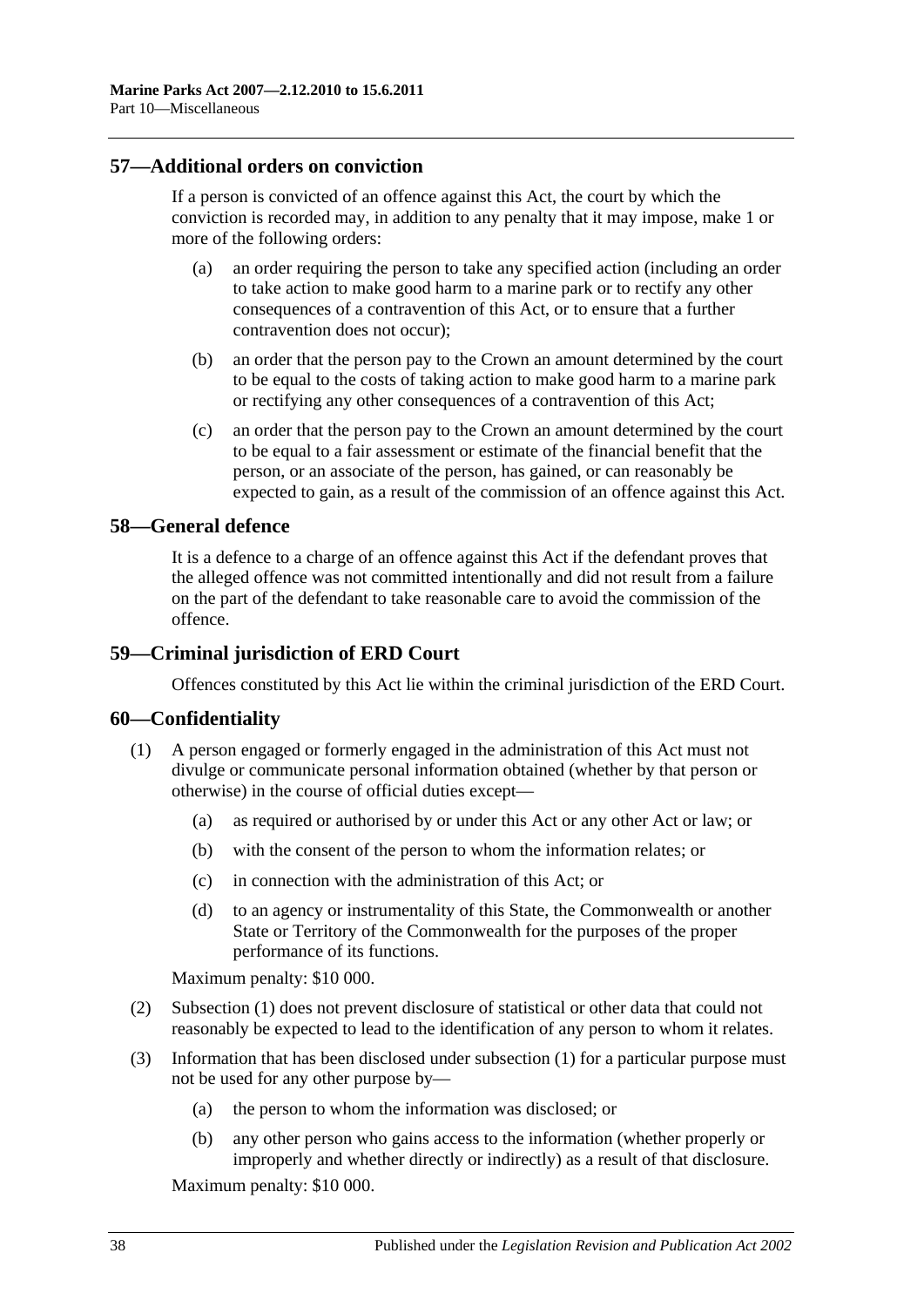### <span id="page-38-2"></span><span id="page-38-0"></span>**61—Service**

- (1) A notice, order or other document required to be given or sent to, or served on, a person for the purposes of this Act may—
	- (a) be given to the person personally; or
	- (b) be posted in an envelope addressed to the person at the person's last known residential or (in the case of a corporation) registered address; or
	- (c) be left for the person at the person's last known residential or (in the case of a corporation) registered address with someone apparently over the age of 16 years; or
	- (d) be transmitted by fax or email to a fax number or email address (in which case the notice or document will be taken to have been given or served at the time of transmission).
- (2) Without limiting the effect of [subsection](#page-38-2) (1), a notice, order or other document required to be given or sent to, or served on, a person for the purposes of this Act may, if the person is a company or registered body within the meaning of the *Corporations Act 2001* of the Commonwealth, be served on the person in accordance with that Act.

## <span id="page-38-1"></span>**62—Evidentiary provisions**

- (1) In any proceedings, a certificate executed by the Minister certifying as to a matter relating to—
	- (a) a permit or whether a person held a permit; or
	- (b) the appointment or non-appointment of a person as an authorised officer; or
	- (c) a delegation or authority under this Act; or
	- (d) a notice, order or authorisation of the Minister under this Act; or
	- (e) any other decision of the Minister,

constitutes proof of the matters so certified in the absence of proof to the contrary.

- (2) An apparently genuine document purporting to be an authorisation, notice, order, certificate or other document, or a copy of an authorisation, notice, order, certificate or other document, issued or executed by the Minister or an authorised officer will be accepted as such in the absence of proof to the contrary.
- (3) In proceedings for an offence against this Act, evidence of a distance, height, depth or position as determined by the use of an electronic, sonic, optical, mechanical or other device by an authorised officer will be accepted as proof of the distance, height, depth or position in the absence of proof to the contrary.
- (4) In proceedings for an offence against this Act, a statement made in evidence by an authorised officer that a place or area described or indicated by him or her was or was not within a specified marine park or zone or other area within a marine park will be accepted as proof of the matter so stated in the absence of proof to the contrary.
- (5) In any proceedings for the recovery of reasonable costs incurred by the Minister under this Act, a certificate executed by the Minister detailing the costs and the purpose for which they were incurred constitutes proof of the matters so certified in the absence of proof to the contrary.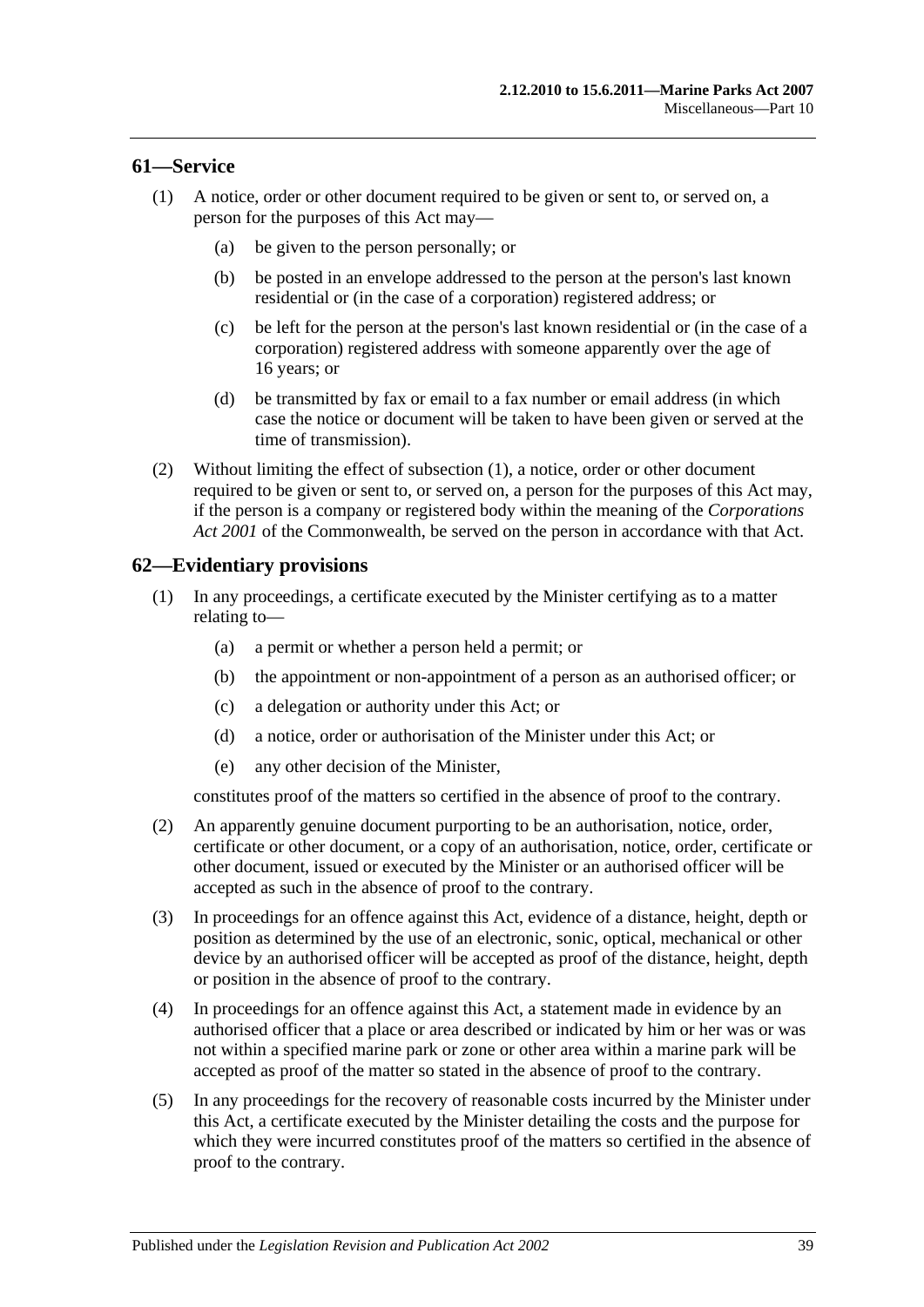## <span id="page-39-1"></span><span id="page-39-0"></span>**63—Regulations**

- (1) The Governor may make such regulations as are contemplated by, or necessary or expedient for the purposes of, this Act.
- (2) Without limiting the generality of [subsection](#page-39-1) (1), the regulations may—
	- (a) exempt classes of persons or activities from the application of this Act or specified provisions of this Act, either unconditionally or subject to specified conditions; or
	- (b) prescribe fees to be paid in respect of any matter under this Act and provide for the payment of fees by instalments and for the recovery or waiver of fees or instalments of fees; or
	- (c) create offences punishable by a fine not exceeding \$5 000; or
	- (d) fix expiation fees for alleged offences against this Act or the regulations (being a fee not exceeding \$750); or
	- (e) make provision facilitating proof of the commission of offences against the regulations.
- (3) Regulations under this Act may—
	- (a) be of general application or limited application; or
	- (b) make different provision according to the matters or circumstances to which they are expressed to apply; or
	- (c) provide that a matter or thing in respect of which regulations may be made is to be determined according to the discretion of the Minister.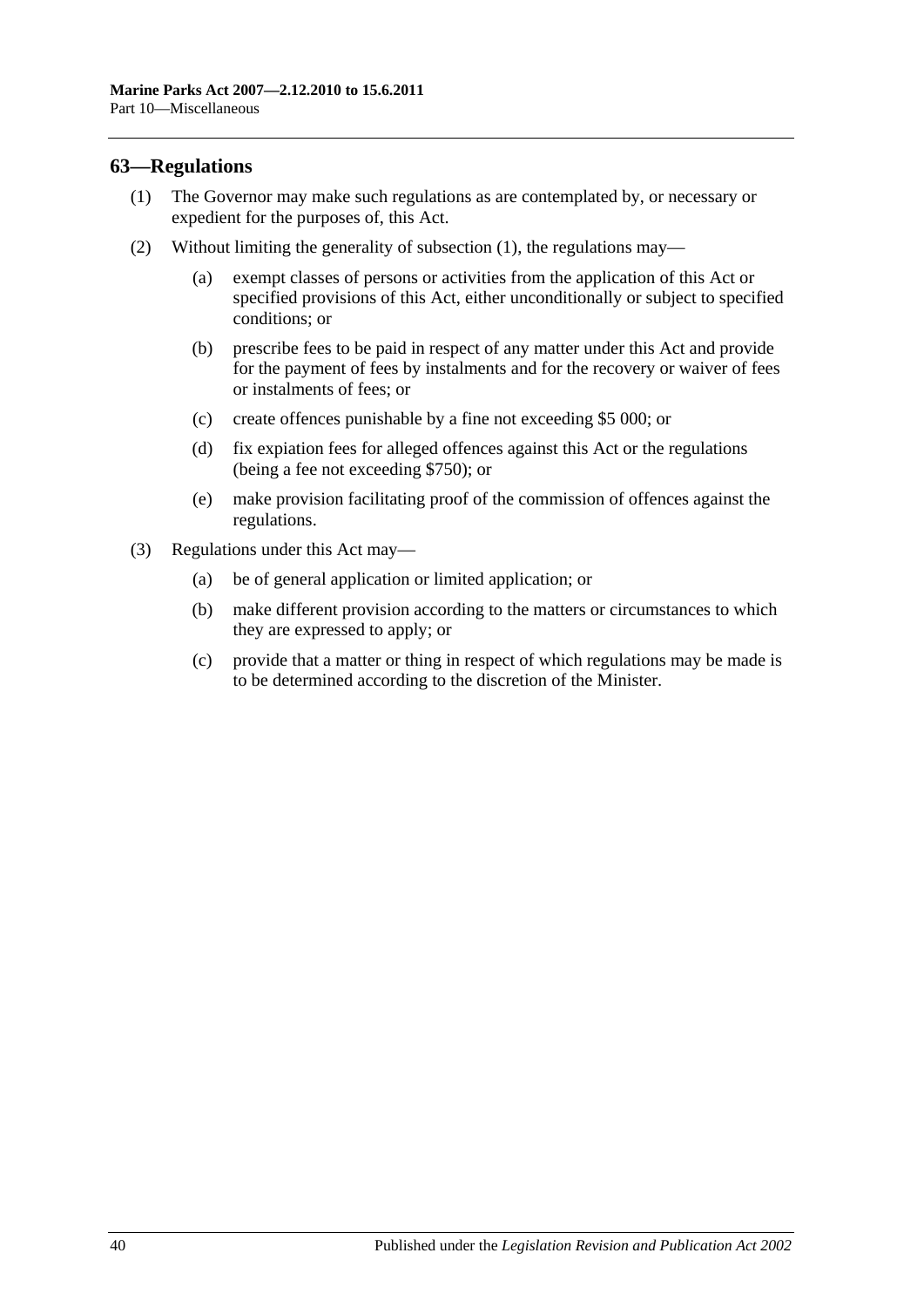## <span id="page-40-0"></span>**Legislative history**

## **Notes**

- Amendments of this version that are uncommenced are not incorporated into the text.
- Please note—References in the legislation to other legislation or instruments or to titles of bodies or offices are not automatically updated as part of the program for the revision and publication of legislation and therefore may be obsolete.
- Earlier versions of this Act (historical versions) are listed at the end of the legislative history.
- For further information relating to the Act and subordinate legislation made under the Act see the Index of South Australian Statutes or www.legislation.sa.gov.au.

## **Legislation amended by principal Act**

The *Marine Parks Act 2007* amended the following:

*Aquaculture Act 2001 Coast Protection Act 1972 Development Act 1993 Environment Protection Act 1993 Fisheries Management Act 2007 Harbors and Navigation Act 1993 Historic Shipwrecks Act 1981 Mining Act 1971 Natural Resources Management Act 2004 Offshore Minerals Act 2000 Petroleum and Geothermal Energy Act 2000 Petroleum (Submerged Lands) Act 1982*

## **Principal Act and amendments**

New entries appear in bold.

| Year        | N <sub>0</sub> | Title                                                                           | Assent     | Commencement                                                                                                         |
|-------------|----------------|---------------------------------------------------------------------------------|------------|----------------------------------------------------------------------------------------------------------------------|
| 2007        | 60             | <i>Marine Parks Act 2007</i>                                                    | 29.11.2007 | 22.5.2008 (Gazette 22.5.2008 p1718)<br>except ss $10-21$ , $32-63$ &<br>Sch 1-6.11.2008 (Gazette 6.11.2008)<br>p5055 |
| 2009        | -84            | <b>Statutes Amendment (Public Sector)</b><br>Consequential Amendments) Act 2009 | 10.12.2009 | Pt 89 (ss 207 & 208)—1.2.2010 (Gazette<br>28.1.2010 p320)                                                            |
| <b>2010</b> | 24             | <b>Marine Parks (Parliamentary</b><br><b>Scrutiny</b> ) Amendment Act 2010      | 2.12.2010  | 2.12.2010                                                                                                            |